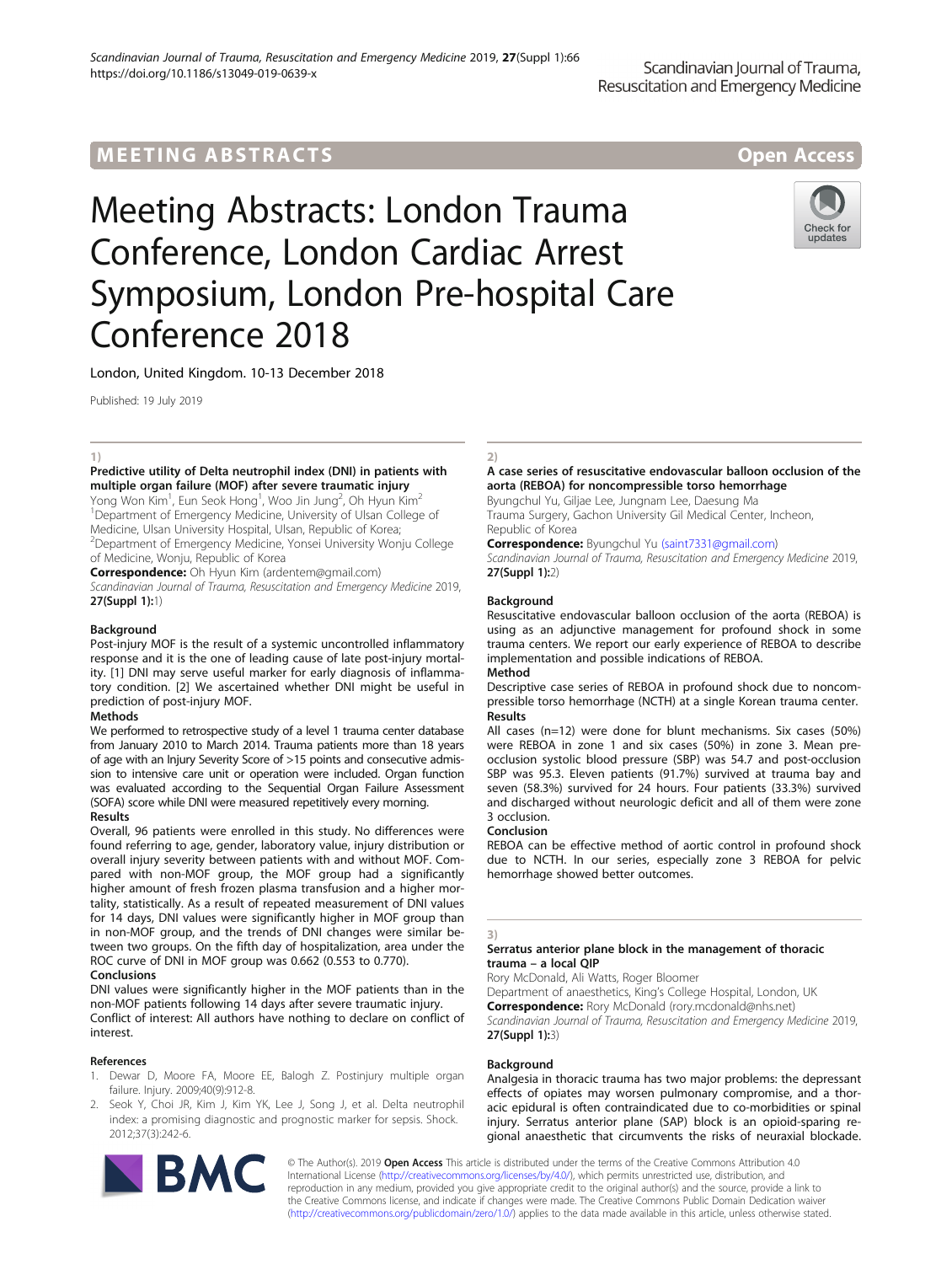We set out to formulate a local protocol for its use as an alternative analgesic in thoracic trauma.

#### Methods

The following data was retrospectively collated from medical records for each patient with thoracic trauma undergoing a SAP block: demographics, co-morbidities (including anticoagulation) and position/severity of injury (including flail component). This data enabled calculation of a standardised rib fracture score (RFS, range 3 [simple analgesics required] to >15 [complex analgesia required]) [1]. The time from admission to administration of regional anaesthesia was also noted. SAP blocks were performed under ultrasound guidance using a single bupivacaine bolus with or without subsequent epidural catheter placement and infusion. A pain score  $(0 = no \,\text{pain}, 10$ = highest pain) was recorded pre- and post-block.

# Results

Over 12 months 51 patients, with a mean age of 55.7 years (s = 18.5), underwent SAP block. The mean RFS was 7.0 ( $s = 3.6$ ) and 73% had underlying pulmonary injury on radiological imaging. Furthermore, 33% of patients suffered flails. Interestingly, it took an average of 1 day (IQR  $=$  2) from admission for SAP block placement. There was a significant reduction in median pain score of 1.5 points ( $U =$ 2648.5,  $p = 0.002$ ) post block. Five patients were discounted due to incomplete pain score recording.

#### Discussion

Our practice demonstrated efficacy in pain reduction post SAP block. Following appropriate training, a trust-wide protocol based on this practice was instigated. We are now assessing uptake of the protocol and for a reduction in time to SAP block post admission.

#### Reference

1. May L, Hillermann C, Patil S. Rib fracture management. BJA Education. 2015; 16:26-32.

#### 4)

# Effectiveness of a primary prevention educational package in improving parental knowledge and behaviour in relation to preventable causes of infant hospital admissions and death

Jasmine J Parkes<sup>1</sup>, Thomas D Farmer<sup>1</sup>, Jieyun Lee<sup>2</sup>, Philip Hyde1<sup>1</sup> 1 Faculty of Medicine, University of Southampton, Southampton, UK; 2 Department of Surgery, Basingstoke and North Hampshire Hospital, Basingstoke, UK

Correspondence: Jasmine J Parkes [\(jasmineparkes@doctors.org.uk\)](jasmineparkes@doctors.org.uk) Scandinavian Journal of Trauma, Resuscitation and Emergency Medicine 2019, 27(Suppl 1):4)

#### **Background**

Unintentional injuries during childhood have two peaks - infancy and adolescence. Many injuries have modifiable factors.<sup>1</sup> Unintentional injuries cause physical, emotional and financial burden on the child, family and service providers. $2,3$  The aim of this investigation was to deliver and determine if parents/carers retain information in the Primary Prevention Education Package (PPEP).

#### Methods

120 participants completed questionnaires to assess baseline knowledge. Control group (CG) completed the questionnaire 1-month after 'Save a Baby's Life' (SABL) session. Intervention group (IG) completed the questionnaire 1-month after SABL session with additional PPEP. PPEP is an interactive presentation highlighting potential infant hazards. Excel and SPSS were used to analyse data. Independent ttests and paired t-tests were used. A P-value ≤0.005 (95% Cl) deemed the results significant.

#### Results

No significant difference in baseline score between CG and IG,  $P=$ 0.320 (95%Cl, 2.062 to 6.262).

No significant change in CG score between baseline and 1-month, P= 0.406 (95%Cl, 9.425 to 20.282).

Significant change in IG score between baseline and 1-month,  $P=$ 0.000 (95%Cl, 15.742 to 26.058)

Significant difference in 1-month score between CG and IG, P=0.005 (95%Cl, 5.196 to 24.661).

#### Conclusion

Results show no baseline difference between CG and IG. At 1 month, there is a significant difference between the two groups, with IG showing a significant improvement on questionnaire score. This shows intensive teaching combined with PPEP improves parent and carers ability to identify and prevent hazards during infancy.

#### Acknowledgement

Project Supervisor - Dr Philip Hyde, consultant paediatric intensivist

#### Peer Review – Dr John Pappachan, consultant paediatric intensivist

University of Southampton Research and Development Team Save a Baby's Life volunteers and attendees

Trial registration

University ethics ERGO (14653), NHS ethics NRES (15/LO/2218), and local R&D (RHM CHI0791) were obtained for this project.

#### References

- 1 Sidebotham P, Fraser J, Fleming P, Ward-Platt M, Hain R. Patterns of child death in UK. Lancet 2014;384: 904-14.
- 2 Towner E, Dowswell T, Mackereth C, Jarivs S. What works in preventing unintentional injuries in children and young adolescents? An updated systemic review. NHS. Report 22001.
- Department of Education. DFE-00130-2015. Working together to safeguard children. London: HM Government; 2015, 2015.

#### 5)

#### Ionised calcium levels in civilian patients with suspected traumatic haemorrhage following the addition of Calcium Chloride to a prehospital transfusion protocol

Alina Humdani<sup>1</sup>, Anthony Hudson<sup>2,3</sup>, Joanne Griggs<sup>2</sup>, Richard Lyon<sup>2</sup> <sup>1</sup> St George's University of London, Cranmer Terrace, Tooting, London, SW17 0RE; <sup>2</sup> Kent, Surrey and Sussex Air Ambulance Trust, Redhill Aerodrome, Redhill, Surrey, RH1 5YP; <sup>3</sup> St George's University Hospitals NHS Foundation Trust, Blackshaw Road, London, SW17 0QT

Correspondence: Alina Humdani [\(m1500193@sgul.ac.uk](m1500193@sgul.ac.uk))

Scandinavian Journal of Trauma, Resuscitation and Emergency Medicine 2019, 27(Suppl 1):5)

#### Background

Hypocalcaemia is evident in major trauma patients, compounded by blood product administration, potentially resulting in coagulopathy and cardiac dysfunction. The aims of this study were to ascertain the incidence of hypocalcaemia in civilian trauma patients, and establish whether the introduction of pre-hospital calcium chloride into a transfusion protocol effects admission ionised calcium. Further, establishing clinician adherence to transfusion protocol.

# Methods

A retrospective observational study of patients declared 'Code Red' by Air Ambulance Kent, Surrey & Sussex (AAKSS), between 11 July, 2016 and 25 May, 2018. AAKSS protocol, states that 10mL of intravenous Calcium Chloride (10%) should be administered immediately after the transfusion of 2 units of PRBC (packed red blood cells). Data collected included the total number of units of PRBCs transfused and admission ionised calcium. Results were compared to a historic group. Patient demographics, Injury Severity Score, mechanism of trauma and time of 999 call to in-hospital blood gas were analysed. Results

A total of 153 Code Red activations were identified, data for 71 patients was available for further analysis, and a total of 12 cases were excluded. Therefore, 19 patients were included in the post-calcium group and 40 in the pre-calcium group. 21.1%  $(n= 4)$  remained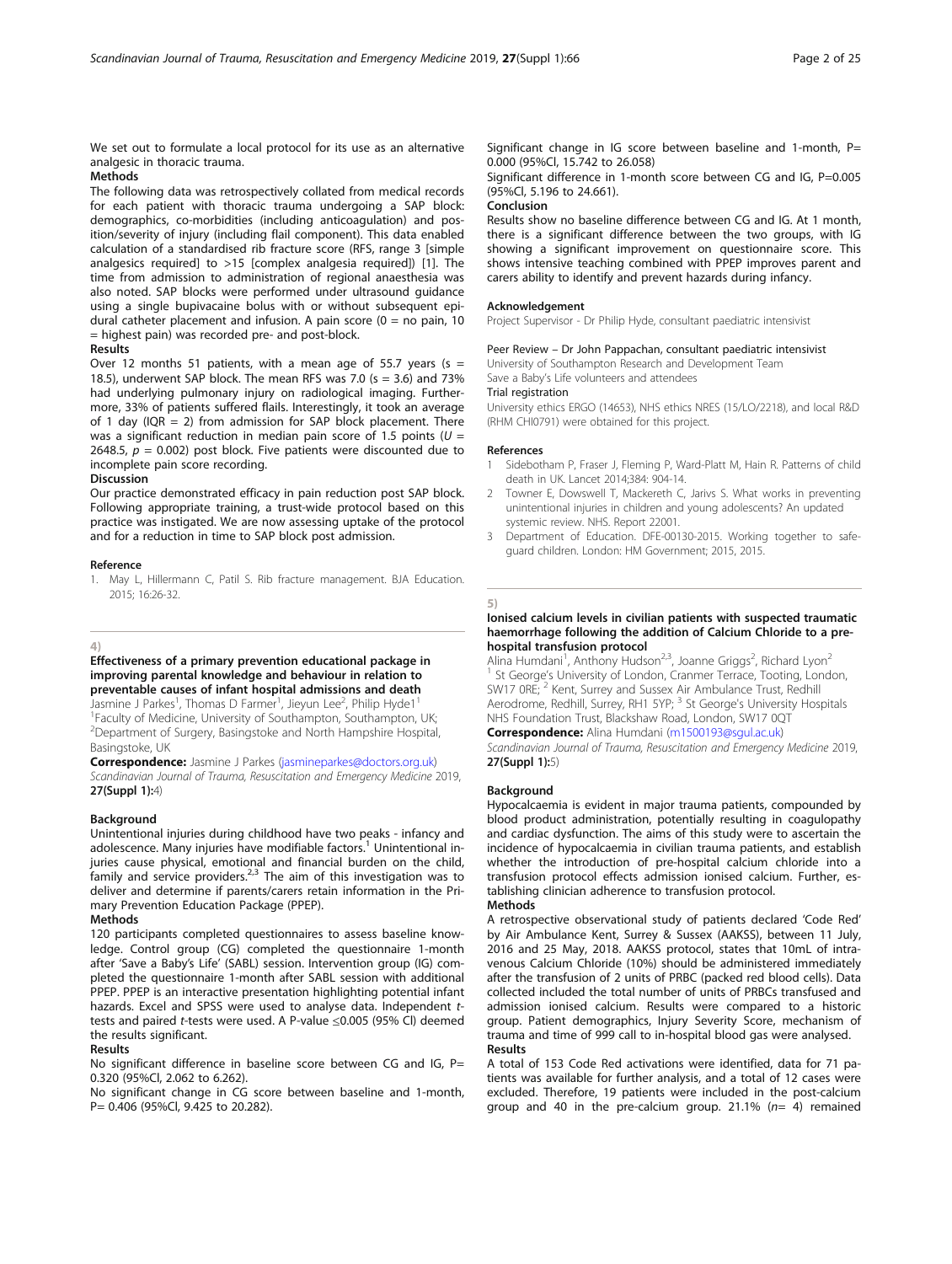hypocalcaemic in the treatment group, compared to 12.5% ( $n=5$ ) in the non-treatment group ( $p= 0.999$ ). The range of iCa values was similar in both groups.

# Conclusion

Pre-hospital intravenous Calcium Chloride has been successfully introduced into the transfusion protocol for a Helicopter Emergency Medical Service. Limited by study period, a small sample renders its effect on ionised calcium in civilian patients inconclusive, when compared to a recent military paper [1]. Further analysis by means of a prospective multicentre randomised controlled trial may be indicated.

# Reference

[1] 1 Kyle, T, Greaves, I, Beynon, A et al. lonised calcium levels in major trauma patients who received blood en route to a military medical treatment facility. Emergency Medical Journal. 2017 November 24 [cited 2018 May 25]. 35(3)176-179. Available from: http;//dx.doi.org/10.1136/ emermed-2017-206717

#### 6)

#### Point-of-care analysis from intraosseous access within pre-hospital emergency patients

Milla Jousi<sup>1</sup>, Jouni Nurmi<sup>2</sup>

FinnHEMS Research and Development Unit, Vantaa, Finland; <sup>2</sup>

Emergency Medicine, University of Helsinki and Department of

Emergency Medicine and Services, Helsinki University Hospital, Helsinki, Finland

Correspondence: Milla Jousi (milla.jousi@hus.fi)

Scandinavian Journal of Trauma, Resuscitation and Emergency Medicine 2019, 27(Suppl 1):6)

#### Background

If difficulties with vascular access are encountered, intraosseous (IO) access is used alternatively. Blood aspirated to confirm the correct IO needle position could readily be available for point-of-care (POC) analysis if arterial or venous blood is not available. Analyses of blood gases, acid-base balance, electrolytes, lactate or haemoglobin can provide important information for decision-making. Currently, very little evidence exists about the agreement of IO values with arterial or venous values, especially among haemodynamically unstable patients. [1] The aim of this study was to evaluate the agreement between IO and arterial samples of critically ill pre-hospital patients.

#### Materials and methods

We performed a prospective observational study in a physician staffed helicopter emergency medical (HEMS) unit. We included 14 adult patients who needed an IO access and POC laboratory analysis. We took samples from IO access and artery within 10 minutes of time frame. We analysed the samples with an iSTAT® POC analyser and compared the results using Bland-Altman statistical method. The patients suffered from brain injury or suspected intracranial hemorrage (n=4), intoxication (n=3), severe trauma (n=3), cardiac arrest (post-resuscitation) (n=3) or ketoacidosis (n=1).

#### Results

Agreement between IO and arterial samples was good for sodium (bias -2.5 mmol/l, 95% CI 3.8 - -8.8), pH (bias -0.02, 95% CI 0.07 - -0.11) and base excess (bias 1.2 mmol/l, 95% CI 5.3 - -2.8). IO analysis of haemoglobin proved not to be reliable because of large variance of the bias (bias -0.6 g/l, 95% CI 89.2 - -90.3). Analyses of potassium from IO access showed a bias of 2.0 mmol/l (95% CI 3.72 – 0.33).

# Conclusions

Fairly good agreement between IO and arterial samples exists for sodium, base excess and pH. Analysis of IO haemoglobin is not reliable. Potassium values are on average 2.0 mmol/l higher in IO samples than in arterial blood.

#### Reference

1. Jousi M, Laukkanen-Nevala P, Nurmi J. Analysing blood from intraossseous access: a systematic review. Eur J Emerg Med. 2018 Aug 17. [Epub ahead of print]

#### 7)

#### Trauma induced Acute Kidney Injury

Zane Perkins<sup>1</sup>, Gabriella Captur<sup>2</sup>, Ruth Bird<sup>3</sup>, Liam Gleeson<sup>4</sup>, Ben Singer<sup>5</sup> , Benjamin O'Brien<sup>5</sup>

<sup>1</sup>Trauma Surgeon Royal London Hospital. UK; <sup>2</sup>Cardiology SPR Barts Heart. London UK; <sup>3</sup>Anaesthetics SPR Royal London Hospital. UK; <sup>4</sup>ICU SHO Barts Heart. London UK; <sup>5</sup>Anaesthetics Consultant Barts Heart. London UK

# Correspondence: Ruth Bird [\(RuthHbird@doctors.org.uk](RuthHbird@doctors.org.uk))

Scandinavian Journal of Trauma, Resuscitation and Emergency Medicine 2019, 27(Suppl 1):7)

#### Introduction

Injured patients are at risk of developing acute kidney injury (AKI), which is associated with increased morbidity and mortality. The aim of this study was to describe the incidence, timing, and severity of AKI in a large trauma population, identify risk factors for AKI, and report mortality outcomes. [1-3]

#### Methods

A prospective observational study of injured adults, who met local criteria for trauma team activation, and were admitted to a UK Major Trauma Centre. AKI was defined by the Kidney Disease Improving Global Outcomes (KDIGO) criteria. Multivariable logistic regression and Cox proportional hazard modelling was used to analyse parameters associated with AKI and mortality.

# Results

Of the 1410 patients enrolled in the study, 178 (12.6%) developed AKI. Age; injury severity score (ISS); admission systolic blood pressure, lactate and serum creatinine; blood transfusion requirements in first 24 hours and administration of nephrotoxic therapy were identified as independent risk factors for the development of AKI. Patients that developed AKI had significantly higher mortality in the first 65 days post trauma, than those with normal renal function (47/178 (26.4%) versus 128/1232 (10.4%); RR 1.22 (1.12 to 1.34); p<0.0001). After adjusting for other clinically prognostic factors, AKI was an independent risk factor for mortality.

# Conclusions

AKI is a frequent complication following trauma and is associated with prolonged hospital length of stay and increased mortality. Future research is needed to improve our ability to rapidly identify those at risk of AKI, and develop resuscitation strategies that preserve renal function in trauma patients.

#### References

- 1) Lozano R, Naghavi M, Foreman K, et al. Global and regional mortality from 235 causes of death for 20 age groups in 1990 and 2010: a systematic analysis for the Global Burden of Disease Study 2010. Lancet. 2012; 380:2095-2128.
- 2) Murray CJ, Vos T, Lozano R, et al: Disability-adjusted life years (DALYs) for 291 diseases and injuries in 21 regions, 1990-2010: a systematic analysis for the Global Burden of Disease Study 2010. Lancet. 2012; 380:2197-2223.
- 3) Vos T, Flaxman AD, Naghavi M, et al: Years lived with disability (YLDs) for 1160 sequelae of 289 diseases and injuries 1990-2010: a systematic analysis for the Global Burden of Disease Study 2010. Lancet. 2012; 380:2163-2196.

#### 8)

# Reducing door to cath lab time – the introduction of a team based Out of Hospital Cardiac Arrest protocol

Matt Govier<sup>1</sup>, Ivan Collin<sup>2</sup>, Matt Thomas<sup>3</sup>

<sup>1</sup> ST5 Anaesthetics / ICM – Bristol School of Anaesthesia, UK;  $^2$  ST5 Acute Medicine / ICM – Bristol School of Anaesthesia, UK;  $3$  Consultant

Intensivist, University Hospitals Bristol, Bristol, UK **Correspondence:** Matt Govier [\(mattgovier@doctors.net.uk](mattgovier@doctors.net.uk))

Scandinavian Journal of Trauma, Resuscitation and Emergency Medicine 2019, 27(Suppl 1):8)

#### Background

The Bristol Heart Institute receives 300 Out of Hospital Cardiac Arrest (OHCA) patients per annum. There was recognition of the need to streamline the initial review, treatment, transport and safe disposal of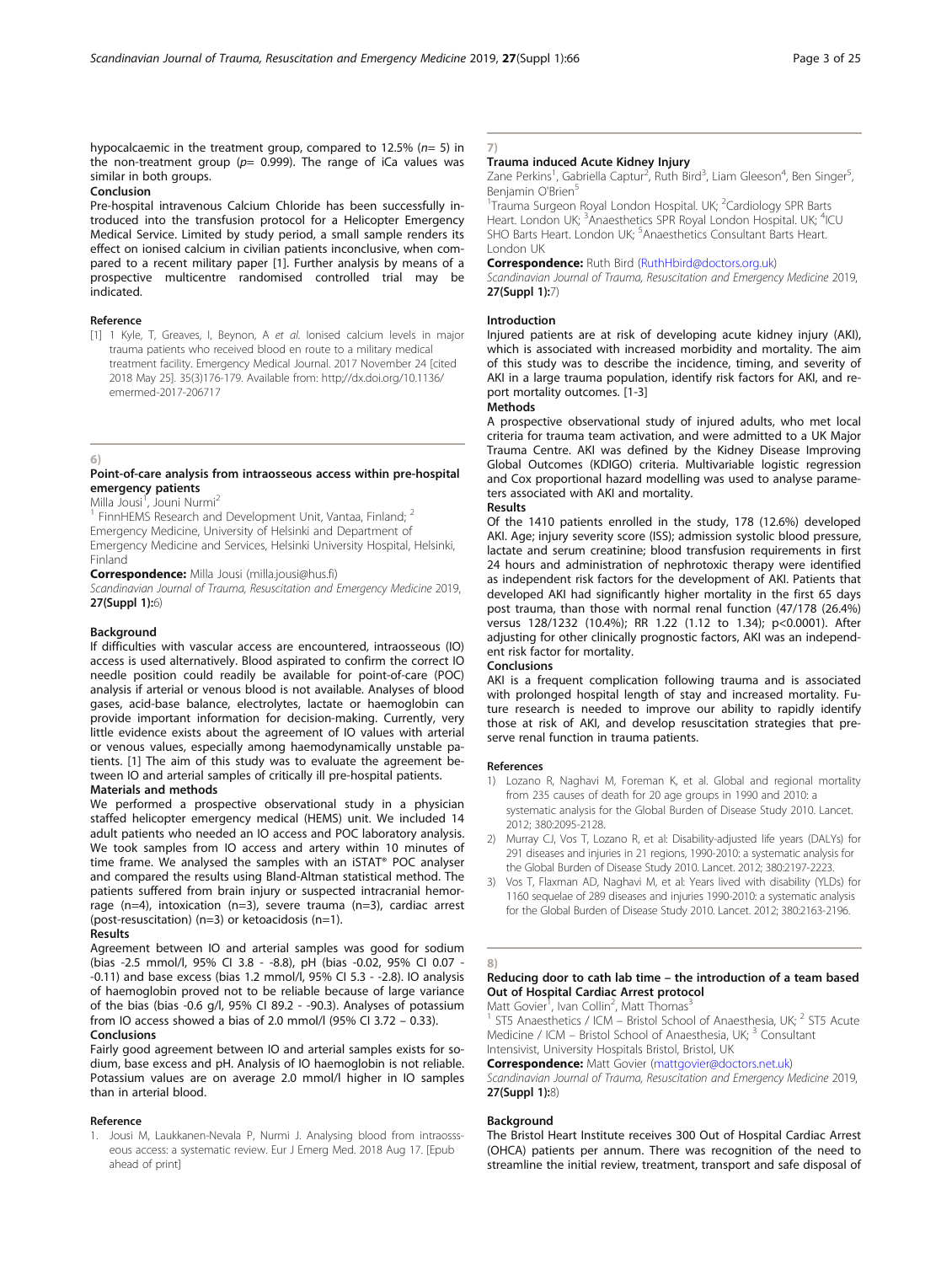this patient cohort. Prior to intervention, the OHCA patient was initially managed predominantly by Emergency Department (ED) staff, with ad hoc requests for input from Anaesthetics, ICU, Cardiology and Radiology. In previous local evaluations of this service model, there was considerable inter-patient variation and unnecessary delays in definitive treatment.

#### Methods

We sought to improve this situation by introduction of an OHCA team, who would be present in ED from the time of patient arrival. The OHCA team were summoned to ED by means of a pre-alert bleep. The team comprised of senior decision makers from relevant specialties, thus allowing rapid intervention and onward disposal.

# **Results**

We collected data following the introduction of the team and demonstrated a reduction in door to cath lab procedure start time (DtP). The mean DtP post team introduction was 50 minutes, compared with 72 minutes the previous year. We also noted a relatively high palliation rate in ED. On notes review this appeared to be appropriate and due to the rapid input of multiple specialties present at the bedside.

We also sought to evaluate where further efficiency savings could be made. This highlighted an excess time spent in ED. The reasons were; poor preparation, excess time on unnecessary procedures and nontime critical investigations.

#### Conclusion

The introduction of an OHCA team has improved time factors and consistency in our institution. Future work is focused on:

- Introducing a standard resus bay set up, including pre-prepared ventilators, arterial line sets and inotropic infusions;
- Instigating a single MDT combined proforma and protocol;
- Providing in-situ simulation training for the OHCA team.

#### 9)

An audit of time to surgery for distal radius fractures requiring surgery at two district general hospitals near Sheffield - is compliance with the NICE, BOA and BSSH guidelines feasible?

Henry O'Brien<sup>1</sup>, Armughan Azhar<sup>1</sup>, John Wright<sup>1</sup>, Abraham Odumala<sup>2</sup> , Lawrence Majkowski<sup>2</sup>

<sup>1</sup>Chesterfield Royal Hospital, Chesterfield, S44 5BL; <sup>2</sup>Barnsley Hospital, Barnsley, S75 2EP

Correspondence: Henry O'Brien (Henry.o'brien1@nhs.net)

Scandinavian Journal of Trauma, Resuscitation and Emergency Medicine 2019, 27(Suppl 1):9)

#### **Background**

NICE, the British Orthopaedic Association (BOA) and the BSSH (British society for surgery of the hand) provide guidance for the timing of surgery for distal radius fractures (DRFs) requiring surgery. They all agree that for intra-articular DRFs surgery "should be performed within 72 hours of injury and within one week for extra articular fractures." <sup>1</sup> Our aim was to audit the compliance to this guideline.

#### Methods

The same time period, January  $1<sup>st</sup>$  to April 30<sup>th</sup> 2017, at the two different hospitals was used. Trauma lists for both hospitals were reviewed and any adult patient with a distal radius fracture undergoing surgery was identified. Radiographs and case notes were reviewed retrospectively for the type of fracture, time and date of presentation and injury, when the decision to operate was made, age of the patient at surgery and the time and date of surgery.

#### Results

53 patients were audited in total. At Chesterfield Royal Hospital (CRH) 29 patients were audited with an overall compliance of 72% for all DRFs requiring surgery whereas at Barnsley Hospital (BH) this was 58% for the 24 patients audited.

69% of intra-articular DRFs had surgery within the guideline target at CRH and this increased to 75% for extra-articular DRFs. 44% of intraarticular DRFs had surgery within the guideline target at BH and this increased to 67% for extra-articular DRFs.

At BH the mean age at time of surgery was 56 (age range 26 to 84) and at CRH this was 55 (age range 27 to 84).

# Conclusions

This highlights that the time to surgery for DRFs is not being met. Adherence to the guidelines could be improved and perhaps a national collaborative approach could improve this. Although the acceptable delay for DRFs requiring surgery is debatable in itself. Our audit recommendations will be re-audited locally in 2019.

#### Reference

1. Best practice for management of Distal Radial Fractures (DRFs). Published by British Orthopaedic Association and British Society for Surgery of the Hand 2018

#### 10)

# Survey of long-distance visitors to intensive care units at a regional major trauma centre in the United Kingdom

Stefan T Kulnik<sup>1</sup>, Anna-Karynka Wulf<sup>2</sup>, Christopher Brunker<sup>3</sup> <sup>1</sup>Faculty of Health, Social Care and Education, Kingston University and St George's, University of London, London, UK; <sup>2</sup>Neuro-Therapies Department, St George's University Hospitals NHS Foundation Trust, London, UK; <sup>3</sup>Neuro Intensive Care Unit, St George's University Hospitals NHS Foundation Trust, London, UK

Correspondence: Stefan T Kulnik (s.t.kulnik@sgul.kingston.ac.uk) Scandinavian Journal of Trauma, Resuscitation and Emergency Medicine 2019, 27(Suppl 1):10)

#### Background

Little attention has been paid to the experiences of long-distance visitors at major trauma centres (MTCs). This study aimed to investigate experiences of long-distance visitors of major trauma patients admitted at St George's Hospital, South London, to identify needs and opportunities for service improvement.

# Method

An anonymous postal survey was conducted. A newly developed questionnaire was posted to visitors of major trauma patients, who had been admitted to intensive care at the study site between January 2016 and July 2018. Included were next of kin with ordinary residence further than one hour's drive from the MTC (estimated according to Google Maps). Visitors were excluded, if the patient had been admitted for under 2 days.

#### Results

Forty-seven out of 103 visitors responded (response rate 45.6%). Median (range) driving distance between respondents' residence and the MTC was 57.8 km (28.8-331.5). Median (range) number of days respondents visited at the MTC was 18 (1-200). Relative to patients' length of stay, respondents visited on 16.7% to 100% of days, with median 97.4% and lower quartile 70.7%. Mean (SD) duration of visitors' one-way journey to the MTC was 103 minutes (45), and mean (SD) cost of one return journey was £22.4 (16.2). Visitors rated the staff and quality of care at the MTC highly. They also described their often challenging circumstances, negotiating the physical, psychological, emotional and financial impact of the situation. Several areas for service improvement were highlighted. These included car parking, signposting on and around the MTC site, information provision, waiting areas, and accommodation at or nearby the MTC.

### Conclusion

This was the first study to address the issue of long-distance visiting in major trauma care in the United Kingdom. The study has described the experiences of visitors, and locally identified opportunities for ameliorating visitors' stress points during this difficult time.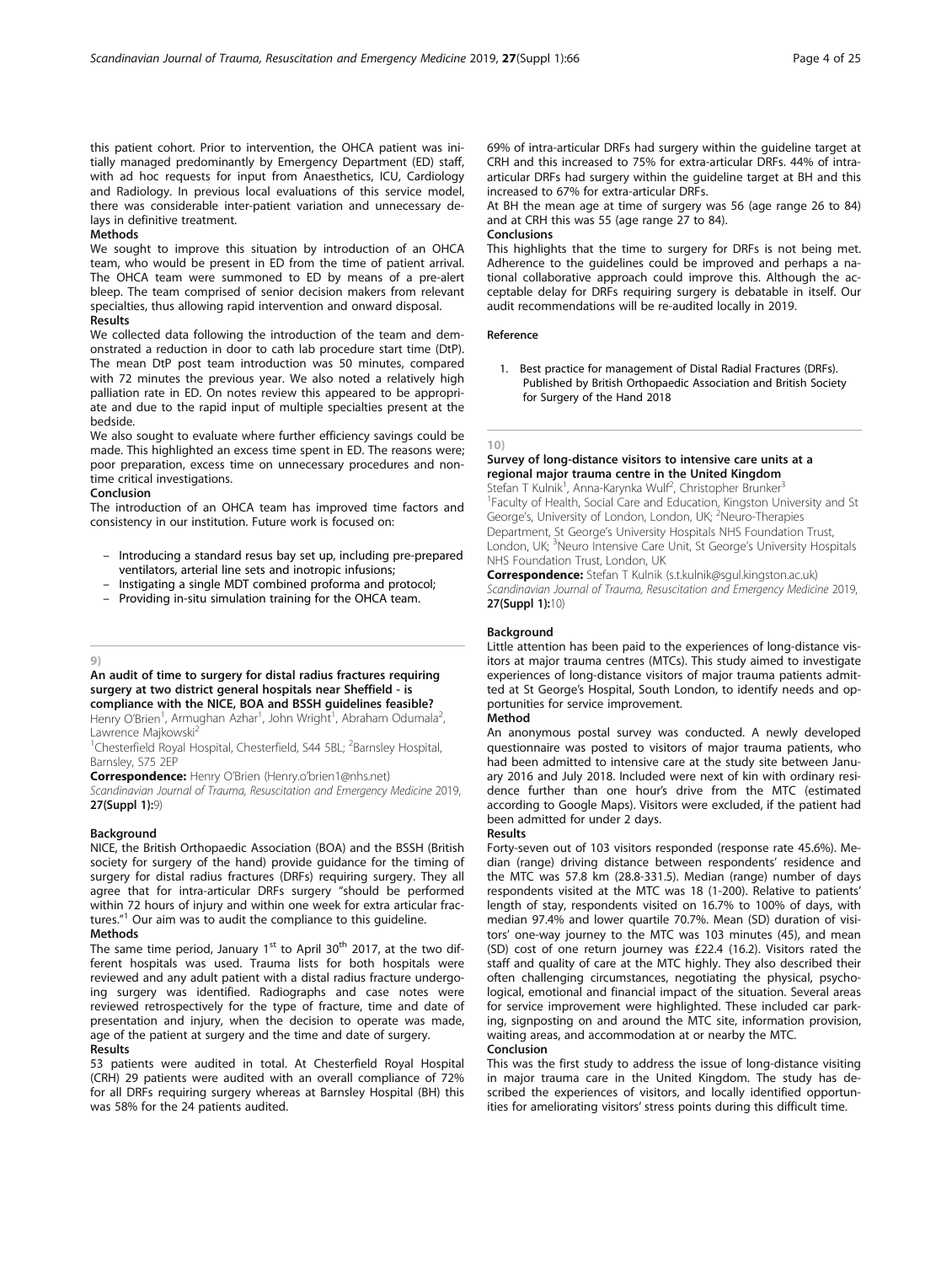#### Thames Valley Air Ambulance Cardiac Arrest Study: What is the value added of an advanced critical care team during an out-ofhospital cardiac arrest?

James Raitt<sup>1</sup>, Stewart McMorran<sup>1</sup>, Richard Company<sup>1</sup>, Joseph Fennelly<sup>2</sup> <sup>1</sup>Thames Valley Air Ambulance Service, Oxfordshire, UK; <sup>2</sup> Stoke Mandeville Hospital, Buckinghamshire, UK

Correspondence: Joseph Fennelly ([jfennelly@doctors.org.uk\)](jfennelly@doctors.org.uk)

Scandinavian Journal of Trauma, Resuscitation and Emergency Medicine 2019, 27(Suppl 1):11)

#### Background

Cardiac arrests form a significant part of the workload of Thames Valley Air Ambulance (TVAA). There have been several studies to identify variables associated with higher incidence of patient survival to discharge that could be used to influence clinical decision-making [1, 2]. Aim: To determine the mechanism, response, interventions and outcomes of out-of-hospital cardiac arrests (OHCA) attended by TVAA.

#### **Methods**

This was a six-month service evaluation and prospective study. Subjects included all patients attended by a TVAA asset (helicopter or emergency response vehicle (ERV)) who had an OHCA from November 2017 to May 2018. Results

91 patients (mean age of 58) were included in the study, 9 of which were traumatic OHCA. 52% were attended to by helicopter and 43% by the ERV. 57% of patients were declared dead at the scene and a total of 31 patients were transported to hospital of which six survived to discharge. Interventions performed by TVAA included: LUCAS (64% of patients); echocardiography (34%); and Pre Hospital Emergency Anaesthesia (PHEA) (24%).

# Discussion

Our results showed similar survival to discharge for OHCA in England as outlined in current literature [2]. However due to a greater proportion of TVAA patients being declared dead at scene, we found a smaller number of our patients to be declared dead in the Emergency Department (20%) compared to the national figure (42%) [2, 3]. This may represent that early identification on whether further resuscitation is futile can reduce the workload on receiving Emergency Departments. Our study also demonstrated that TVAA provided a number of interventions that are not available from a standard South Central Ambulance Service crew (LUCAS, echocardiography, PHEA, thoracostomies and drugs administration beyond the ALS algorithm). These early interventions provide potentially life-saving treatments and also aid for TVAA Clinicians to make informed decisions regarding resuscitation attempts.

#### Acknowledgements

Thank you to the support from Thames Valley Air Ambulance crew in the collection and upload of the data used in this study

#### References

- 1. Perkins G, Jacobs I, Nadkarni V, Berg R, Bhanji F, Biarent D et al. Cardiac Arrest and Cardiopulmonary Resuscitation Outcome Reports: Update of the Utstein Resuscitation Registry Templates for Out-of-Hospital Cardiac Arrest. Resuscitation. 2015;96:328-340.
- 2. Statistics Ambulance Quality Indicators [Internet]. England.nhs.uk. 2018 [cited 12 July 2018]. Available from: https://www.england.nhs.uk/ statistics/statistical-work-areas/ambulance-quality-indicators/
- 3. Perkins G, Lall R, Quinn T, Deakin C, Cooke M, Horton J et al. Mechanical versus manual chest compression for out-of-hospital cardiac arrest (PARAMEDIC): a pragmatic, cluster randomised controlled trial. The Lancet. 2015;385(9972):947-955.

#### 12)

# Intraosseous access for trauma patients in the era of damage control resuscitation: A literature review

Joseph A Tyler<sup>1</sup>, Henry D De'Ath<sup>2</sup>

<sup>1</sup>Department of Anaesthesia, Queen Elizabeth Hospital, Birmingham, UK; <sup>2</sup> Centre for Trauma Sciences, Queen Mary University, London, UK

Correspondence: Joseph A Tyler (joseph.tyler@nhs.net)

Scandinavian Journal of Trauma, Resuscitation and Emergency Medicine 2019, 27(Suppl 1):12)

#### Background

Damage Control Resuscitation (DCR) has become a standard of care for the seriously injured [1,2]. Intraosseous catheters continue to be recommended in trauma resuscitation. Their utility has recently been debated due to concerns regarding inadequate flow rates during blood transfusion and the potential for haemolysis [3]. This review summarises the evidence for intraosseous catheters in trauma in the modern era of DCR and highlights areas for future research. Methods

A PubMed and Embase search for articles published from January 1990 to August 2018 using the terms ("intra-osseous access" OR "intraosseous access" OR "IO access") AND trauma. All manuscripts describing the use of an intraosseous catheter in the resuscitation of one or more trauma patients were eligible. Studies including a mixture of trauma and non-trauma patients were excluded if they did not differentiate between the groups in their results section. Animal studies, cadaveric studies and those involving healthy volunteers were also excluded. Results

There were nine eligible studies, comprising of 1218 trauma patients and 1430 individual device insertions. The overall insertion success rate was 95.3% and the incidence of complications 1%. Flow-rate data was extremely scarce, being available for only two transfusions of packed red cells in a single patient. Haemolysis was poorly reported. Conclusion

Intraosseous catheters have high insertion success rates and a low incidence of complications in trauma patients. There is a remarkable paucity of objective flow rate data for blood transfusion via intraosseous catheters in this population, although much anecdotal evidence advocating their use exists. Randomised controlled trials comparing intraosseous versus peripheral and central venous access in this setting are absent but required, as are studies providing flow rate data. Existing evidence suggests that intraosseous transfusion is not associated with haemolysis, however further studies in humans are necessary.

#### References

- 1. Rossaint R, Bouillon B, Cerny V, Coats T, Duranteau J, Fernandez-Mondejar E et al. The European guideline on management of major bleeding and coagulopathy following trauma: fourth edition Crit Care. 2016; 20: 100
- 2. National Institute for Health and Care Excellence (NICE). Major trauma: assessment and initial management: NICE Guideline [NG39]. 2016. Available from: https://www.nice.org.uk/guidance/ng39
- 3. Harris M, Balog R, Devries G. What is the evidence of utility for intraosseous blood transfusion in damage-control resuscitation? J Trauma Acute Care Surg. 2013; 75: 904-6

#### 13)

#### Weight of Splints and Casts used in Conservative Treatment of Distal Radius Fractures

Nienke de Laat, Lysanne van Silfhout, Albert F Pull ter Gunne, Edo J Hekma Department of surgery, Rijnstate, Arnhem, the Netherlands

Correspondence: Lysanne van Silfhout [\(LvanSilfhout@Rijnstate.nl]((LvanSilfhout@Rijnstate.nl)) Scandinavian Journal of Trauma, Resuscitation and Emergency Medicine 2019, 27(Suppl 1):13)

#### Background

Distal radius fractures are the most common fracture in the general population, accounting for 25% of fractures in children and up to 18% in adults aged 65 years and older.[1] It is treated conservatively with cast immobilization in approximately 70%.[2] This study aimed to explore the diversity in quality of casts used in conservative treatment of distal radius fractures.

### Methods

Patients with a distal radius fracture who presented for changing or removing the cast at the Rijnstate hospital in Arnhem, the Netherlands, were included in this study. Exclusion criteria were open fractures, fractures requiring surgery, age below 18 years, inability to cooperate and casts applied in other hospitals. Dependent variables were weight and length of the cast. Independent variables were age, BMI and length of the arm. The length of the forearm was obtained through a 3D scan after removal of the cast. Differences between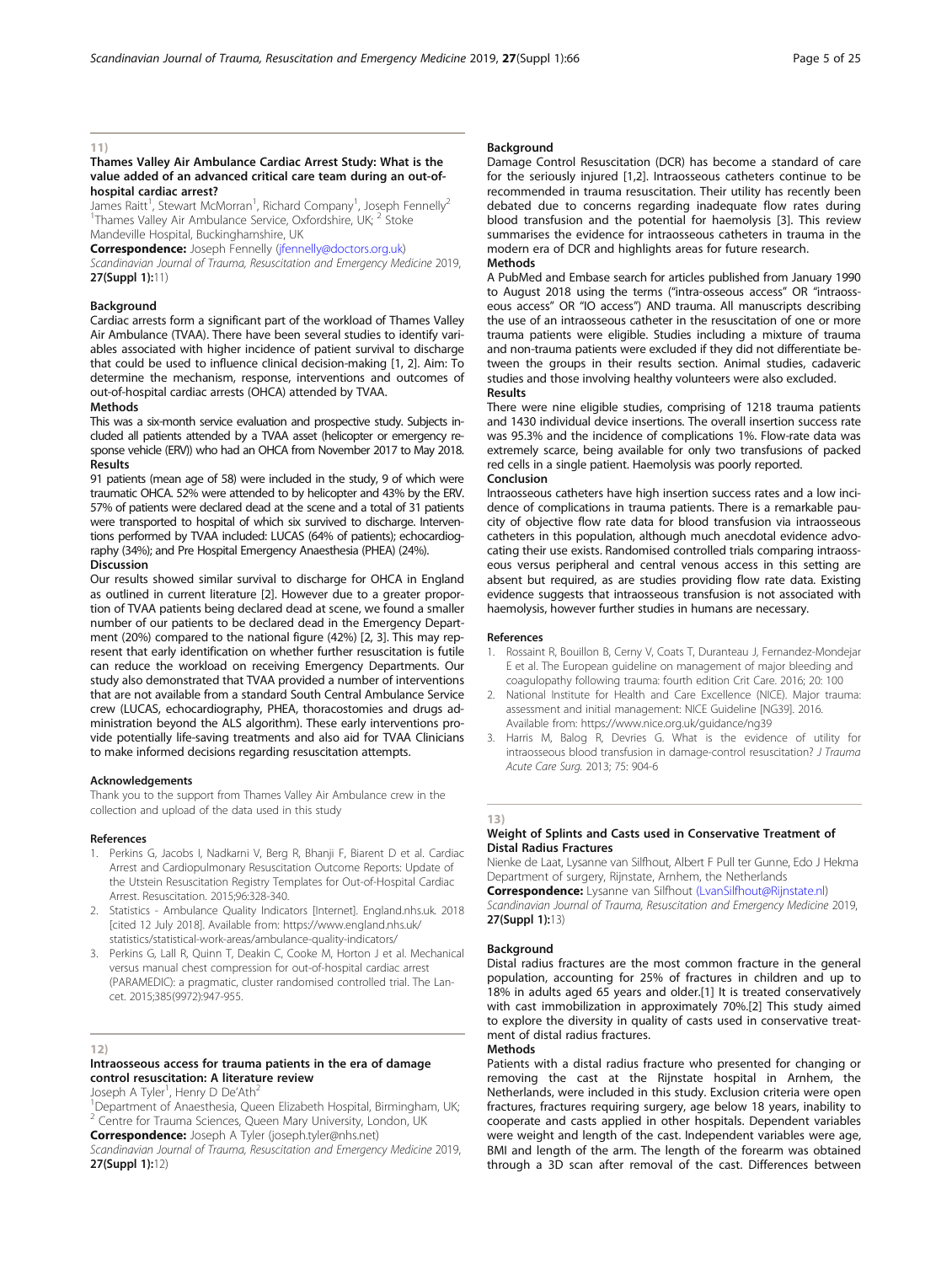casts applied by plaster technicians and emergency physicians were also assessed.

#### Results

In total 29 patients were included. Three groups, based on casting material and technique, were defined: mineral splint (n=8) and circular plaster cast (n=21). The average weight was respectively 290.6  $\pm$ 66.2 and  $99.9 \pm 8.0$ .

#### Conclusion

On average, mineral splints applied by emergency physicians weigh more than plaster casts applied by plaster technicians; respectively 291  $\pm$  66 gram and 100  $\pm$  8 gram. The weight and length of mineral splints correlates moderately with the length of the arm. The weight and length of the circular plaster casts, applied by plaster technicians, shows minimal correlation with the arm length.

#### References

- 1. Nellans KW, Kowalski E, Chung KC. The Epidemiology of Distal Radius Fractures. Hand Clin. 2012; 28(2):113–125.
- 2. Chung KC, Spilson SV. The frequency and epidemiology of hand and forearm fractures in the United States. J. Hand Surg. Am. 2001; 26(5):908– 915.

#### 14)

# Time to definitive care in English major trauma networks

Nicholas R Haslam<sup>1</sup>, Omar Bouamra<sup>2</sup>, Chris Moran<sup>3</sup>, David J Lockey<sup>4</sup> Barts & The London School of Anaesthesia, Barts NHS Trust, London, UK; <sup>2</sup> Trauma Research and Audit Network, University of Manchester, Salford, UK; <sup>3</sup> Orthopaedic and Trauma Surgery, Queens Medical Centre, Nottingham, UK; <sup>4</sup> Centre for Trauma Sciences, Blizard Institute Queen Mary University, London, UK

Correspondence: Nicholas R Haslam (nicholashaslam@nhs.net) Scandinavian Journal of Trauma, Resuscitation and Emergency Medicine 2019, 27(Suppl 1):14)

#### **Background**

Significant mortality improvements have been demonstrated following implementation of English regional trauma networks in 2012.[1] Timely transfer of seriously injured patients to definitive care is a key indicator of network performance. This study describes timelines from emergency service (EMS) activation to definitive care arrival and key interventions for severely injured patients between 2013 and 2016.

#### Methods

Data was collected from the Trauma Audit and Research Network on patients with injury severity scores above 15. Outcomes included time from EMS activation to arrival at a Trauma Unit (TU) or Major Trauma Centre (MTC); to computerised tomography (CT); to urgent surgery; and mortality.

#### Results

Compared to direct transfer, secondary transfer was associated with increased time to CT [419 vs 120 minutes ( $p < 0.0001$ )]; increased time to urgent surgery [434 vs 262 minutes ( $p < 0.0001$ )]; and increased mortality [19.6(CI95%:16.9-22.3) vs 15.7(CI95%:14.7-16.7)].

Time to CT was longer at TUs compared to MTCs [189 vs 120 minutes (p < 0.0001)] as was time to urgent surgery [322 vs 262 minutes ( $p < 0.0001$ )]. Transfer time and time to CT increased from 2013-2016 ( $p < 0.0005$ ). There was significant variation between regional networks for transfer time; time to CT; and time to urgent surgery (p < 0.0001).

#### Conclusion

Patients with serious injuries who underwent secondary transfer had significantly delayed imaging, surgery and increased mortality. CT and urgent surgery were performed more quickly in MTCs than TUs. This may suggest that where safe to bypass these interventions are performed more quickly by going directly to an MTC. Our data suggests that key timelines failed to improve since launch of trauma networks and that significant regional variation in timelines remains. This may indicate that there is still scope for improvement in the early identification, transfer and treatment of severely injured patients in UK practice.

#### Reference

1. Moran CG, Lecky F, Bouamra O, Lawrence T, Edwards A, Woodford M, et al. Changing the System - Major Trauma Patients and Their Outcomes in the NHS (England) 2008–17. EClinicalMedicine. 2018 Aug 1;2–3:13–21.

#### 15)

# Acute Stroke Treatment by a Physician-based Emergency Services Team in a Mobile Stroke Unit

Karianne Larsen<sup>1</sup>, Lars H Tveit<sup>2</sup>, Henriette S Jæger<sup>1</sup>, Maren R Hov<sup>1</sup>, Jo Røislien<sup>1</sup>, Volker Solyga<sup>2</sup>, Christian G Lund<sup>3</sup>, Kristi G Bache<sup>1</sup> <sup>1</sup>The Norwegian Air Ambulance Foundation, Oslo, Norway; <sup>2</sup>Department of Neurology, Østfold Hospital, Kalnes, Norway ; <sup>3</sup>Department of Neurology, Oslo University Hospital, Oslo, Norway

Correspondence: Karianne Larsen [\(karianne.larsen@norskluftambulanse.no]((karianne.larsen@norskluftambulanse.no)) Scandinavian Journal of Trauma, Resuscitation and Emergency Medicine 2019, 27(Suppl 1):15)

#### Background

Thrombolytic therapy in acute ischemic stroke is more effective when given early after symptom onset, [1] and different models of Mobile Stroke Units (MSUs) show a reduction in time to treatment in ischemic stroke [2]. In Treat-NASPP (Norwegian Acute Stroke Prehospital Project) we investigate if a non-neurologist physician-based emergency medical services (EMS) team is timesaving and safe in an MSU-system.

# Method

Treat-NASPP is an ongoing, prospective, controlled intervention study. Patients with onset of stroke symptoms within the last 4 hours are included. The MSU-team mimics the Norwegian Helicopter Emergency Medical Services (HEMS) crew, and consists of an anesthesiologist, a nurse and a paramedic. The control group is the ordinary pathway.

#### Results

Median (quartiles) time from symptom onset to thrombolytic therapy is 92 minutes (64-165) in the MSU compared to 121 (100-162) in the control group, p=0,102. Median (quartiles) time from dispatch to thrombolytic therapy is 36 minutes shorter in the MSU, 54 (48-63) vs 90 (71-96), p=0.003. Median (quartiles) modified Rankin Scale day 90 is 0 (0-1) in the MSU-group and 0 (0-1,75) in the control. No serious adverse events or symptomatic intracranial hemorrhages have occurred.

#### Conclusion

Preliminary results indicate that a physician-based EMS crew in a mobile stroke unit, is timesaving and safe.

#### References

- 1. Lees KR, Bluhmki E, von Kummer R, Brott TG, Toni D, Grotta JC, et al. Time to treatment with intravenous alteplase and outcome in stroke: an updated pooled analysis of ECASS, ATLANTIS, NINDS, and EPITHET trials. Lancet. 2010;375(9727):1695-703.
- 2. Fassbender K, Grotta JC, Walter S, Grunwald IQ, Ragoschke-Schumm A, Saver JL. Mobile stroke units for prehospital thrombolysis, triage, and beyond: benefits and challenges. Lancet Neurol. 2017;16(3):227-37.

#### 16)

# The experience of Community First Responders (CFRs) who respond to Out-of-Hospital Cardiac Arrest in Ireland

Tomas Barry<sup>1</sup>, Suzanne Guerin<sup>2</sup>, Gerard Bury<sup>1</sup>

<sup>1</sup>Centre for Emergency Medical Science, School of Medicine, University College Dublin. Ireland; <sup>2</sup>School of Psychology, University College Dublin. Ireland

Correspondence: Tomas Barry (<tomas.barry@ucd.ie>)

Scandinavian Journal of Trauma, Resuscitation and Emergency Medicine 2019, 27(Suppl 1):16)

#### Background

Successful resuscitation from out-of-hospital cardiac arrest (OHCA) is largely determined by the early availability of CPR and defibrillation within the community. Ireland has a heterogeneous settlement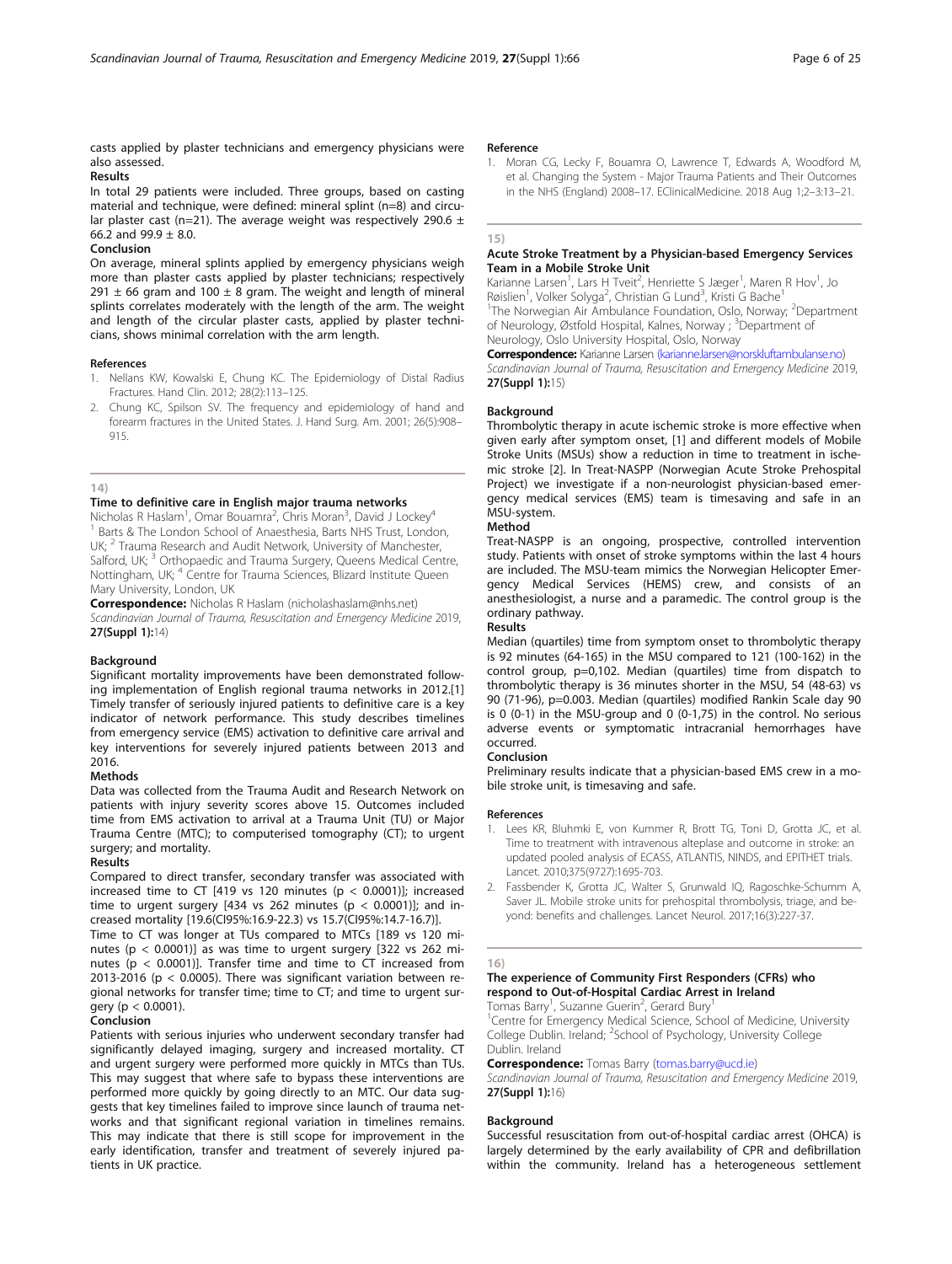pattern with many rural communities being situated remote from ambulance service resources. In many instances a timely response to OHCA can only be achieved if it comes from within the community where cardiac arrest occurs.

Over the past ten years in Ireland volunteer community first responder (CFR) schemes have been developed. These schemes involve 'lay' volunteers that are present in the community, trained in basic life support and equipped with a defibrillator. CFRs are alerted in real time to OHCA via text message from the ambulance service. Methods

#### A qualitative research study was undertaken to provide an in-depth understanding of CFRs motivation to participate and the issues they encounter when responding to OHCA. In-depth, semi-structured interviews were carried out with twelve CFRs operating from nine geographically diverse CFR schemes. Interviews were recorded and transcribed. Thematic analysis [1] was undertaken. NVIVO software was utilised.

#### Results

CFRs were motivated by a variety of altruistic, personal and community factors.

CFR care has evolved beyond BLS care. It is a sophisticated entity that includes complex decision making, a significant component dedicated to the provision of psychosocial support for bystanders and family members and also team working with the ambulance service staff during ongoing resuscitation.

#### Conclusion

A range of issues including appropriate recruitment, formal health systems supports, holistic training and volunteer wellbeing need to be considered where health systems deploy CFRs to provide cardiac arrest care.

#### Reference

1) Braun V & Clarke V. Using thematic analysis in psychology. Qualitative Research in Psychology. 2006; 3(2):77-101.

#### 17)

# Massive transfusion protocol (MTP) started by pre-hospital equipe: an Italian experience

Simone Celi<sup>1</sup>, Marco Botteri<sup>1</sup>, Alberto Piacentini<sup>2</sup>, Giovanna Perone<sup>1</sup> <sup>1</sup> AAT 118, ASST degli Spedali Civili di Brescia, Brescia, Italy; <sup>2</sup>Cardiothoracic ICU, Jilin Heart Hospital, Changchun, China

Correspondence: Simone Celi (s.celi@areu.lombardia.it)

Scandinavian Journal of Trauma, Resuscitation and Emergency Medicine 2019, 27(Suppl 1):17)

#### **Background**

Severe trauma is one of leading causes of death and injury in Europe.

Administration of tranexamic acid (TXA), and blood products, in lifethreatening traumatic shock has been already proven to be beneficial. [1, 2]

At our institution a massive transfusion protocol (MTP) has been developed. On scene triggering criteria are: immediate administration of one TXA gram intravenously on scene, and alerting destination hospital for immediate availability need of ready blood products at arrival.

#### **Methods**

Revision of all MTP activations over a 6 years period (October 2012 - July 2018).

Criteria triggering MTP protocol included: SBP < 90 mmHg unresponsive to fluid challenge, HR >110 bpm (3) non controllable active bleeding (4) penetrating, not compressible, trauma (5) 3<sup>th</sup>/4<sup>th</sup> ATLS class hemorrhagic shock.

All patients candidate to MTP were reviewed. We analyzed mechanism of injury (MOI), age, sex, SBP, HR, Hemoglobin, total amount, and type of blood products.

#### Results

162 MTP total candidates, administration of TXA resulted in 68 patients (42%), 125 patients received blood products (77.1%).

MOI: : Motor Vehicle Crash (MVC) 61,8%, fall from height 13,7%, penetrating trauma 4,4%, work related accidents (3,8%), unknown mechanism 10%, medical conditions 2,4% and "other" 3,8%.

Mean patient age 46 years (range 15-90). MTP erroneously activated in 4 patients due to medical causes.

Mortality and morbidity: Patients survived to hospital discharge 85,4%, declared dead on scene (1,9%), died in A&E 6,3%, in ICU (5,7%) and in O.T. (0,7%).

Mean SBP was 96 mmHg (range 40-150), mean HR 107 bpm (range 32-180).

Observed transfusion data:

RBC (879)  $\rightarrow$  7.14 x patient

FFP (676)  $\rightarrow$  6.25 x patient

PLT (61)  $\rightarrow$  1.96 x patient

Conclusion

Development of simple protocol allowed immediate identification of severely traumatized patients who required immediate resuscitation with blood products directly in emergency department.

# References

1.Shakur H,Roberts I,et al. Effects of tranexamic acid on death, vascular occlusive

events, and blood transfusion in trauma patients with significant haemorrhage (CRASH-2): a randomized, placebo-controlled trial. Lancet. 2010;376(9734):23-32

2.Weaver

A.E.,Hunter-Dunn C.,et al. The effectiveness of a "Code red" transfusion request policy initiated by pre-hospital physician. Injury,2016,47(1):3-6

#### 18)

# Resuscitative endovascular balloon occlusion of the aorta: A single trauma center experience in Korea

Dong Hun Kim<sup>1</sup>, Seok Won Lee<sup>1</sup>, Ye Rim Chang<sup>1</sup>, Jeongseok Yun<sup>1</sup> , Seokho Choi<sup>1</sup>, Sung Wook Chang<sup>2</sup>, Jung-Ho Yun<sup>3</sup>

<sup>1</sup>Department of Trauma Surgery, Trauma Center, Dankook University Hospital, Cheonan, Republic of Korea; <sup>2</sup>Department of Thoracic and Cardiovascular Surgery, Trauma Center, Dankook University Hospital, Cheonan, Republic of Korea; <sup>3</sup>Department of Neurosurgery, Trauma Center, Dankook University Hospital, Cheonan, Republic of Korea

**Correspondence:** Sung Wook Chang (changsw3@naver.com) Scandinavian Journal of Trauma, Resuscitation and Emergency Medicine 2019, 27(Suppl 1):18)

#### Background

Resuscitative endovascular balloon occlusion of the aorta (REBOA) as minimally invasive alternative to open aortic cross clamping to provide temporary aortic occlusion can be a bridging modality for damage control resuscitation [1,2]. We present experiences of REBOA in patients with noncompressible torso hemorrhage after multiple blunt trauma in Korea.

#### Methods

A prospective data of trauma patients undergoing REBOA at a level I trauma center from 2016 to 2018 was analyzed retrospectively. The inclusion criteria were blunt trauma patients with abdominopelvic exsanguination and hypotensive hemodynamics.

# Results

Of 31 blunt trauma patients underwent REBOA, 25 who had abdominopelvic hemorrhage were eligible for the selection criteria. The median age of REBOA patients was 52 years (interquartile range, 44-69), and 72% were male. The median injury severity score was 32 (25-43). Of them, aorta was occluded in zone I of 17 patients (68%) with abdominal organ injuries and zone III of 8 (32%) with unstable pelvic fracture. Seven patients (28%) survived with damage control procedure following REBOA (6 zone I, 1 zone III). The median systolic blood pressure (SBP) of 99 mmHg (87-110) after REBOA was significantly higher than SBP of 55 mmHg (47-60) before (p < 0.001). In the survivor group of REBOA, as compared with the nonsurvivor, there were significant higher rates of hemorrhage of a single abdominal organ (85.7% vs. 11.1%, p =0.001), high Glasgow Coma Scale (15 [9-15] vs. 7 [3-12], p = 0.011), low requirement of RBC transfusion (15 [11-19]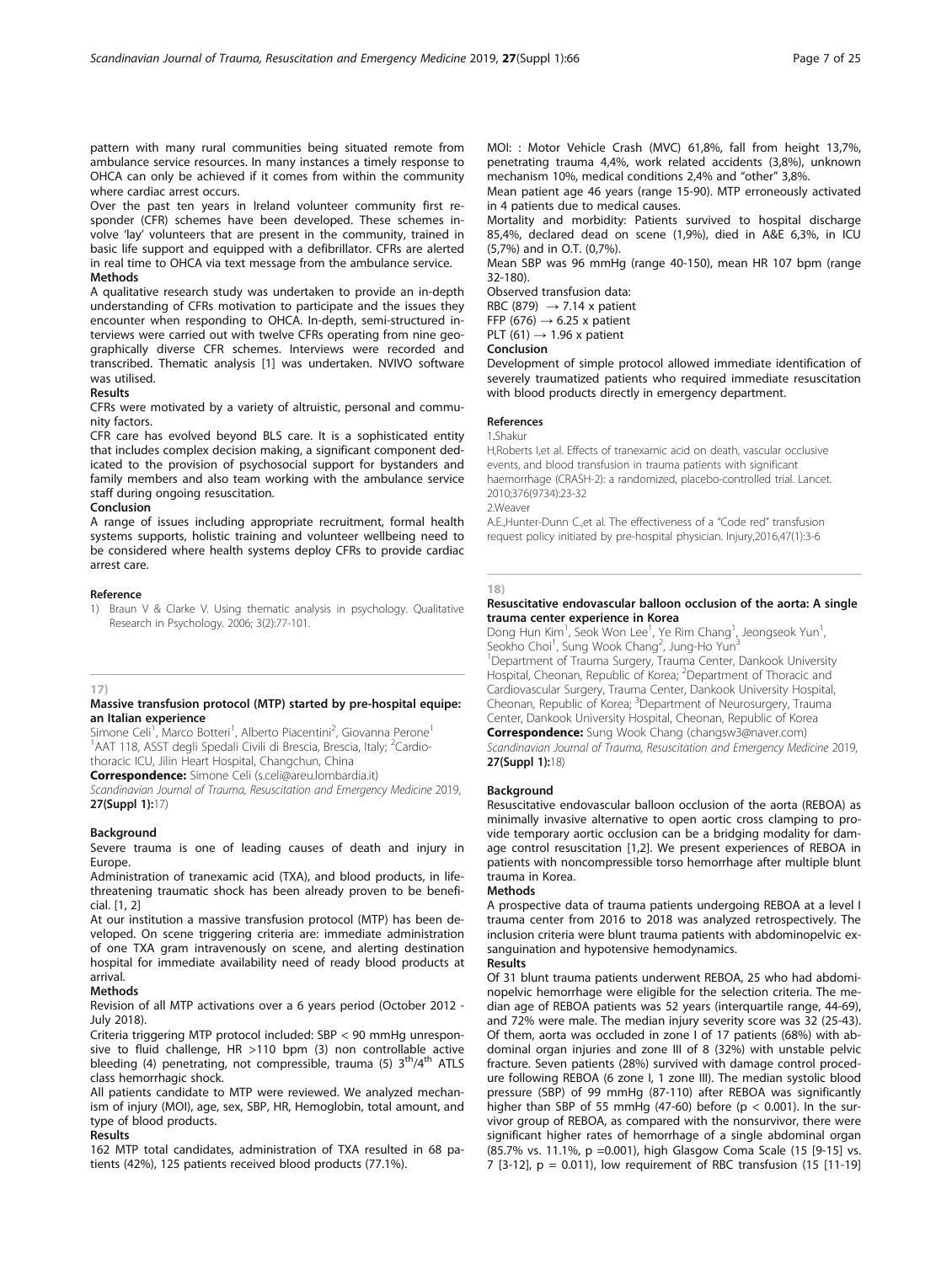vs, 36 [18-50] units,  $p = 0.001$ ), and short aortic occlusion time (84)  $[42-122]$  vs. 154 [ 55-253] minutes,  $p = 0.049$ ).

# Conclusion

REBOA might be a favorable resuscitative modality, especially for traumatic exsanguination of a solitary abdominal organ. Systemic treatment strategies for definitive bleeding control of severe multiple abdominopelvic injuries would be needed for survival following REBOA.

#### References

- 1. Moore LJ, Martin CD, Harvin JA, et al. Resuscitative endovascular balloon occlusion of the aorta for control of noncompressible truncal hemorrhage in the abdomen and pelvis. Am J Surg. 2016;212(6):1222- 1230.
- 2. Abe T, Uchida M, Nagata I, et al. Resuscitative endovascular balloon occlusion of the aorta versus aortic cross clamping among patients with critical trauma: a nationwide cohort study in Japan. Crit Care. 2016;20(1):400.

#### 19)

#### Using key performance indicators to drive quality improvement in pre-hospital blood transfusion: The Thames Valley Air Ambulance Approach

James Raitt<sup>1</sup>, Pip Lewis<sup>2</sup>, James Dearman<sup>1</sup>

<sup>1</sup>Thames Valley Air Ambulance, RAF Benson, Oxford, UK; <sup>2</sup>Emergency Department, St Mary's Hospital, Imperial College NHS Healthcare Trust, London, UK

Correspondence: Pip Lewis (pip.lewis1@nhs.net)

Scandinavian Journal of Trauma, Resuscitation and Emergency Medicine 2019, 27(Suppl 1):19)

#### Background

Pre-hospital blood transfusion improves survival and outcomes from major trauma. Thames Valley Air Ambulance (TVAA) has been carrying blood products since 2013. The service has recently introduced Key Performance Indicators (KPIs) to audit its use of pre-hospital blood transfusion.

#### Methods

KPIs were selected after consulting an expert panel of TVAA clinicians and literature search for current papers concerning the use of KPIs in a pre-hospital environment. Seven auditable domains; rationale for transfusion, compliance with standard operating procedures (SOPs), hypothermia management, tranexamic acid (TXA) administration, evidence of bleeding in hospital and complications from transfusion, have been implemented since December 2017 for prospective analysis of current pre-hospital blood transfusion practice. Decision whether the use of blood was justified was determined by peer review.

#### Results

In an 8-month period (Nov 2017-June 2018) there were 23 prehospital blood transfusions. One case was missing all data therefore 22 cases were analysed. One case was obstetric, all others were trauma. Mortality was 22.7%. A total of 38 units of RBC and 38 units of FFP were given. Domains with the highest percentage of achievement were: Rationale for transfusion in line with blood transfusion SOP (100%); No blood transfusion complications (100%) and overall was the use of blood justified (100%).

#### Conclusion

The use of KPIs demonstrated areas of good quality practice and led to improvements in equipment, processes and documentation. Compliance was lower with aggressive management of hypothermia and TXA delivery. An element of this was due to poor recording, which will be addressed by moving to an alternative patient record system. A previous review of 2 years TVAA RBC use suggested blood was on occasion given outside of the SOP, the introduction of KPIs has shown improved practice in this area. Monthly pre-hospital blood transfusion KPI analysis now forms part of our rolling governance programme.

#### $20$

# Highest possible ambulatory speed using Lokomat gait training for individuals with a motor-complete spinal cord injury; a clinical pilot study.

.<br>Lysanne van Silfhout<sup>1</sup>, Zdeněk Váňa<sup>2</sup>, Jakub Pětioký<sup>2</sup>, Michael J.R. Edwards<sup>3</sup>, Ronald H.M.A. Bartels<sup>4</sup>, Henk van de Meent<sup>5</sup>, Allard J.F. Hosman6

<sup>1</sup>Department of Surgery, Radboudumc, Nijmegen, the Netherlands 2 Department of Rehabilitation, Rehabilitation Centre Kladruby, Kladruby, Czech Republic; <sup>3</sup>Department of Trauma surgery, Radboudumc Nijmegen, the Netherlands; <sup>4</sup> Department of Neurosurgey, Radboudumc, Nijmegen, the Netherlands; <sup>5</sup>Department of Rehabilitation, Radboudumc, Nijmegen, the Netherlands; <sup>6</sup>Department of Orthopedic Surgery, Radboudumc, Nijmegen, the Netherlands

Correspondence: Lysanne van Silfhout ([Lysanne.vanSilfhout](Lysanne.vanSilfhout@Radboudumc.nl)

#### [@Radboudumc.nl\)](Lysanne.vanSilfhout@Radboudumc.nl)

Scandinavian Journal of Trauma, Resuscitation and Emergency Medicine 2019, 27(Suppl 1):20)

#### **Background**

Motor impairment and loss of ambulatory function are major consequences of a spinal cord injury (SCI).[1] An exoskeleton is a robotic device that allows SCI patients with limited ambulatory function to ambulate. Mean walking speed of a SCI patient with an exoskeleton is 0.26 m/s.[1] Literature shows that a minimum speed of 0.59 m/s is required to replace wheelchairs in the community.[2] This study aims to investigate the highest ambulatory speed that SCI people can endure, with emphasis on physical factors such as endurance, pain and spasticity. Therefore a Lokomat, which is a gait training device using a treadmill, was used in this study instead of an exoskeleton to eliminate other factors that influence walking speed in an exoskeleton such as balance issues.

#### **Methods**

This clinical pilot study took place in the Rehabilitation Centre Kladruby, in Kladruby (Czech Republic), a large rehabilitation center which has a Lokomat since 2009. Six motor-complete SCI people were recruited. During a 30 minute Lokomat training, measurements were taken at baseline and directly after finishing the training. Highest achieved walking speed, vital parameters (respiratory frequency, heart rate, blood pressure), Visual Analog Scale (VAS) for pain and Ashworth Scale for spasticity were recorded for each person. Results

The highest reached walking speed in the Lokomat for motorcomplete SCI persons was on average 0.63 m/s (SD 0.03 m/s). No negative effects on vital parameters, pain or spasticity were observed. Significant decrease in pain and spasticity after the Lokomat training was observed; 95% CI, 0.336 to 1.664, p=0.012. Conclusion

This study showed that it is possible for motor-complete SCI individuals to ambulate faster than is currently possible with exoskeletons. No negative effects on vital parameters, pain and spasticity was observed while ambulating with on average 0.63 m/s on a Lokomat.

#### References

- 1. Louie DR, Eng JJ, Lam T. Gait speed using powered robotic exoskeletons after spinal cord injury: A systematic review and correlational study. J Neuroeng Rehabil. 2015;12(1):1–10.
- 2. Van Silfhout L, Hosman AJF, Bartels RHMA, Edwards MJR, Abel R, Curt A, et al. Ten Meters Walking Speed in Spinal Cord-Injured Patients: Does Speed Predict Who Walks and Who Rolls? Neurorehabil Neural Repair. 2017;31(9):842-850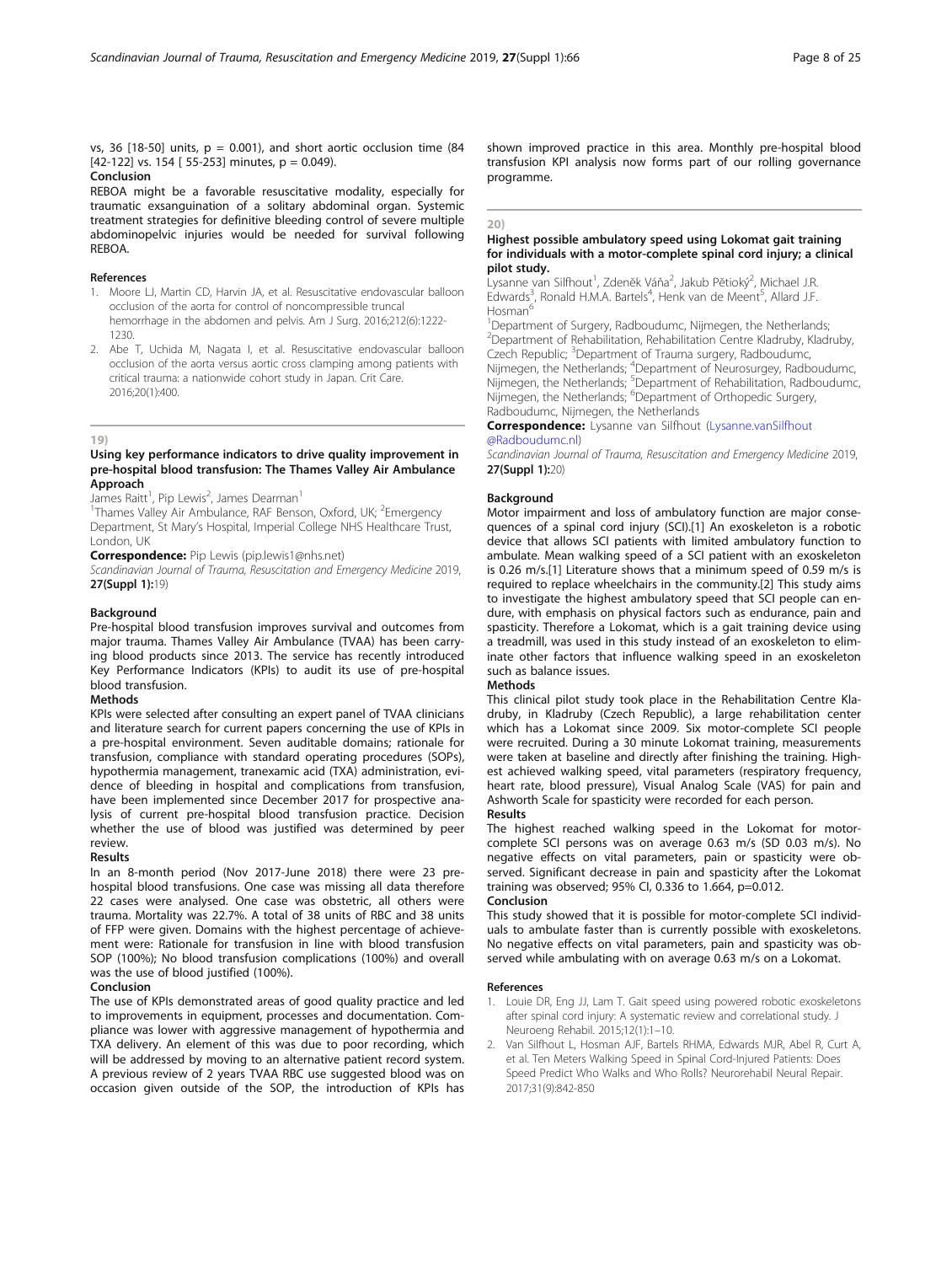# Comparison of haemodynamic effects of propofol and esketamine in prehospital intubation

Risto Viitanen<sup>1</sup>; Jussi Pirneskoski<sup>2</sup>, Ann Cristine Lindroos<sup>3</sup>, Susanne Ångerman<sup>2</sup>, Jouni Nurmi<sup>2</sup>

<sup>1</sup> FinnHEMS Ltd, Research and Development Unit, Vantaa, Finland; <sup>2</sup> Emergency Medicine, University of Helsinki and Department of Emergency Medicine and Services, Helsinki University Hospital, Helsinki, Finland; <sup>3</sup> Department of Anaesthesia, Helsinki University Hospital, Helsinki, Finland

Correspondence: Risto Viitanen ([risto.viitanen@hus.fi\)](risto.viitanen@hus.fi)

Scandinavian Journal of Trauma, Resuscitation and Emergency Medicine 2019, 27(Suppl 1):21)

#### **Background**

Prehospital staff is required to intubate critically ill patients in suboptimal conditions and time constraints often prevent haemodynamic optimization before intubation. Currently, haemodynamically most stable anaesthetic for prehospital rapid sequence intubation (RSI) is not known. Ketamine has been suggested as an induction agent instead of propofol due to its more favourable haemodynamic effects. (1,2,3) No studies exist in current literature comparing the haemodynamic effects of esketamine and propofol. Our goal was to compare these two anaesthetics' influence on hemodynamics during prehospital RSI.

#### Methods

The study was a retrospective observational study using prospectively collected Helsinki University Hospital FinnHEMS 10 (FH10) airway registry data. We included all patients that underwent intubation during years 2014-2016 (N=1071). A protocol for RSI with esketamine as a standard induction agent was implemented in 2015. Before induction was not standardized and propofol was used most commonly. After exclusion (age under 18 years, unknown national social security number, intubated because cardiac arrest, missing vital signs or multiple induction agents used) we divided patients in to two groups according to induction agent used: esketamine (N=373) and propofol (N=179). We used a regression model to evaluate the risk for 30% decrease of systolic blood pressure during induction. Results

There was a greater risk for 30% decrease in systolic blood pressure when using propofol rather than esketamine as an induction agent, OR 1.89 (95% CI 1.30-2.73). The use of fentanyl significantly increases the probability of 30% decrease in systolic blood pressure in both groups, OR 68.81 (95% CI 13.37-379.75). There were no differences between the groups for systolic blood pressure under 90 mmHg post-induction.

# Conclusions

The use of propofol during prehospital rapid sequence intubation can further compromise haemodynamics in already haemodynamically unstable patients. The use of fentanyl during induction significantly increases the risk of low systolic blood pressure.

#### References

- 1. Lyon RM, Perkins ZB, Chatterjee D, Lockey DJ, Russell MQ. Significant modification of traditional rapid sequence induction improves safety and effectiveness of prehospital trauma anaesthesia. Crit Care. 2015 Apr 1;19(1):617–11.
- 2. Baekgaard JS, Eskesen TG, Sillesen M, Rasmussen LS, Steinmetz J. Ketamine as a Rapid Sequence Induction Agent in the Trauma Population: A Systematic Review. Anesthesia & Analgesia. 2018 Jun 25;:1-7.
- Sahinovic MM, Struys MMRF, Absalom AR. Clinical Pharmacokinetics and Pharmacodynamics of Propofol. Clinical Pharmacokinetics. Springer International Publishing; 2018 Jul 17;26(Suppl 4):1–20.

#### 22)

# Could intubate, but can't ventilate through a blocked tube. Now what?

Espen Fevang

Department of Research and Development, Norwegian Air Ambulance Foundation, Oslo, Norway

Correspondence: Espen Fevang (espen.fevang@norskluftambulanse.no) Scandinavian Journal of Trauma, Resuscitation and Emergency Medicine 2019, 27(Suppl 1):22)

### Background

Vomit and blood obstructing the airway has been reported as the most common complication when trained personnel perform endotracheal intubation (ETI) in a pre-hospital setting [1]. Aspiration of gastric contents prior to ETI may cause food solids to block the tube after correct placement, preventing ventilation. A technique to overcome this obstacle was successfully used in a real-life setting. Case report

### After a submersion accident involving two children in cardiac arrest, ETI during regurgitation was achieved with the patients in a semiprone position. This allowed for a constant drainage of gastric and pulmonary contents and was later shown in a simulation study to be a feasible technique under such circumstances [2]. After successful intubations, both tubes became blocked by remaining food solids too large to be removed by suction through the tubes, obstructing expiration and preventing regular ventilations. This created a potentially detrimental situation, as the children were in an immediate need of oxygenation due to hypoxic cardiac arrest. By deflating both patients tube cuffs and giving short and rapid ventilations during chest compressions, expiration and food solids could pass outside the tubes while maintaining oxygenation and ventilation. This improvised jetventilation resolved the situation and after approximately ten minutes the lungs had cleared sufficiently to allow normal bag ventilation. Resuscitation was successful and neither of the children experienced pneumonia or acute respiratory distress syndrome during their stay in the intensive care unit. Both children were discharged from hospital with no known sequelae.

# Conclusion

By deflating the endotracheal tube cuff and giving rapid, short ventilations during chest compressions, objects too large to pass through the endotracheal tube may pass on the outside, allowing for ventilation and oxygenation with a simultaneous clearing of a soiled airway.

#### References

- 1. Helm M, Hossfeld B, Schafer S, Hoitz J, Lampl L. Factors influencing emergency intubation in the pre-hospital setting–a multicentre study in the German Helicopter Emergency Medical Service. Br J Anaesth. 2006;96(1):67-71.
- 2. Fevang E, Haaland K, Roislien J, Bjorshol CA. Semiprone position is superior to supine position for paediatric endotracheal intubation during massive regurgitation, a randomized crossover simulation trial. BMC Anesthesiol. 2018;18(1):10.
- Written informed consent was obtained from the patients' parents for publications addressing patient information in the described incident.

#### 23)

# 6 months of Code Red Trauma – can we improve the management of traumatic haemorrhage?

Pip Lewis<sup>1</sup>, Nicola Batick<sup>1</sup>, Denise Mckeown<sup>2</sup>, Fateha Chowdhury<sup>2</sup>, Chris Aylwin<sup>3</sup>

<sup>1</sup> Emergency Department, St Mary's Hospital, Imperial College NHS Healthcare Trust, London, UK; <sup>2</sup> Haematology Department, St Mary's Hospital, Imperial College NHS Healthcare Trust, London, UK; <sup>3</sup>Vascular Surgery Department, St Mary's Hospital, Imperial College NHS Healthcare Trust, London, UK

#### Correspondence: Pip Lewis [\(pip.lewis1@nhs.net\)]((pip.lewis1@nhs.net)

Scandinavian Journal of Trauma, Resuscitation and Emergency Medicine 2019, 27(Suppl 1):23)

#### Background

Major haemorrhage remains a potentially treatable cause of death from major trauma. This study aims to explore the prevalence, patient characteristics, patterns of blood product use and outcomes from major haemorrhage in trauma at an urban Major Trauma Centre.

# Methods

A review of 6 months of 'Code Red' major trauma calls from Jan 2018 – June 2018 was carried out. Data was obtained by reviewing trauma notes, transfusion charts and blood bank records.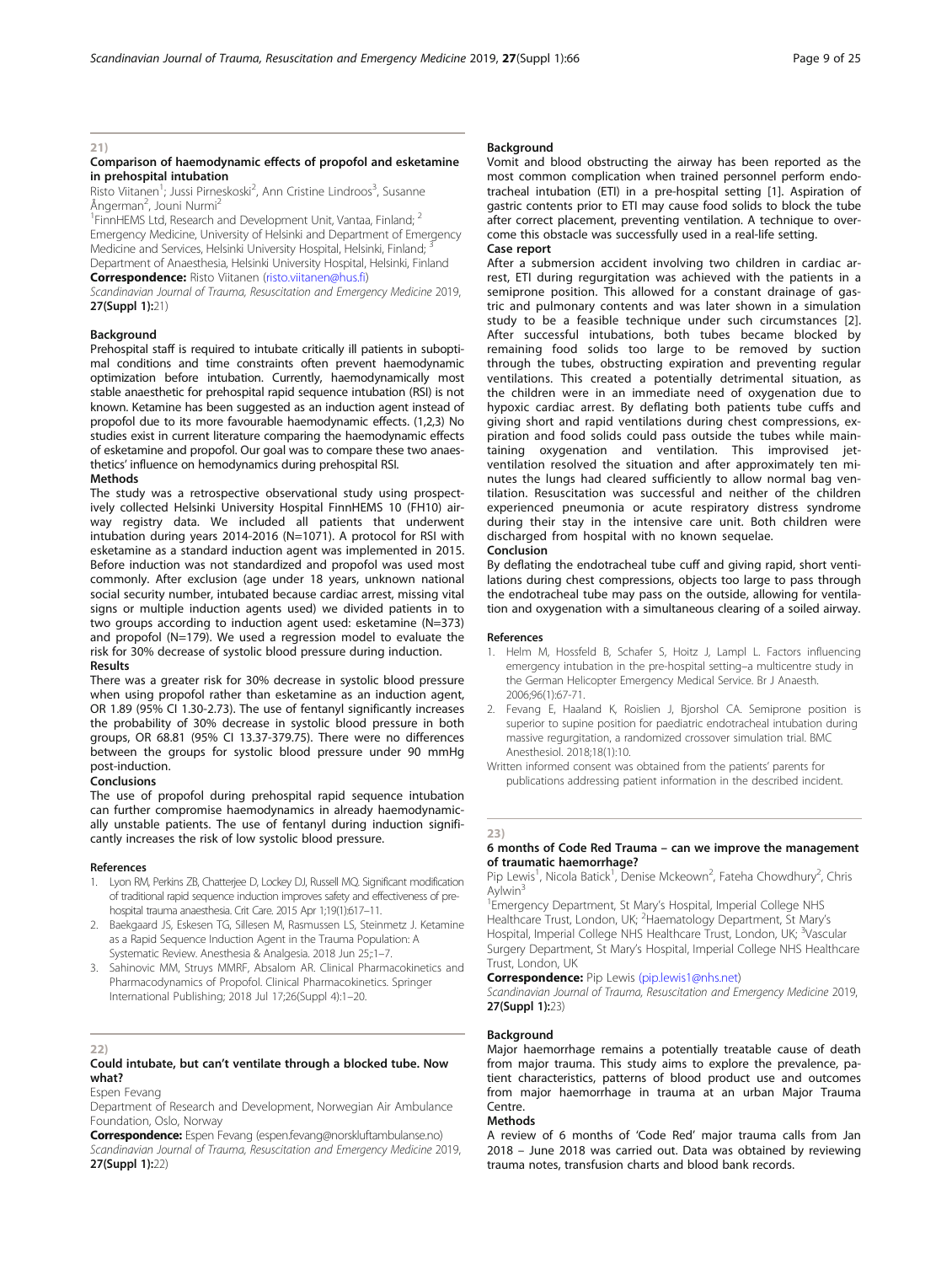# Results

In the 6-month period there were 65 declared 'Code Red' cases, of which 55 received blood products. Mean ISS was 33 (9-75) with 89.1% of cases having an ISS >15. 50.9% of cases were secondary to blunt trauma. The overall mortality was 18.2%. Mortality from blunt trauma was higher than that of penetrating (20.7% versus 11.5%. 25.5% of cases underwent massive transfusion (>10 units RBC in 24 hours) of which 35.8% died. Patients received a mean of 8.4 units of packed red cells, 6.1 units of FFP and 1 unit of platelets in the first 24 hours of admission. The mean ratio of FFP to PRC was 0.85. Mean ionised calcium on initial venous blood gas was 1.05mmol/L and mean fibrinogen level 2.48g/L. Initial tranexamic bolus was given to all patients, but the second infusion was only documented as given in ED in 41.8% of cases.

#### Discussion

The overall mortality from Code Red trauma in this study group is comparable to previously published research [1,2], and has improved when compared to previous audits from this MTC. Improved outcomes may be related to the availability of pre-thawed FFP and prehospital transfusion. There is work to be done to improve compliance and recording of compliance with 1:1:1 protocols as well as the use of calcium, tranexamic acid and thromboelastography, particularly in the Emergency Department.

#### References

1 Stanworth

SJ, Davenport R. Mortality from trauma haemorrhage and opportunities for improvement in transfusion practice. Br J Surg. 2016 Mar;103(4):357-65 2 Sinha

 $R<sup>1</sup>$ , Roxby D. Experience with a massive transfusion protocol in the management of massive haemorrhage. Transfus Med. 2013 Apr;23(2):108-13.

#### 24)

# The patterns of point of care ultrasound use by an Australian prehospital retrieval medicine service

Philip Bewley<sup>1</sup>, Matthew Miller<sup>2</sup>, Christopher Partyka<sup>2</sup>

<sup>1</sup>University Hospitals Bristol, Bristol, UK; <sup>2</sup>Greater Sydney Area HEMS, Sydney, Australia

Correspondance: Philip Bewley (bewleyphilip@gmail.com)

Scandinavian Journal of Trauma, Resuscitation and Emergency Medicine 2019, 27(Suppl 1):24)

#### **Background**

Pre-hospital ultrasound is widely used. [1] Evidence supports its feasibility and usefulness, particularly in trauma. [2] Despite this, there has been no study examining the patterns of point of care ultrasound use (POCUS) in an Australian retrieval service for ten years. [3] GSA-HEMS is a pre-hospital and retrieval medicine service serving critically ill and injured patients in New South Wales, Australia. We report on the patterns of POCUS use in this service over a five-year period. Method

A retrospective database review was performed. Patients who were attended to by a GSA-HEMS team and received a POCUS study between January 1st 2013 and December 31st 2017 were included.

# Results

12930 missions were reviewed. POCUS was used in 2954 missions (23%). POCUS is more commonly used during pre-hospital missions. Use increased from 30% in 2013 to 51% in 2017.eFAST is the most commonly performed scan. 53% were complete. Pleural fluid, pelvic and LUQ components are most likely to be incomplete or indeterminate. Perceived impact of POCUS on scene time was self-reported. 89% reported no effect or a reduction of POCUS on scene time.

# Discussion

Increased use of ultrasound likely represents improvements in technology and accessibility of training. The percentage of incomplete scans is concerning. Information that alters patient management may be missed. Current database design prevents analysis of why patients are not scanned. We plan to alter database documentation

to better record this information. We also plan to provide additional teaching focusing on eFAST problem areas and overcoming specific pre-hospital difficulties e.g. scanning the LUQ in a helicopter.

This was a large retrospective study examining an area of practice that has not been assessed for ten years. The increased use of PHUS is encouraging. We have identified areas of practice that can be improved that are relevant to HEMS services.

#### References

- 1. Nelson BP, Sanghvi A. Out of hospital point of care ultrasound: current use models and future directions. European Journal of Trauma and Emergency Surgery. 2016; 42: 139-50
- 2. O'Dochartaigh D, Douma M. Prehospital ultrasound of the abdomen and thorax changes trauma patient management: A systematic review. Injury. 2015; 46: 2093-102.
- 3. Mazur SM, Pearce A, Alfred S, Sharley P. Use of point-of-care ultrasound by a critical care retrieval team. Emergency Medicine Australasia. 2007; 19: 547-52.

#### $25$

# ECMO in major trauma: a systematic literature review

Samuel Nava<sup>1</sup>, Marius Rehn<sup>2</sup>, Julian Thompson<sup>1</sup>  $1$  North Bristol NHS Trust, Bristol, UK;  $2$  Norwegian Air Ambulance Foundation, Oslo, Norway

**Correspondence:** Samuel Nava (samuelnava@doctors.org.uk)

Scandinavian Journal of Trauma, Resuscitation and Emergency Medicine 2019, 27(Suppl 1):25)

#### Background

ECMO (extra-corporeal membrane oxygenation) performed in the major trauma population presents unique challenges and opportunities [1]. We undertook a systematic literature review to assess the breadth of roles for ECMO in major trauma and evaluate the evidence base behind its use.

#### **Methods**

We carried out a comprehensive search of the following databases: MEDLINE, PubMed, EMBASE, CENTRAL and CINAHL. The search included adult patients in receipt of all forms of ECMO support in any form at any stage during their care for injuries sustained as a direct result of major trauma or for secondary complications

Results

The initial search identified 4625 records and following removal of duplicate reports, abstract and full text review, we identified 96 reports exclusively on trauma patients. We found published literature from 1972 to 2018 from 18 different countries. The vast majority of studies were case series or reports with no randomised control trials or case-control studies. Indications for ECMO included respiratory failure, cardiac failure, bleeding shock and peri-operative ECMO. There were a range of injuries and disease pathologies causing organ system failure. ECMO was used in veno-venous and veno-arterial forms usually depending upon the cardiovascular status of the patient. A number of studies report heparin-free ECMO in patients with bleeding shock or traumatic brain injury who may conventionally have been excluded from ECMO therapy. Pooled mortality to hospital discharge in 22 studies of 6 or more patients was 42.2%.

#### Discussion

This study provides a completed picture of published international literature on the use of ECMO in major trauma with a broad range of indications, pathologies and injury patterns. Centres are using VV and VA ECMO tailored to each patient and ECMO is used in the immediate, early and late phases of trauma care.

#### **References**

Zonies D, Merkel M. Advanced extracorporeal therapy in trauma. Curr Opin Crit Care. 2016 Dec;22(6):578-583.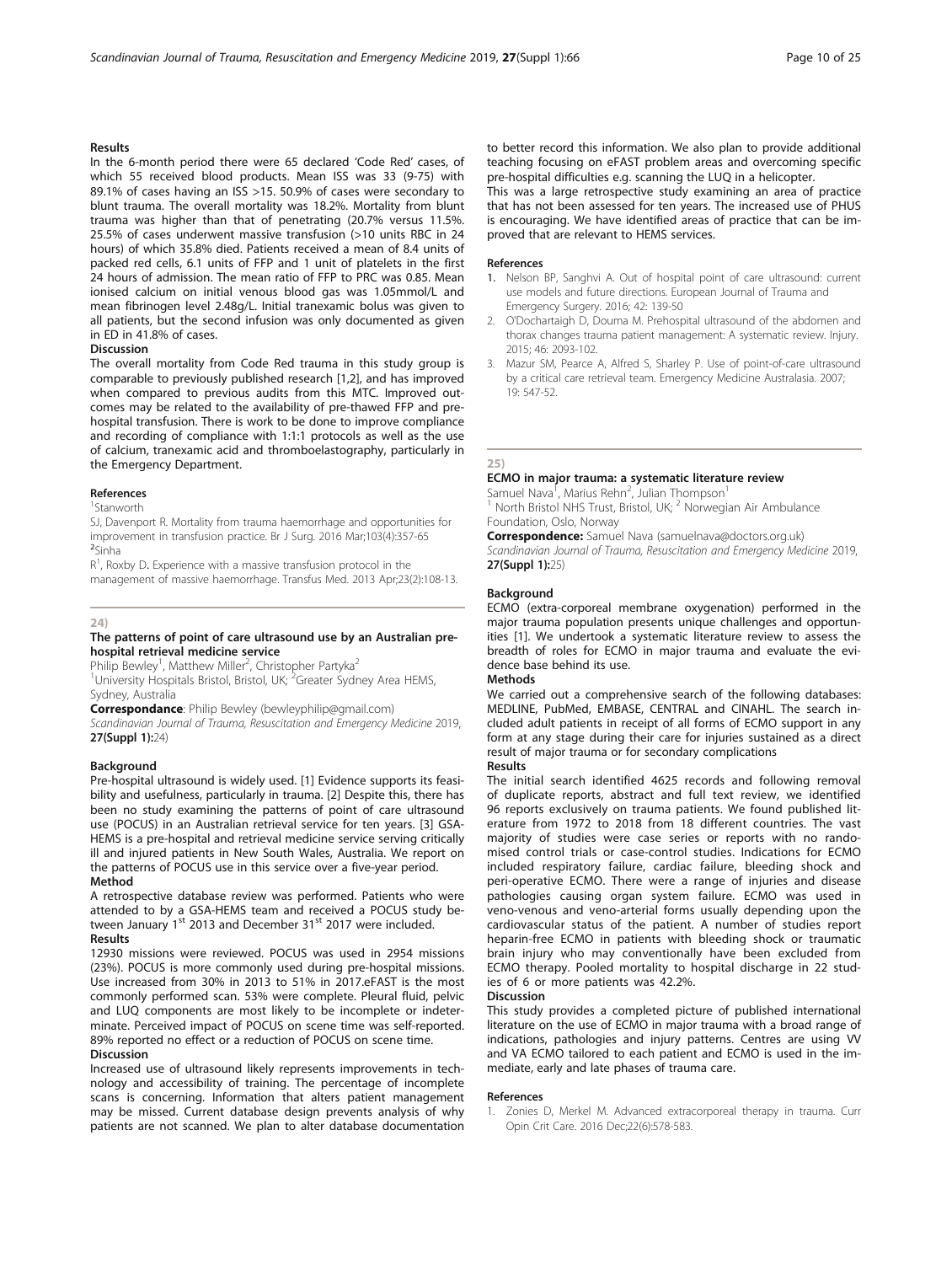# Search and rescue compared to remote medical evacuation in a Norwegian setting

Bjørn O Reid<sup>-1</sup>, Helge Haugland <sup>2</sup>, Marius Rehn<sup>3</sup>, Oddvar Uleberg<sup>2</sup> , Andreas J Krüger <sup>2</sup>

Norwegian Armed Forces Medical Services, Sessvollmoen, Norway; <sup>2</sup> Department of Emergency Medicine and Prehospital Services, St. Olavs hospital, Trondheim, Norway; <sup>3</sup> Department of Research and Development, Norwegian Air Ambulance Foundation, Oslo, Norway

Correspondence: Bjørn O Reid (bjorn.ole.reid@stolav.no)

Scandinavian Journal of Trauma, Resuscitation and Emergency Medicine 2019, 27(Suppl 1):26)

#### **Background**

Helicopter emergency medical services (HEMS) may perform Search and Rescue (SAR) missions whereas SAR services also perform medical evacuation (medevac) [1, 2]. This depends on helicopter type, training, crew composition, equipment and local interdisciplinary procedures for cooperation. We aim to describe characteristics of SAR- and remote medevac missions in a military SAR helicopter system compared to a civilian HEMS operating in the same region. Materials and methods

# Retrospective, observational study of SAR- and remote medevac missions performed at a Norwegian military SAR helicopter- (Ørland) and civillian HEMS base (Trondheim) during the five-year period from January 1<sup>st</sup> 2013 to December 31<sup>st</sup> 2017. Remote medevac terrain was defined as rugged, isolated or water (inland, coastal or offshore). We applied descriptive statistics and Student`s t-test for comparisons.

#### Results

We included 721 missions. The SAR service performed 359 (50%) missions. These constituted 237 (33%) SAR- and 122 (17%) remote medevacs. The HEMS service performed 362 (50%) missions, of which 85 (12%) were SAR- and 277 (38%) were remote medevacs. The mean mission time for SAR was 152 minutes (IQR 100-235) for the SAR service and 57 minutes (IQR 34-89) for HEMS. The SAR service performed 121 (17%) hoist operations compared to 20 (3%) human cargo sling operations by HEMS. The dominating mechanism was trauma in 299 (48%), medical conditions in 134 (21%) and psychiatry in 53 (9%) of included patients (n=624). The most frequently performed procedures were fracture reductions (6%) followed by endotracheal intubation (3%). Remote medevac patients in both services had a higher mean National Advisory Committee for Aeronautics score of 3.16 (95% CI 3.03-3.28) compared to 1.95 (95% CI 1.61-2.28) in SAR missions ( $p$  < 0.05).

#### Conclusion

Norwegian SAR- and HEMS services perform SAR- and remote medevac missions extensively. Mission profiles between the two services vary.

#### References

- Kruger AJ, Skogvoll E, Castren M, Kurola J, Lossius HM. Scandinavian prehospital physician-manned Emergency Medical Services–same concept across borders? Resuscitation. 2010;81(4):427-33.
- 2. Glomseth R, Gulbrandsen FI, Fredriksen K. Ambulance helicopter contribution to search and rescue in North Norway. Scandinavian journal of trauma, resuscitation and emergency medicine. 2016;24(1):109.

#### $27)$

# Prehospital blood transfusion: a comparison of non-trauma and trauma patients

Susanne Ångerman<sup>1</sup>, Katja Salmela<sup>2</sup>, Hetti Kirves<sup>3</sup>, Jouni Nurmi<sup>1</sup> 1 Emergency Medicine and Services, Helsinki University Hospital and University of Helsinki, Helsinki, Finland; 2 Hospital Blood Bank, Helsinki University Hospital laboratory (HUSLAB), Helsinki University Hospital (HUS), Helsinki, Finland; 3 Prehospital Emergency Care, Hyvinkää hospital area, Hospital District of Helsinki and Uusimaa, Hyvinkää, Finland Correspondence: Susanne Ångerman ( susanne.angermanhaasmaa@hus.fi)

Scandinavian Journal of Trauma, Resuscitation and Emergency Medicine 2019, 27(Suppl 1):27)

## Background

Prehospital blood transfusion (PHBT) for trauma patients with major bleeding is an established intervention in many services [1,2]. Literature on the use of blood products for non-traumatic patients in prehospital setting is limited [3]. We aimed to compare non-trauma and trauma patients receiving PHBT with similar hemodynamic triggers.

# Method

PHBT protocol including two packed red blood cells (pRBC) and freeze-dried plasma (FDP) units was implemented in one medical helicopter unit in 2016. The triggers for transfusion were strong clinical suspicion of massive hemorrhage and systolic blood pressure below 90 mmHg or absent radial pulse. We performed a retrospective review of prospectively collected quality registry data of two years.

#### Results

Total of 27 non-trauma patients and 57 trauma patients received PHBT. Non-trauma patients were elder (62±18 vs. 43±20, P<0.001) and 19 (70%) of these were male compared to 47 (82%) of trauma patients (NS). Non-trauma group included patients with gastrointestinal bleeding (10), vascular catastrophe (8), post-operative bleeding (4), gynecological/obstetrical bleeding (2) and other nontraumatic hemorrhages (3). No difference was detected in the number of administered pRBCs, FDP units or the volume of given crystalloids between the groups. Cardiac arrest occurred in 6 non-trauma and 11 trauma patients during prehospital care, of which 3 and 8 patients survived to hospital with spontaneous circulation. On hospital admission the non-trauma patients were characterized with lower hemoglobin (97±22 vs. 120±19 g/l, P<0.0001), higher pH (7.32±0.18 vs. 7.24 $\pm$ 0.17, P=0.02) and lower plasma thromboplastin time (55 $\pm$ 24 vs. 71±23%, P=0.02). Blood products were not needed after hospital admission in 4/24 (17%) and 19/54 (35%) in non-trauma and trauma patients, respectively.

#### Conclusion

We described a heterogenic patient group with massive hemorrhage. Non-trauma patients in need of prehospital blood products seem to be slightly older and at least as critical as trauma patients.

#### References

- 1. Shackelford SA, Del Junco DJ, Powell-Dunford N, et al. Association of Prehospital Blood Product Transfusion During Medical Evacuation of Combat Casualties in Afganistan With Acute and 30-Day Survival. JAMA. 2017; 318:1581-1591
- 2. Sperry JL, Guyette FX, Brown JB, et al. Prehospital Plasma during Air Medical Transport in Trauma Patients at Risk for Hemorrhagic Shock. N Engl J Med. 2018; 379:315-326
- 3. Thiels CA, Aho JM, Fahy AS, et al. Prehospital Blood Transfusions in Non-Trauma Patients. World J Surg. 2016; 40:2297 – 2304

#### 28)

#### Neurosurgical clinicians' awareness of current Driver and Vehicle Licensing Agency (DVLA) standards

Paulette Y O Kumi, Alice Kershberg, Davor Dasic, Christopher E G Uff Neurosurgery, Royal London Hospital, London, UK

Correspondence: Paulette Y O Kumi (paulette.kumi@nhs.net)

Scandinavian Journal of Trauma, Resuscitation and Emergency Medicine 2019, 27(Suppl 1):28)

#### Background

18% of world's burden of disease is due to injury (1). Despite efforts to control this – including efforts such as the 2030 Agenda for Sustainable Development is a target of halving the global number of deaths and injuries from road traffic crashes by 2020 -, Injury related deaths expected to rise dramatically by 2020 and it is projected to rise by 80% in low and middle-income countries (1). A concerted effort on our part as clinicians is thus required. As the eye cannot see what the mind does not know, we decided to assess our awareness of clinicians of current DVLA guidance (2, 3) and provide a forum to review the current guidance (4, 5) and discuss ways to better engage with this guidance.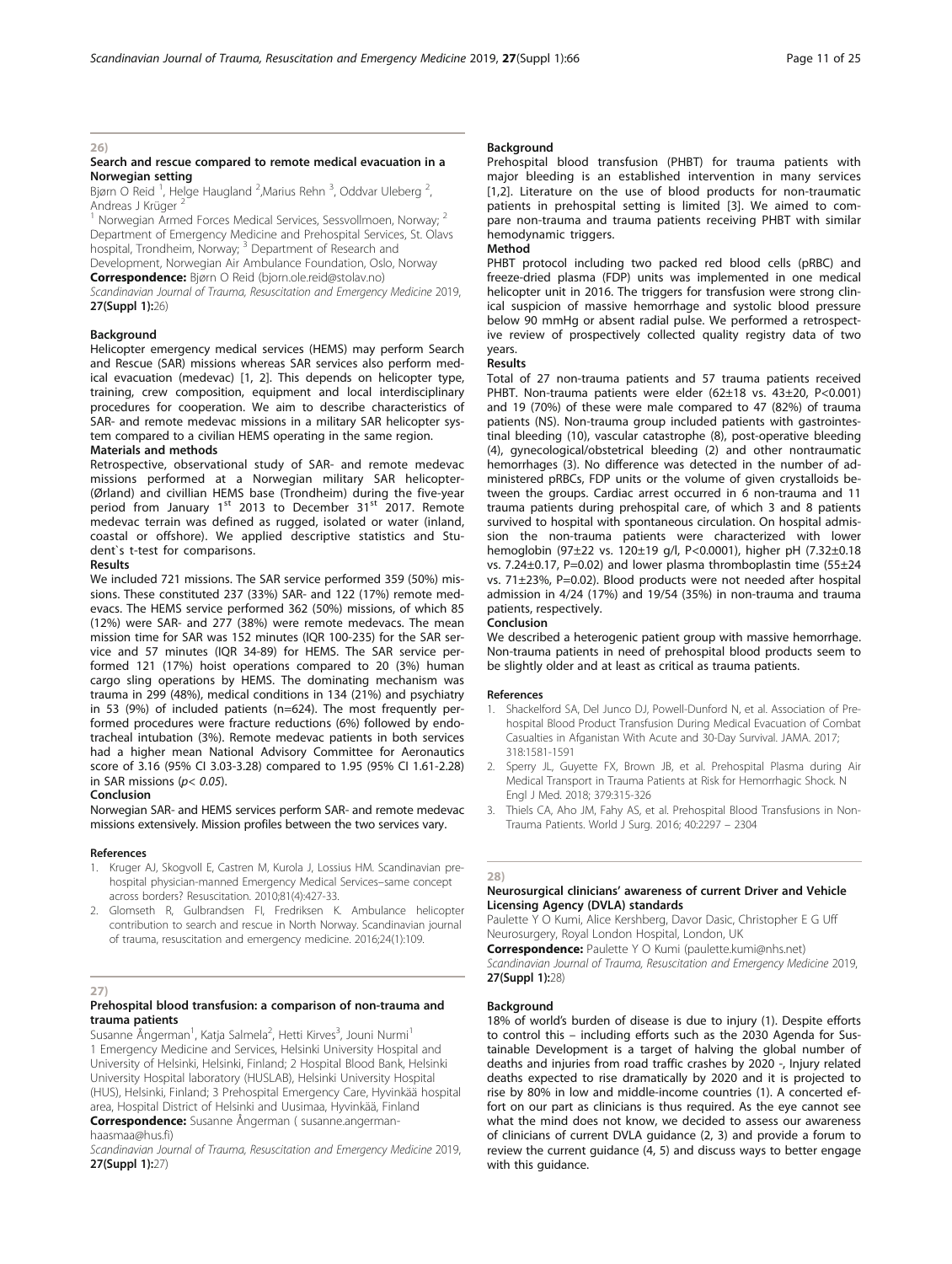# Methodology

Paper based questionnaire with the following questions

1. Neurosurgical requiring DVLA notification or requiring driving restrictions

2. When should DVLA be notified about intracranial tumor

3. Can DVLA be notified without patient consent where persistent unintentional compliance is a concern.

The participants were neurosurgical clinical staff (33 doctors and senior nurses)

#### Results

37% were up to date with current regulations

20% were unsure of if disclosure could be made to DVLA in the context of intentional noncompliance

10% answered no to if clinicians can disclose in cases of persistent intentional non-compliance.

#### Conclusion

There is a significant lag between changes to DVLA requirements and implementation in clinical practice. There is a need to explore more ways for the DMG to engage clinicians in the field.

#### References

- 1. [https://www.who.int/violence\\_injury\\_prevention/road\\_safety\\_status/](https://www.who.int/violence_injury_prevention/road_safety_status/2018/en/) [2018/en/](https://www.who.int/violence_injury_prevention/road_safety_status/2018/en/)
- 2. [https://www.gov.uk/.../assessing-fitness-to-drive-a-guide-for-medical](https://www.gov.uk/assessing-fitness-to-drive-a-guide-for-medical-professionals)[professionals](https://www.gov.uk/assessing-fitness-to-drive-a-guide-for-medical-professionals)
- 3. <http://pediatrics.aappublications.org/content/132/1/4>
- 4. Thomas S, Mehta M, Kuo JS, Robins I, Khuntia D (2010) Current practices of driving restriction implementation for patients with brain tumors. J Neurooncol. doi:10.1007/s11060-010-0439-7 [PubMed]
- 5. Chin YS, Jayamohan J, Clouston P, Gebski V, Cakir B. Driving and patients with brain tumours: a postal survey of neurosurgeons, neurologists and radiation oncologists. J Clin Neurosci. 2004;11:471–474. doi: 10.1016/ j.jocn.2003.08.010.

#### $29$

#### Validation of the Dutch clinical prediction rule for ambulation outcomes in an inpatient setting following traumatic spinal cord injury

Lysanne van Silfhout<sup>1,2</sup>, Annemieke EJ Peters<sup>1,2</sup>, Marnie Graco<sup>1</sup>, Rachel Schembri<sup>1</sup>, Andrew K Nunn<sup>2</sup>, David J Berlowitz<sup>1</sup>

<sup>1</sup>Institute for Breathing and Sleep, Austin Health, Heidelberg, Melbourne, Victoria, Australia; <sup>2</sup>Victorian Spinal Cord Service, Austin Health, Heidelberg, Melbourne, Victoria, Australia

**Correspondence:** Lysanne van Silfhout (Lysanne.vanSilfhout @Radboudumc.nl)

Scandinavian Journal of Trauma, Resuscitation and Emergency Medicine 2019, 27(Suppl 1):29)

#### **Background**

A clinical prediction rule for ambulation outcomes after a traumatic spinal cord injury (SCI) has been published by van Middendorp et al.[1] This Dutch prediction rule is reported to provide a highly accurate and early prognosis of a patient's ability to walk at 1 year post injury, using age, motor scores of the quadriceps femoris (L3), gastrocsoleus (S1) muscles, and light touch sensation of dermatomes L3 and S1. However, the accuracy of this prediction rule has only been established within the original Dutch study that involved specifically trained neurologists and rehabilitation physicians. Therefore the aim of this study is to determine the accuracy of a previously described Dutch clinical prediction rule for ambulation outcome in routine clinical practice.

#### Methods

We included adults  $(≥ 18$  years) who were admitted to the Austin Hospital with a traumatic SCI between January 2006 and August 2014. Data from medical records were collected retrospectively to determine the score of the Dutch clinical ambulation prediction rule as described by van Middendorp et al.[1] A receiver-operating characteristics (ROC) curve was generated to investigate the performance of the prediction rule. Univariate analyses were performed to

investigate which factors significantly influence ambulation after a traumatic SCI.

# Results

The area under the ROC curve (AUC) obtained during the current study (0.939, 95% confidence interval (CI) (0.892, 0.986)) was not significantly different from the AUC from the original Dutch study (0.956, 95% CI (0.936, 0.976)). Factors that were found to have a significant influence on ambulation outcome were time spent in the ICU, number of days hospitalised and injury severity.

# Conclusion

The Dutch ambulation prediction rule performed similarly in routine clinical practice as in the original, controlled study environment in which it was developed.

#### Reference

1. van Middendorp JJ, Hosman AJ, Donders AR, Pouw MH, Ditunno JF Jr, Curt A et al. A clinical prediction rule for ambulation outcomes after traumatic spinal cord injury: a longitudinal cohort study. Lancet 2011; 377: 1004–1010.

### 30)

# The influence of time on the predictive value of the postresuscitation electrocardiogram: a single centre, retrospective, observational pilot study

Carl Evans<sup>1</sup>, Dr Magnus Nelson<sup>2</sup>

<sup>1</sup>Brighton and Sussex Medical School; <sup>2</sup>Brighton and Sussex University **Hospitals** 

Correspondence: Carl Evans (carl.t.evans@me.com)

Scandinavian Journal of Trauma, Resuscitation and Emergency Medicine 2019, 27(Suppl 1):30)

#### Background

Following pre-hospital return of spontaneous circulation (ROSC), the electrocardiogram (ECG) is used to decide whether a patient has suffered a coronary occlusion which would benefit from immediate primary coronary intervention (PCI) or whether the patient should go to the Emergency Department (ED). Numerous studies have cast doubt over the reliability of the post-ROSC ECG as defibrillation [1], myocardial hypoperfusion and reperfusion injury [2] have all been shown to cause misleading results. However, this artefact may resolve over time as myocardial perfusion is restored.

#### Methods and Results

A 1-year single-centre, retrospective, observational analysis sought post-ROSC patients who underwent coronary angiography and had a pre-hospital and delayed-hospital post-ROSC ECG available for analysis. 42 Post-ROSC ECGs were interpreted and positive and negative results were viewed alongside angiographic findings to calculate the predictive values of the post-ROSC ECGs.

The pre-hospital ECG had a sensitivity of 25%, specificity of 60%, positive predictive value of 66% and a negative predictive value of 20% for predicting a clinically significant coronary occlusion, with an overall accuracy of 33%. In comparison, the delayed-hospital post-ROSC ECG had a sensitivity of 69%, specificity of 100%, positive predictive value of 100% and a negative predictive value of 50%, with an overall accuracy of 76%.

Classifying the post-ROSC ECG predictions as either 'correct' or 'incorrect' demonstrated that the delayed post-ROSC ECG was statistically significantly more accurate in predicting a causative coronary occlusion, (chi-squared value 7.78, p=0.0053, p<0.05).

Conclusions

These results suggest that it may not be possible to triage the prehospital post-ROSC patient to either ED or PCI, on the basis that at this initial stage it is truly unknown what definitive care is required. Instead, a compromise may be required where a patient is conveyed to an ED with co-located PCI facilities, reinforcing the need for regional 'cardiac arrest centres'.

#### References

1. Shan P, Lin J, Xu W, Huang W. ST-segment elevation after direct current shock mimicking acute myocardial infarction: a case report and review of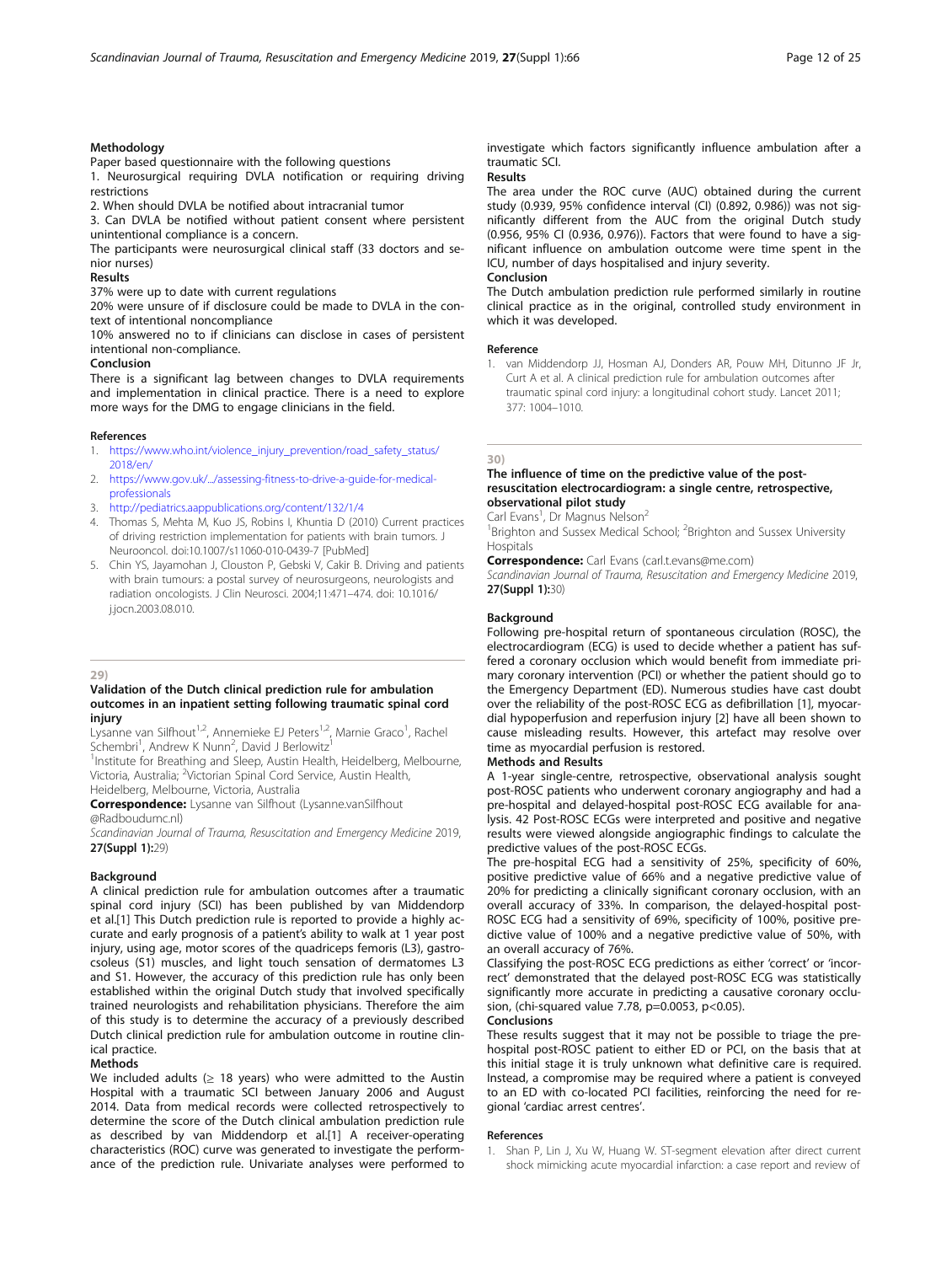2. Stær-Jensen H, Nakstad ER, Fossum E, Mangschau A, Eritsland J, Drægni T, Jacobsen D, Sunde K, Andersen GØ. Post-resuscitation ECG for selection of patients for immediate coronary angiography in out-of-hospital cardiac arrest. Circulation: Cardiovascular Interventions [online]. 2015 Oct 1 [accessed 2018 Nov 2];8(10):e002784. Available from: [https://www.aha](https://www.ahajournals.org/doi/abs/10.1161/circinterventions.115.002784)[journals.org/doi/abs/10.1161/circinterventions.115.002784](https://www.ahajournals.org/doi/abs/10.1161/circinterventions.115.002784)

# 31)

#### The predictive value of the post-resuscitation electrocardiogram: a review

Carl Evans<sup>1</sup>, Dr Gareth Grier<sup>1,2</sup>, Professor Tim Harris<sup>3</sup>

<sup>1</sup>The Institute of Pre-Hospital Care, Whitechapel, London, UK; <sup>2</sup>London's Air Ambulance, Whitechapel, London, UK; <sup>3</sup>The Royal London Hospital, Whitechapel, London, UK

Correspondence: Carl Evans (carl.t.evans@me.com)

Scandinavian Journal of Trauma, Resuscitation and Emergency Medicine 2019, 27(Suppl 1):31)

# Background & Aim

Recent studies have described post-resuscitation patients who have been found to have suffered an acute myocardial infarction (AMI) despite no ST-elevation on their post-resuscitation electrocardiogram [1]. Many authors suggest a lack of ST-elevation on the postresuscitation electrocardiogram cannot be used to exclude an AMI and every patient should receive percutaneous coronary intervention, regardless of their post-resuscitation electrocardiogram [2]. However, this isn't possible in many areas due to limited resources.

The aim of this review was to collate and appraise the evidence describing the predictive values of common post-resuscitation electrocardiogram patterns to indicate which patients would benefit from percutaneous coronary revascularisation.

# Methods and Results

A search of PubMed, Embase and Web of Science was conducted for all years with an aim of identifying studies describing postresuscitation electrocardiogram patterns and associated angiographic findings in adult patients who had been resuscitated from a cardiac arrest. Predictive values of common post-resuscitation electrocardiogram changes were collated and reviewed to identify any patterns predictive of the need for percutaneous coronary revascularisation. 9 observational studies were included for analysis. ST-elevation, STdepression and left bundle branch block were the most common post-resuscitation electrocardiogram patterns for patients suffering an AMI.

#### Discussion and Conclusion

Post-resuscitation patients rarely have normal electrocardiograms, regardless of underlying coronary pathology. Whilst ST-elevation is commonly associated with underlying coronary occlusions, this review has reinforced the suggestion that the absence of ST-elevation cannot be used to rule out the need for coronary intervention, as other electrocardiogram patterns can be predictive of coronary occlusions. However, instead of performing coronary intervention on all post-resuscitation patients, the combination of ST-elevation and/or ST-depression and/or left bundle branch block as a triage tool is able to detect the majority of patients with an underlying AMI (even in the absence of ST-elevation) with a 98% sensitivity and a 53% specificity.

# References

1. Zanuttini D, Armellini I, Nucifora G, Grillo MT, Morocutti G, Carchietti E, et al. Predictive value of electrocardiogram in diagnosing acute coronary artery lesions among patients with out-of-hospital-cardiac-arrest. Resuscitation. 2013 Sep;84(9):1250–4.

2. Dumas F, Cariou A, Manzo-Silberman S, Grimaldi D, Vivien B, Rosencher J, et al. Immediate percutaneous coronary intervention is associated with better survival after out-of-hospital cardiac arrest: Insights from the PRO-CAT (Parisian Region Out of Hospital Cardiac Arrest) registry. Circ Cardiovasc Interv. 2010;3(3):200–7.

#### 32)

#### Introducing Cardiopulmonary Resuscitation Teaching in a Secondary School in the UK

Isobel Abbott<sup>1</sup>, Julia Neely<sup>2</sup>, Alick Robertson<sup>1</sup>

Sweyne Park School, Rayleigh, Essex, UK; <sup>2</sup> Department of Anaesthetics, Broomfield Hospital, Chelmsford, Essex, UK

**Correspondence:** Julia Neely (julia.neely@cantab.net)

Scandinavian Journal of Trauma, Resuscitation and Emergency Medicine 2019, 27(Suppl 1):32)

#### **Background**

Initiatives to promote children learning cardiopulmonary resuscitation (CPR) have been introduced internationally<sup>[1]</sup>. Mandating CPR teaching in elementary schools, as part of a multi-faceted approach to improve Danish out-of-hospital cardiac arrest outcomes, has seen survival triple over a decade<sup>[2]</sup>. The United Kingdom will be including CPR teaching in national school curricula by 2020. We wanted to assess the feasibility of delivering Basic Life Support (BLS) training to a Year 7 cohort (aged 11 to 12 years), and to assess baseline CPR knowledge in Sixth Form students (16 to 18 years). This latter group will not benefit from future government education plans.

#### Method

The Year 7 cohort was divided into three one-hour sessions of approximately 90 students. Following a lecture and demonstration, each child simulated BLS as part of a group using 15 low-fidelity resuscitation mannequins. They were supervised and given feedback throughout this process, before proceeding to a reflective discussion regarding bystander CPR. The Sixth Form students were provided with a survey to complete prior to undertaking their session.

# Results

268 students in Year 7 were trained in CPR over the course of a day. Sixth Form survey results demonstrated 38% of students had undertaken prior CPR training. However, all students were not confident in resuscitating an adult or child. Only 1 student could identify all scenarios requiring CPR from a range of options. All considered the session would be fairly or very relevant to them.

#### Discussion

It is possible to provide BLS training to a large cohort of secondary school students, without significant resource requirements. We have highlighted a lack of understanding and knowledge of CPR within our Sixth Form students, consistent with findings elsewhere<sup>[3]</sup>. A repeat survey will be conducted to determine whether information from the initial CPR session has been retained.

Written, informed consent was obtained from all Sixth Form students.

#### References

- Kids Save Lives [\[https://www.kids-save-lives.eu/\]](https://www.kids-save-lives.eu/), accessed online 3<sup>rd</sup> November 2018.
- 2 Wissenberg M, Lippert F, Folke F. Association of national Initiatives to Improve Cardiac Arrest Management with Rates of Bystander Intervention and Patient Survival After Out-of-Hospital Cardiac Arrest. JAMA. 2013;310(13):1377-1384.
- 3 Aaberg A, Larsen C, Rasmussen B, Hansen C, Larsen J. Basic life support knowledge, self-reported skills and fears in Danish high school students and effect of a single 45-min training session run by junior doctors; a prospective cohort study. Scand J Trauma Resusc Emerg Med. 2014;22:24-29.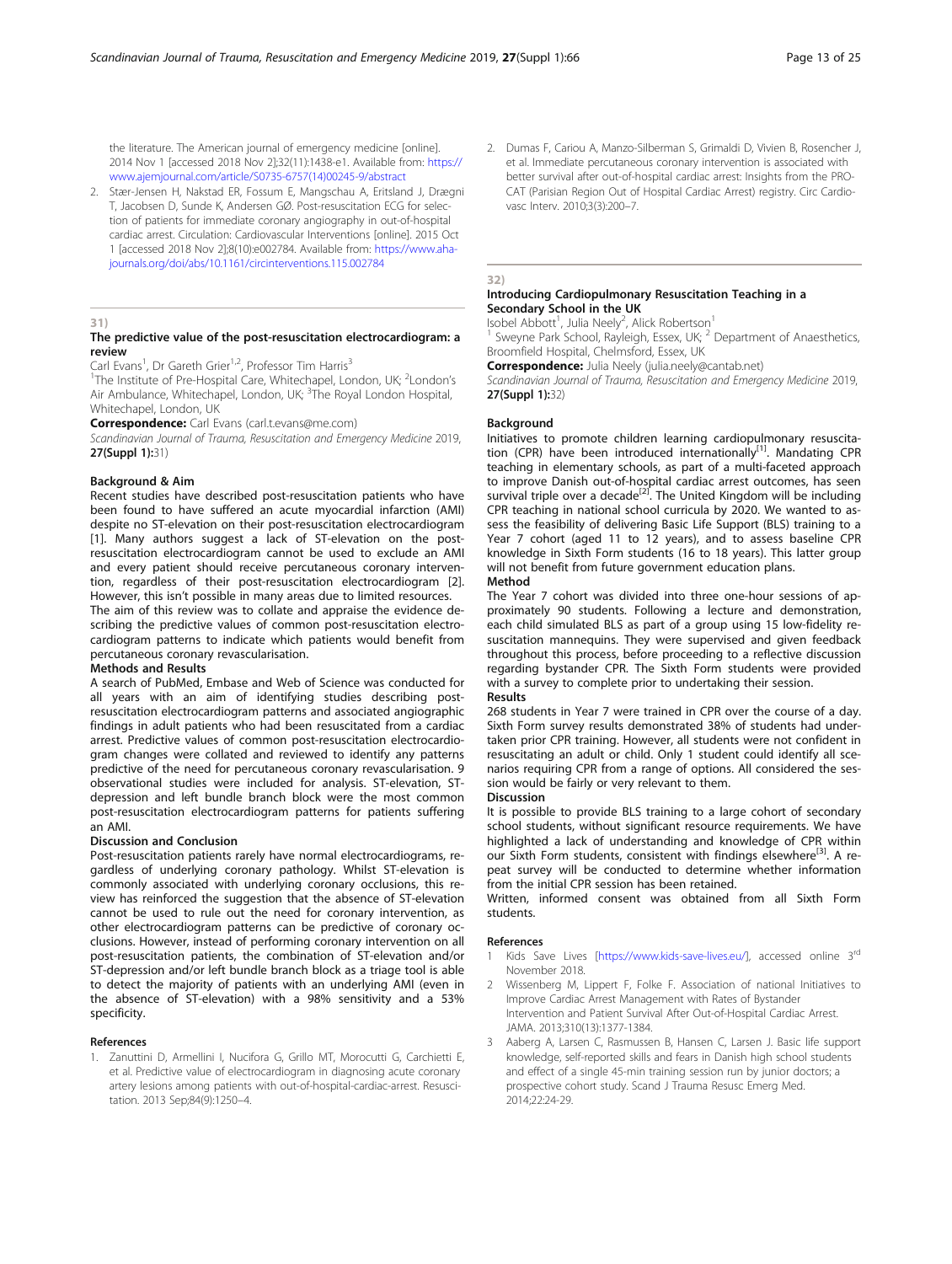#### A novel graphical method for displaying anatomical injury patterns caused by different mechanisms of injury in 11,285 pedal cyclists

Rowena Johnson<sup>1</sup>, Nick Dodds<sup>1</sup>, Benjamin Walton<sup>1</sup>, Bobby Stuijfzand<sup>2</sup> , Julian Thompson<sup>1</sup>

<sup>1</sup> Critical Care, North Bristol NHS Trust, Bristol, UK;  $^2$  University of Bristol Jean Golding Institute, Bristol, UK

Correspondence: Rowena Johnson (rowena.johnson@nbt.nhs.uk)

Scandinavian Journal of Trauma, Resuscitation and Emergency Medicine 2019, 27(Suppl 1):33)

# Background

Despite recent improvements in road architecture and safety, 18,321 injuries and 6% of road deaths in the UK during 2017 were pedal cyclists[1]. Early injury prediction from mechanism of injury has been proposed as improving patient treatment and triage[2,3]. This study evaluated a national cycle injury dataset to determine whether specific collision types could be graphically presented to assist injury pattern prediction and guide management.

#### Method

The Trauma Audit and Research Network (TARN) database was retrospectively interrogated to identify all adult (>16 years) patients presenting to hospital with cycling-related injuries, during a period from 14 March 2012 to 30 September 2017. We identified patient demographics, mechanism of injury, cycle protection (helmet use) and outcomes. Mechanism of injury was grouped as: collision with stationary object, vs large vehicle, vs small vehicle, non-collision fall from bicycle, off road, and unknown. R, a statistical package, was used to analyse and display data so that pattern of injury could quickly be predicted from patient demographics and mechanism of trauma.

#### Results

11285 cyclists were included in the study. Injury pattern varied with age, with higher rates of chest wall injury in older cyclists, and increased incidence of head injury in younger cyclists. Abdominal and spinal trauma was uncommon, but more likely to occur when off road cycling. The greatest burden of injury occurred following large vehicle collision, which frequently resulted in severe pelvic and leg injuries and was associated with the highest mortality of all mechanisms of injury.

#### Discussion

We have displayed the data graphically in a way that could allow for rapid prediction of injury pattern and guide management. Further research needs to be conducted to construct a real time interface to assist clinicians in giving appropriate care based on available data at the time of injury.

#### References

- 1. Department for Transport. Reported road casualties in Great Britain: 2017 annual report.
- 2. Wilmer I, Chalk G, Davies GE, et al Air ambulance tasking: mechanism of injury, telephone interrogation or ambulance crew assessment? Emerg Med J 2015;32:813-816.
- 3. Neumann MV, Eley R, Vallmuur K, Schuetz M. Current profile of cycling injuries: A retrospective analysis of a trauma centre level 1 in Queensland. Emerg Med Australas. 2016;28:90-95

#### 34)

# Case feedback requests from pre-hospital practitioners - what do they want to know?

Andrew Patton, David Menzies

Emergency Department, St. Vincent's University Hospital, Dublin, Ireland **Correspondence:** Andrew Patton (andrew@pattons.ie)

Scandinavian Journal of Trauma, Resuscitation and Emergency Medicine 2019, 27(Suppl 1):34)

#### Background

It can be challenging for Pre-Hospital Practitioners to follow-up on patients they treat and transport to hospital.[1] Clinical follow-up and feedback are necessary to improve diagnostic and clinical skills.[2] In August 2017 we set-up a pre-hospital feedback service at a university hospital Emergency Department (ED) using a 'Pre-Hospital Post-Box'. Our ED had 56,541 patient presentations during the study period, 17,469 of which presented by ambulance.

#### Methods

We reviewed all the feedback request forms received over a 12 month period from 1st September 2017 - 31st August 2018. The data was extracted from the forms, recorded on a spreadsheet and analysed in Microsoft Excel 2011.

# Results

282 feedback requests (1.6% of total ambulance presentations) were received from 116 pre-hospital practitioners (average 2.4 requests per person, range 1-16). Student or Intern Paramedics initiated 49% of requests, Advanced Paramedics (28%) and Paramedics (22%).

Trauma (19%), collapse (15%), respiratory difficulties (12%), chest pain (12%) and neurological symptoms (7%) were most the most common presentations where feedback was requested.

57% of requests related to male patients, 12% of patients were aged <35 years, 44% (35-65 years) and 44% (>65 years).

The vast majority of requests were regarding the diagnosis, outcome and ED management of the patient, 4% enquired about ECG or blood results, and 9% radiology results. Only 7% of requests asked a specific question related to the case.

# Conclusion

Pre-hospital practitioners are interested to learn the diagnosis and outcome of patients they treat, in particular cases where the diagnosis can't be confirmed in the pre-hospital setting or where further investigations are required. The cases where feedback was sought are representative of the total ambulance presentations to our ED in terms of demographics and pathology, suggesting Paramedic factors rather than the patient or illness may be the predominant reason for seeking feedback.

#### References

- 1) Jenkinson E, Hayman T, Bleetman A. Clinical feedback to ambulance crews: supporting professional development. Emerg Med J. 2009;26:309.
- 2) Croskerry P. The feedback sanction. Acad Emerg Med. 2000;7:1232-8.

#### 35)

# Feedback for pre-hospital practitioners – a quality improvement initiative

Andrew Patton, David Menzies

Emergency Department, St. Vincent's University Hospital, Dublin, Ireland **Correspondence:** Andrew Patton (andrew@pattons.ie)

Scandinavian Journal of Trauma, Resuscitation and Emergency Medicine 2019, 27(Suppl 1):35)

#### **Background**

Feedback is important for clinicians to improve their diagnostic performance through calibration.[1] Prior to the introduction of our prehospital feedback service, there were no formal structures in Ireland to allow pre-hospital practitioners receive feedback on patients they treat. To address this, we commenced a service development project. Methods

A standard operating procedure was developed to govern the feedback process. This addressed issues including confidentiality, consent and data protection. Subsequently we consulted Ysbyty Gwynedd Emergency Department in Bangor, Wales, where a similar system was already in place. Using templates from Bangor, we created a feedback request form. These were made available in the 'Ambulance Triage' area of our Emergency Department (ED), and posters advertising the new service were displayed. Requests submitted were reviewed by a designated Emergency Medicine (EM) Doctor and feedback was provided to the practitioner by phone.

#### Results

282 feedback requests were received in the first 12 months (September 2017 - September 2018). The average time from patient presentation to feedback being provided was 23 days (Range 0 - 108 days). 37% of feedback requests were answered within 2 weeks, 66% within 1 month and 83% within 6 weeks. 10 minutes was the average time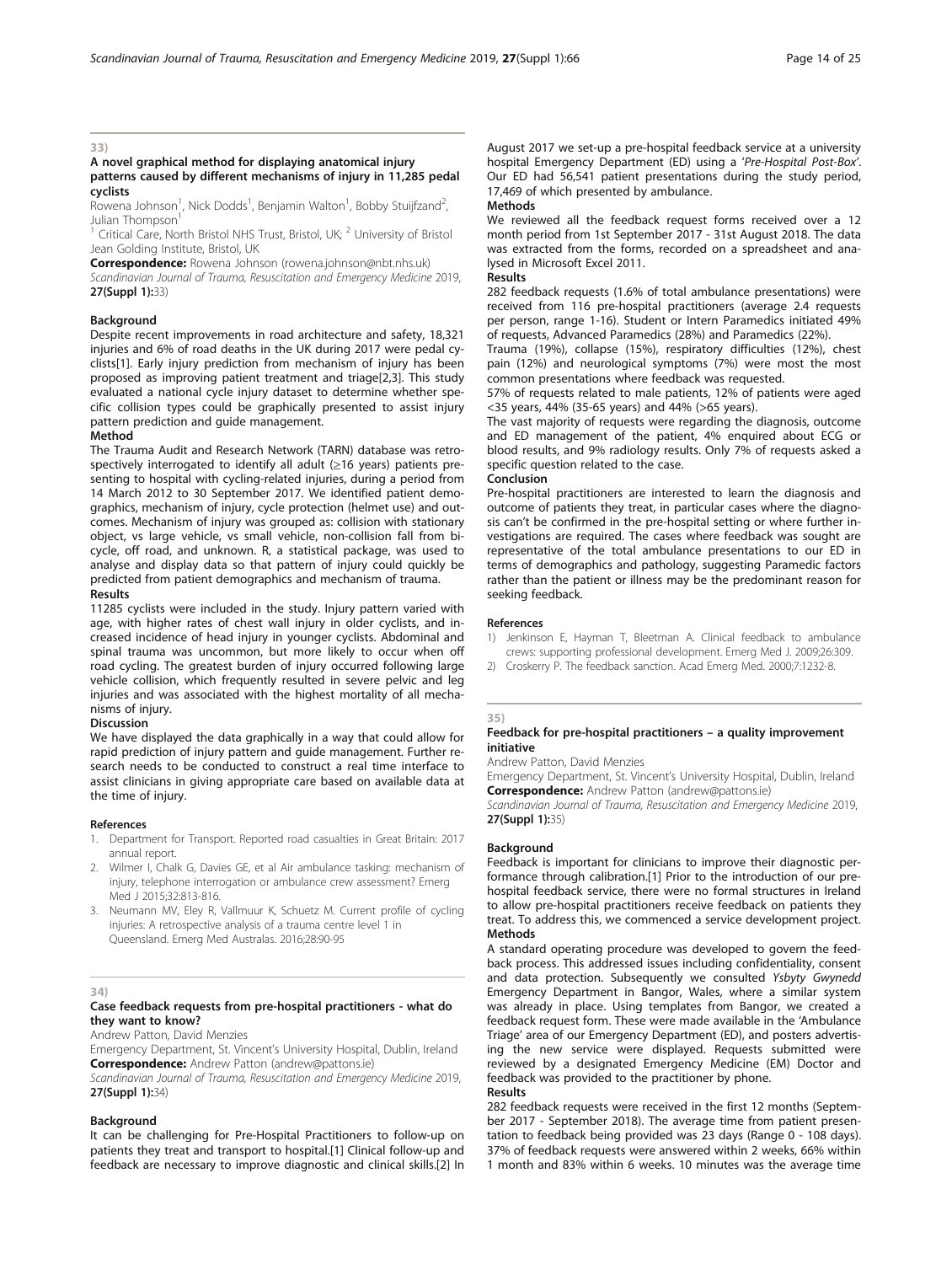required to collate details for the feedback request (reviewing the ED chart, radiology, labs and discharge letters), and 4-5 minutes per phone call. A follow-up survey indicated a high level of satisfaction with the feedback process among pre-hospital staff. 83% reported the feedback to be very comprehensive and 100% reported that patient follow-up benefits their clinical knowledge and practice Conclusion

# We have developed a formal process to provide confidential feedback to pre-hospital practitioners regarding patients they treat. It is labour intensive, but we believe it is a worthwhile initiative as it enables practitioners to enhance their diagnostic performance and develop their clinical practice.

#### Reference

1) Croskerry P. The feedback sanction. Acad Emerg Med. 2000;7:1232-8.

#### 36)

# Experiences of doctors and London Ambulance Service staff working as part of the Physician Response Unit: a survey of job satisfaction, training opportunities and burnout

Lisa Ramage, Charlotte Ashworth, Jess Payne, Tony Joy Physician Response Unit, London's Air Ambulance, Bart's Health NHS Trust. Royal London Hospital, Stepney Way London E1 1BB

**Correspondence:** Tony Joy (Tony.Joy@bartshealth.nhs.uk)

Scandinavian Journal of Trauma, Resuscitation and Emergency Medicine 2019, 27(Suppl 1):36)

#### Background

The Physician Response Unit (PRU) employs a number of emergency medicine (EM) doctors and London Ambulance Service (LAS) staff through one-year fellowships or secondments. Remodelled in 2017 in response to the Five Year Forward View[1], the PRU responds to undifferentiated 999 calls across Northeast London, and aims to bring the emergency department to the patient. This study aimed to ascertain the experience of PRU doctors and LAS staff in terms of job satisfaction, training opportunities and burnout rates.

#### Method

An anonymised questionnaire was designed using open-ended questions and 5-point Likert Scales. Burnout data was collated using a modified version of the Maslach Burnout Inventory Scale[2], scored in three domains: emotional exhaustion (EE; maximum score 45), depersonalisation (DP; maximum score 25) and personal achievement (PA; maximum score 40; reverse scored) Mean responses were compared to predefined cut-offs for low/moderate/high scores.

# Results

15 responses were received (8 doctors, 7 LAS staff). 100% indicated their time with the PRU had changed clinical practice; 85% stated it would influence subsequent career progression. 100% felt inspired by the ethos of the PRU. 93% believed care provided was superior to standard care. 87% reported greater confidence in managing critically unwell patients, cardiac arrests, major trauma, airway emergencies and complex social problems. Most implied greater understanding of challenges faced by ambulance services (100% of doctors) and emergency departments (93%). Mean burnout scores in each domain were indicative of low burnout levels: EE: 11.07+/-7.08; DP: 3.08+/-3.60; PA: 34.80+/-5.95.

# Discussion

The results demonstrate working on the PRU is influential in future career choices and subsequent clinical practice. Numerous training benefits are provided; these are advantageous for staff and transferrable to their regular working arenas. Provision of split-working schedules such as those provided with these attractive PRU secondments might aid recruitment and retention of frontline emergency staff.

#### References

- 1. National Health Service. Five Year Forward View. 2014. Available from ttps://www.england.nhs.uk/wp-content/uploads/2014/10/5yfv-web.pdf
- 2. Chigerwe M, Boudreaux KA, Ilkiw JE. (2014) Assessment of burnout in veterinary medical students using the Maslach Burnout Inventory-Educational Survey: a survey during two semesters. BMC medical education.14:255.10.1186/s12909-014-0255-4

#### 37)

#### Analysis of massive transfusion protocols in six level 1 trauma centers in the Netherlands

Tim W.H. Rijnhout<sup>1</sup>, Annemarije Bek<sup>2</sup> , Femke Noorman, MD<sup>3</sup> , M.Zoodsma<sup>3</sup>, Rigo Hoencamp<sup>4</sup>

Department of Surgery – section Traumasurgery, Radboud University Medical Center, Nijmegen, The Netherlands; <sup>2</sup> Dutch Defence Academy, Breda, The Netherlands; <sup>3</sup> Military Blood Bank, Ministry of Defense, Leiden, The Netherlands; <sup>4</sup> Ministry of Defense and Department of Surgery, Alrijne Medical Center Leiderdorp, Leiden University Medical Center, Leiden, The Netherlands

Correspondence: Tim W.H. Rijnhout (tim.rijnhout@radboudumc.nl) Scandinavian Journal of Trauma, Resuscitation and Emergency Medicine 2019, 27(Suppl 1):37)

#### **Background**

In hospital massive transfusion protocol (MTP) consist of administration of liquid stored blood components (erythrocytes/plasma/platelets) in equal ratio with additional medication. In mass casualty situations it is likely that equal ratios cannot be achieved because of insufficient components. To bridge this logistical threshold, the Dutch Ministry of Defence initialised the massive transfusion with frozen blood products (MAFOD) study. A randomized clinical multicenter trial in level 1 trauma centers that compares frozen with liquid stored platelets in the treatment of patients with major haemorrhage. In preparation of the MAFOD study the transfusion protocols of the participating centers were mapped.

# Aim

The primary goal of this study is to assess the current MTP strategies in level-1 trauma centers in the Netherlands and compare these with current international literature.

# Methods

Six level 1 trauma centers were invited to analysis their MTP. After a questionnaire was send, trauma surgeons and anaesthesiologists were asked to respond orally and send their current documented MTP.

#### Results

In the six participating centers the transfusion ratio is 3:3:1, 5:5:1 or 5:3:1. The amount of tranexamic acid administered was 2 grams in two centers and 1 gram in four centers. Fibrinogen was given in four centers based on clinical evaluation and in two centers guided by lab. Prothrombin complex administration was reported in four centers. Initiation of the MTP was clearly described, but information regarding termination was lacking.

#### Conclusion

Transfusion ratio and use of medication in MTPs differed between institutes and from international guidelines. The differences in transfusion ratio can be explained by (inter)national differences in type and volume of blood components and/or interpretation of the "1:1:1" guideline. A common protocol is preferably to be used in the participating centers of the MAFOD study and should be addressed in future research.

#### 38)

# One year on following the remodeling of the Physician Response Unit "Taking the Emergency Department to the Patient": an analysis of output and cost impact

Lisa Ramage, Sophie Mitchinson, Tony Joy Physician Response Unit, London's Air Ambulance, Bart's Health NHS Trust. Royal London Hospital, Stepney Way London E1 1BB Correspondence: Tony Joy (Tony.Joy@bartshealth.nhs.uk) Scandinavian Journal of Trauma, Resuscitation and Emergency Medicine 2019, 27(Suppl 1):38)

#### Introduction

The Physician Response Unit (PRU) is an advanced emergency medical service responding to undifferentiated 999 calls across Northeast London. Operational since 2001[1], the service was remodeled in September 2017. Staffed by an emergency doctor and Emergency Ambulance Crew (EAC), it operates 365 days/year, aiming to 'take the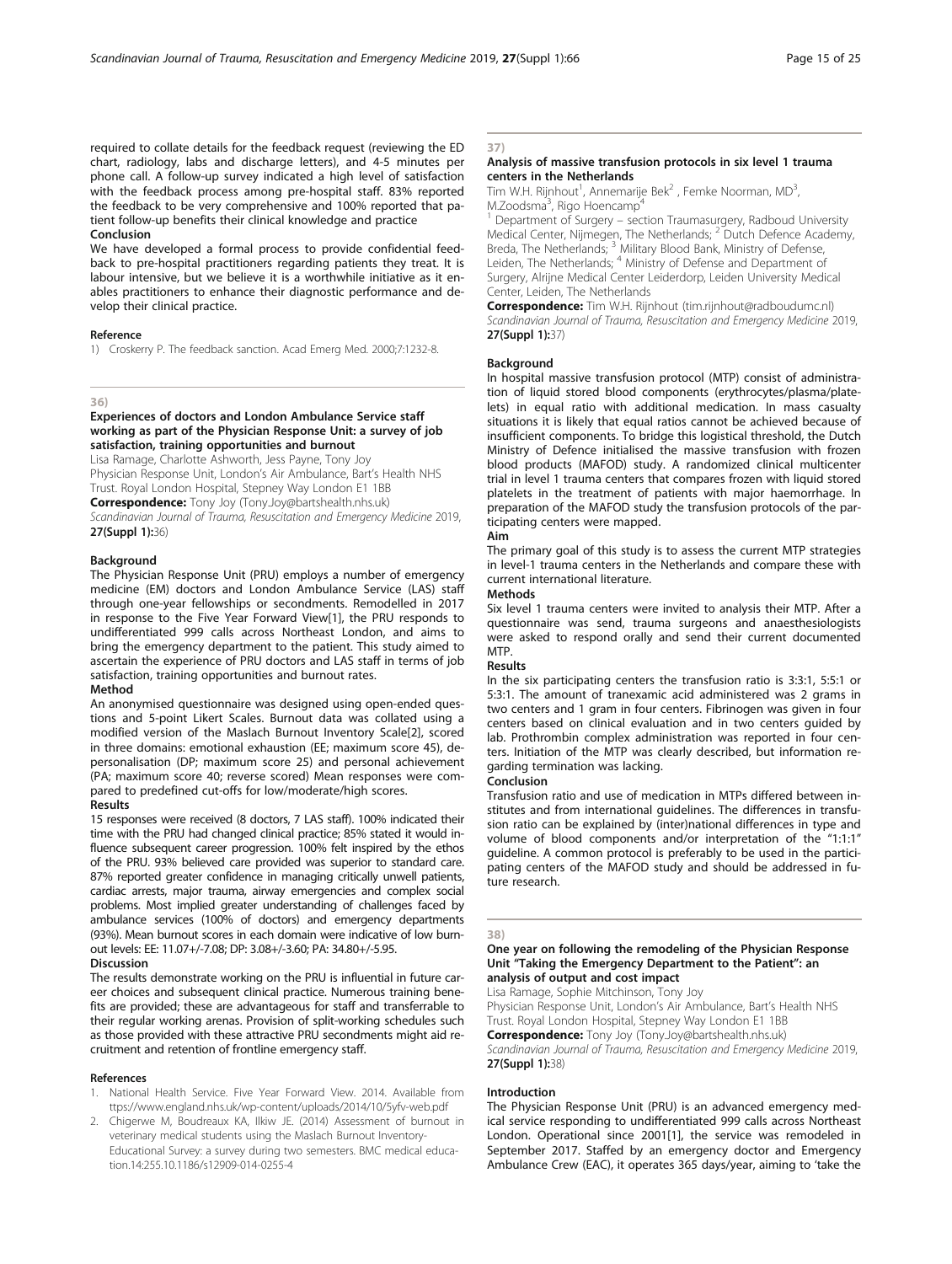emergency department to the patient'. This observational study aims to explore the output of the PRU over its first year since remodeling and to estimate cost savings generated for the National Health Service (NHS).

#### Methods

Data was collected prospectively regarding each patient encounter. For those treated in the community, the treating team documented the agreed likelihood that the patient would have otherwise been a) conveyed to the emergency department (ED), and b) admitted to hospital. Health Episode Statistics (HES) data[2] and 2015/16 NHS referencing costs[3] were utilised to estimate cost savings generated. Results

Over the 365-day period, the PRU treated 1924 patients. In 75% of cases, the PRU was the sole resource required, resulting in a minimum of 3 London Ambulance Service (LAS) resources/day being otherwise available. 33.3% of patients underwent advanced diagnostics not routinely available within the LAS. 67% were treated in the community. Of those not conveyed, it was agreed 84.2% would have otherwise been taken to an ED and 19.9% would subsequently have been admitted. An estimated 1085 ED attendances and 1326 bed days were avoided. Overall cost savings of £823,143 were generated. Discussion

The PRU allows delivery of high quality emergency care, has proven successful in reduction of hospital conveyances and admissions, and has generated tangible cost savings to the NHS health economy. We believe this model to be capable of having similarly positive impact across a wider geographical area, and could be replicated across London to deliver significant benefit to patients, frontline staff and the wider NHS.

#### References

- 1. Bell A, Lockey D, Coats T, Moore F, Davies G. (2006) Physician Response Unit - a feasibility study of an initiative to enhance the delivery of prehospital emergency medical care. Resuscitation.69:389-93.10.1016/ j.resuscitation.2005.10.013
- 2. Digital NHS. Hospital Episode Statistics [2017]. Available from: https:// digital.nhs.uk/data-and-information/data-tools-and-services/data-services/ hospital-episode-statistics.
- 3. Department of Health. NHS reference costs 2015/16 2016. Available from: https://www.gov.uk/government/publications/nhs-reference-costs-2015 to-2016.

#### 39)

#### Long term impacts of trauma on return to work and need for medical benefits

Oddvar Uleberg<sup>1</sup>, Kristine Pape<sup>2</sup>, Thomas Kristiansen<sup>3</sup>, Pål R Romundstad<sup>2</sup>, Pål Klepstad<sup>4</sup>

<sup>1</sup>Department of emergency medicine and pre-hospital services, St. Olav`s University Hospital, Trondheim, Norway; <sup>2</sup>Department of public health, Faculty of medicine and health sciences, NTNU, Norwegian University of Science and Technology, Trondheim, Norway, <sup>3</sup>Department of anaesthesiology, Division of emergencies and critical care, Oslo University Hospital, Rikshospitalet, Oslo, Norway; <sup>4</sup>Department of anaesthesiology and intensive care medicine, St Olav's University Hospital, Trondheim, Norway

Correspondence: Oddvar Uleberg (oddvar.uleberg@stolav.no) Scandinavian Journal of Trauma, Resuscitation and Emergency Medicine 2019, 27(Suppl 1):39)

#### **Background**

Long term functional outcomes are important as most patients survive their trauma. The objective of this study [1] was to describe the long-term consequences of trauma in patients with traumatic injury in a healthcare region.

#### Materials and methods

Trauma patients aged 16-65 years, active in work or education and admitted to hospitals in Central-Norway between 01.06.07 to 30.05.10 were included. Clinical data were linked to Norwegian national registries on cause of death, sickness and disability benefits, employment and education with a follow-up time until seventy-two months. Primary

outcome measures were receipt of medical benefits and time to return to pre-injury work level. Secondary outcome measures were mortality within 30-days and mortality during the follow-up period. Results

1191 patients were included of whom sixteen percent ( $n = 193$ ) of the patients were severely injured (Injury Severity Score [ISS] > 15). Five years after injury the prevalence of medical benefits was 15.6 % among workers with minor injury, 22.3 % in moderately injured and 40.5 % in workers with severe injuries. Corresponding figures in students were; 9.1 % minor, 19.4 % moderate and 18.9 % severe, respectively. The median times after injury until return to work were 1, 4 and 11 months for patients with minor, moderate and severe injuries, respectively. Median time to return work in patients with and without severe head injury was 11 and 2 months, respectively. Twelve patients died within 30-days and an additional 17 (1.4 %) patients died during the follow-up period. Conclusions

This study demonstrates that patients experiencing minor, moderate and major trauma initially received high levels of medical benefits; however, most recovered within the first year and resumed preinjury work activity. Patients with severe trauma were more likely to receive medical benefits and have a delayed return to work.

#### Reference

1. Uleberg O, Pape K, Kristiansen T, Romundstad PR, Klepstad P. Populationbased analysis of the impact of trauma on longer-term functional outcomes. Br J Surg. 2018 Sep 17. doi: 10.1002/bjs.10965.

# 40)

#### Cycle helmet use is associated with reduced severe traumatic brain injury and death in a national study of 11285 cyclist major trauma patients.

.<br>Nick Dodds<sup>1</sup>, Rowena Johnson<sup>1</sup>, Benjamin Walton<sup>1</sup>, Omar Bouamra<sup>2</sup> , David Yates<sup>2</sup>, Fiona Lecky<sup>2</sup> and Julian Thompson<sup>1</sup>

<sup>1</sup> Severn Major Trauma Network, Bristol, UK; <sup>2</sup> Trauma Audit Research Network, University of Manchester, Salford, UK

Correspondence: Nick Dodds (nickdodds@nhs.net)

Scandinavian Journal of Trauma, Resuscitation and Emergency Medicine 2019, 27(Suppl 1):40)

#### Background

Increased participation in cycling has been associated with an increase in UK cycling injuries with traumatic brain injury being the commonest cause of cycling death<sup>1</sup>. Controversy persists regarding the effectiveness of cycle helmet use with significant political and public health debate into this issue<sup> $2,3$ </sup>. This study analysed a national database to assess the impact of helmet use on rates and pattern of injury in cyclists suffering from major trauma.

#### Methods

The NHS England Major Trauma Audit - the Trauma Audit and Research Network (TARN) database was interrogated to identify all adult (≥16 years) patients presenting to hospital with cycling-related major injuries, during a period from 14 March 2012 to 30 September 2017. TARN injury descriptors were then used to compare patterns of injury, care and mortality in helmeted versus non-helmeted cohorts. Results

11285 patients presented with an injury due to a cycling accident during the study period. Data on the use of cycling helmets was available in 6621 patients. There was a significantly higher crude 30 day mortality in un-helmeted cyclists 5.6% (4.8% - 6.6%) versus helmeted cyclists 1.8% (1.4% - 2.2%) ( $p < 0.001$ ). This persisted in a sensitivity analysis which assumed that all those with unknown cycle helmet status were not wearing a helmet. Cycle helmet use was also associated with a reduction in severe TBI (p < 0.001), ICU requirement (p<0.001) and neurosurgical intervention (p<0.001). There was a statistically significant increase in chest, spinal, upper and lower limb injury in the helmeted group in comparison to the un-helmeted group (all p<0.001).

#### Discussion

This national study demonstrates that severe traumatic brain injury and adjusted mortality is significantly reduced by the wearing of helmets in hospitalized injured cyclists.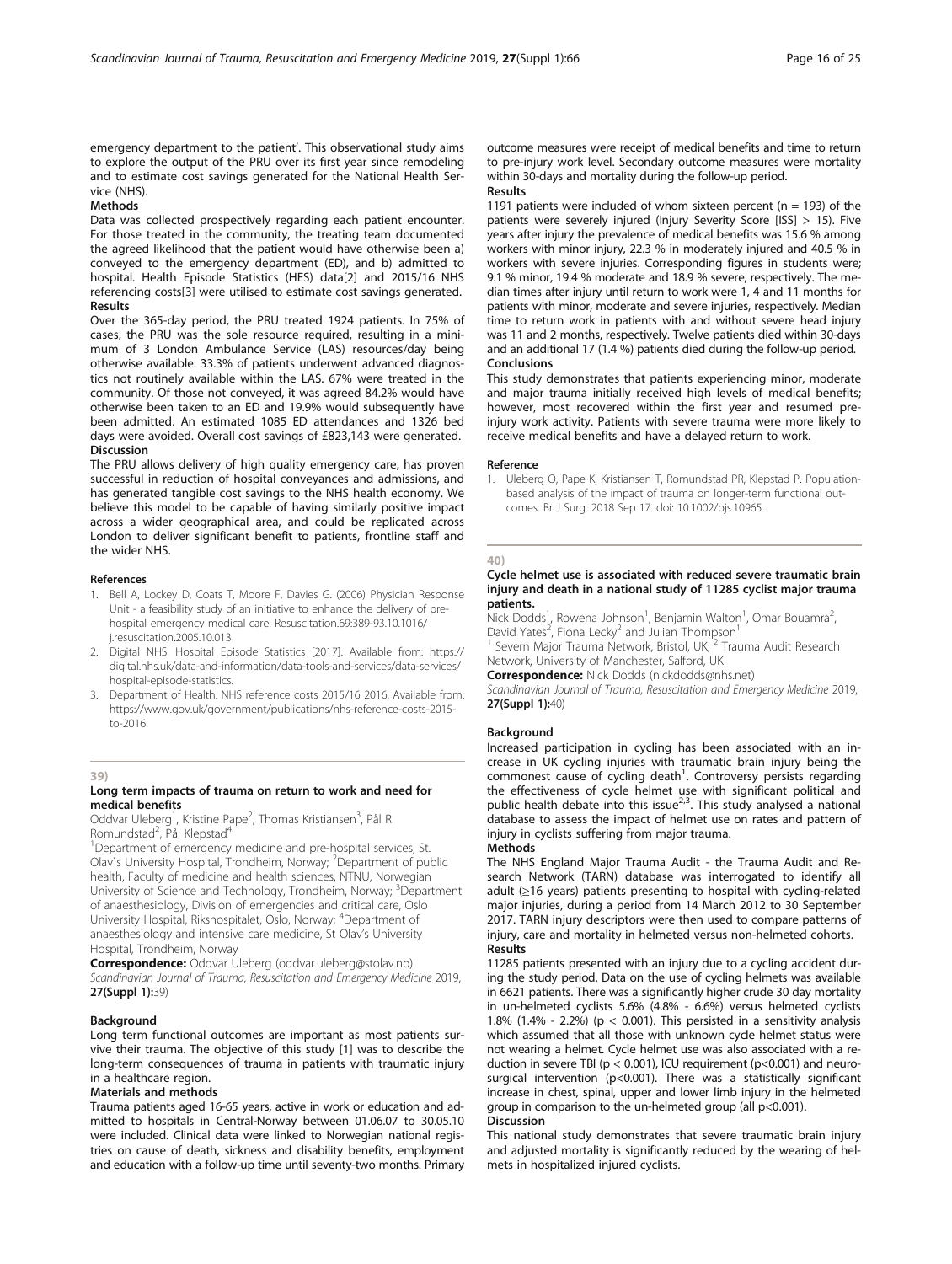#### References

- 1. Morgan AS, Dale HB, Lee WE, Edwards PJ. Deaths of cyclists in London: trends from 1992 to 2006. BMC Public Health. BioMed Central; 2010 Nov 15;10(1):1930.
- 2. [https://www.cyclinguk.org/campaigning/views-and-briefings/cycle](https://www.cyclinguk.org/campaigning/views-and-briefings/cycle-helmets)[helmets](https://www.cyclinguk.org/campaigning/views-and-briefings/cycle-helmets)
- 3. https://www.rospa.com/rospaweb/docs/advice-services/road-safety/ cyclists/cycle-helmets-factsheet.pdf

#### 41)

#### A systematic review of blood and CSF biomarkers as early prognosticators in severe traumatic brain injury

William Seligman<sup>1</sup>, Nick Dodds<sup>2</sup>, Sebastian Bourn<sup>4</sup>, Andy Ray<sup>2</sup>, Skylar Paulich<sup>2</sup>, Marius Rehn<sup>5</sup>, Julian Thompson<sup>2,3</sup>

<sup>1</sup> Imperial School of Anaesthesia, London, UK;  $^2$  Severn Major Trauma Network, Bristol, UK; <sup>3</sup> Great Western Air Ambulance, Bristol, UK; <sup>4</sup> Great North Air Ambulance Service, Darlington, UK; <sup>5</sup> Department of Research. Norwegian Air Ambulance Foundation. Oslo, Norway

Correspondence: William Seligman (seligmanw@gmail.com)

Scandinavian Journal of Trauma, Resuscitation and Emergency Medicine 2019, 27(Suppl 1):41)

#### Background

TBI is devastating, for the individual patient, family members, and society at large [1]. Part of the emotional overlay of this is that individualised prognostication in TBI is difficult. As a result, many groups have analysed biomarkers with a view to improving prognostication [2]. Here, we have undertaken an initial analysis for a systematic review into biomarkers for acute severe TBI and present our initial findings.

#### **Methods**

This systematic review was registered with Prospero (CRD42018095632) and searched for prognosticating studies involving all biomarkers sampled acutely (within 48 hrs) from adult patients (>16 yrs) presenting with severe TBI (WFNS definition).

#### Results

Once duplicates were excluded, 1823 abstracts were included in this analysis. Of these, 265 studies met full text eligibility. Of these 178 studies, 45 studies were conference abstracts, and 132 were original abstracts (1 PhD thesis). 131 studies sampled blood, 59 studies involved sampling CSF. 13 studies involved microdialysis.

The most common biomarker sampled was S100B (37 studies), though in total 47 individual biomarkers for TBI were sampled (not including cytokines, markers of blood brain barrier dysfunction and markers of oxidative stress).

Mortality was an outcome measure in 65 studies. Morbidity was most commonly measured using Glasgow Outcome Score, though length of follow up different significantly: GOS at discharge (14 studies), 3 months (9), 6 months (41), 1 year (9).

#### Discussion

Full text review of 178 studies has shown significant heterogeneity in design, with differences in both biomarker sampling and outcome measures. Standardisation of future study protocols would enable comparison of putative biomarkers of TBI.

#### References

#### 1.Murray

CJ, Lopez AD. Global mortality, disability, and the contribution of risk factors: Global Burden of Disease Study. The Lancet. 1997 May;349(9063):1436–42.

2. Kochanek PM, Berger RP, Bayr H, Wagner AK, Jenkins LW, Clark RS. Biomarkers of primary and evolving damage in traumatic and ischemic brain injury: diagnosis, prognosis, probing mechanisms, and therapeutic decision making. Current Opinion in Critical Care. Current Opinion in Critical Care; 2008 Apr;14(2):135–41.

#### 42)

# Out-of-hospital cardiac arrest following trauma: what does a Helicopter Emergency Medicine Service offer?

E. ter Avest, J. Griggs, C. Prentice, J. Jeyanathan, R. M. Lyon Air ambulance trust Kent, Surrey and Sussex, Redhill, Surrey, UK Correspondence: E. ter Avest (EwoudterAvest@aakss.org.uk) Scandinavian Journal of Trauma, Resuscitation and Emergency Medicine 2019, 27(Suppl 1):42)

#### Introduction

Helicopter emergency medical services (HEMS) are often dispatched to patients in traumatic cardiac arrest (TCA) as they can provide treatments and advanced interventions in the pre-hospital environment that have the potential to contribute to an increased survival. This study, aimed to investigate the added value of HEMS in the treatment of TCA.

#### Methods

We performed a retrospective cohort study of all patients with a prehospital TCA who were attended by a non-urban HEMS (Air Ambulance trust Kent Surrey and Sussex) between July 1<sup>st</sup> 2013 and May 1st 2018. We investigated how many patients got return of spontaneous circulation (ROSC) at scene, which HEMS specific advanced interventions were performed in these patients, and how these interventions were related to ROSC.

#### Results

During the study period 263 patients with a TCA were attended by HEMS with an average response time of 30 minutes [range 13-109]. 51 patients (20%) regained ROSC at scene (28 before- and 23 after arrival of HEMS). The HEMS specific interventions of blood product administration (OR 8.54 [2.84-25.72]), and RSI (2.95 [1.32-6.58]) were positively associated with ROSC. Most patients who had a ROSC had one or more HEMS specific interventions being performed - RSI (n= 19, 37%), blood product administration (n=32, 62%), thoracostomies (n=36, 71%) and thoracotomy (n=1, 2%). HEMS also delivered other important interventions to these patients as IV/IO access (n=20, 39.2%) and endotracheal intubation without drugs (n=9, 17.6%). Conclusion

HEMS teams should be involved in the treatment of patients with a TCA, even in non-urban areas with prolonged response times, as they provide knowledge and skills that contribute to regaining and maintaining a sustained ROSC in this critically ill and injured cohort of patients.

#### 43)

Prehospital lactate in trauma patients: What are we measuring? Ewoud ter Avest, Joanne Griggs, Julian Wijesuriya, Malcolm Russell, Richard Lyon

Air ambulance trust Kent, Surrey and Sussex, Redhill, Surrey, UK Correspondence: Ewoud ter Avest (EwoudterAvest@aakss.org.uk) Scandinavian Journal of Trauma, Resuscitation and Emergency Medicine 2019, 27(Suppl 1):43)

#### Introduction

Trauma triage and risk stratification is a challenging component of pre-hospital emergency medicine. Point of care serum lactate measurement is emerging as an adjunct to pre-hospital clinical assessment and has the potential to guide triage and advanced treatment decision-making [1-3]. However, factors influencing pre-hospital lactate and the influence it has on clinical decision-making and prehospital care remain poorly understood.

#### Method

A retrospective analysis of trauma patients attended by the Air Ambulance, Kent, Surrey & Sussex (AAKSS) between 13 July 2017 and 24 April 2018 in whom a pre-hospital lactate was measured. The clinical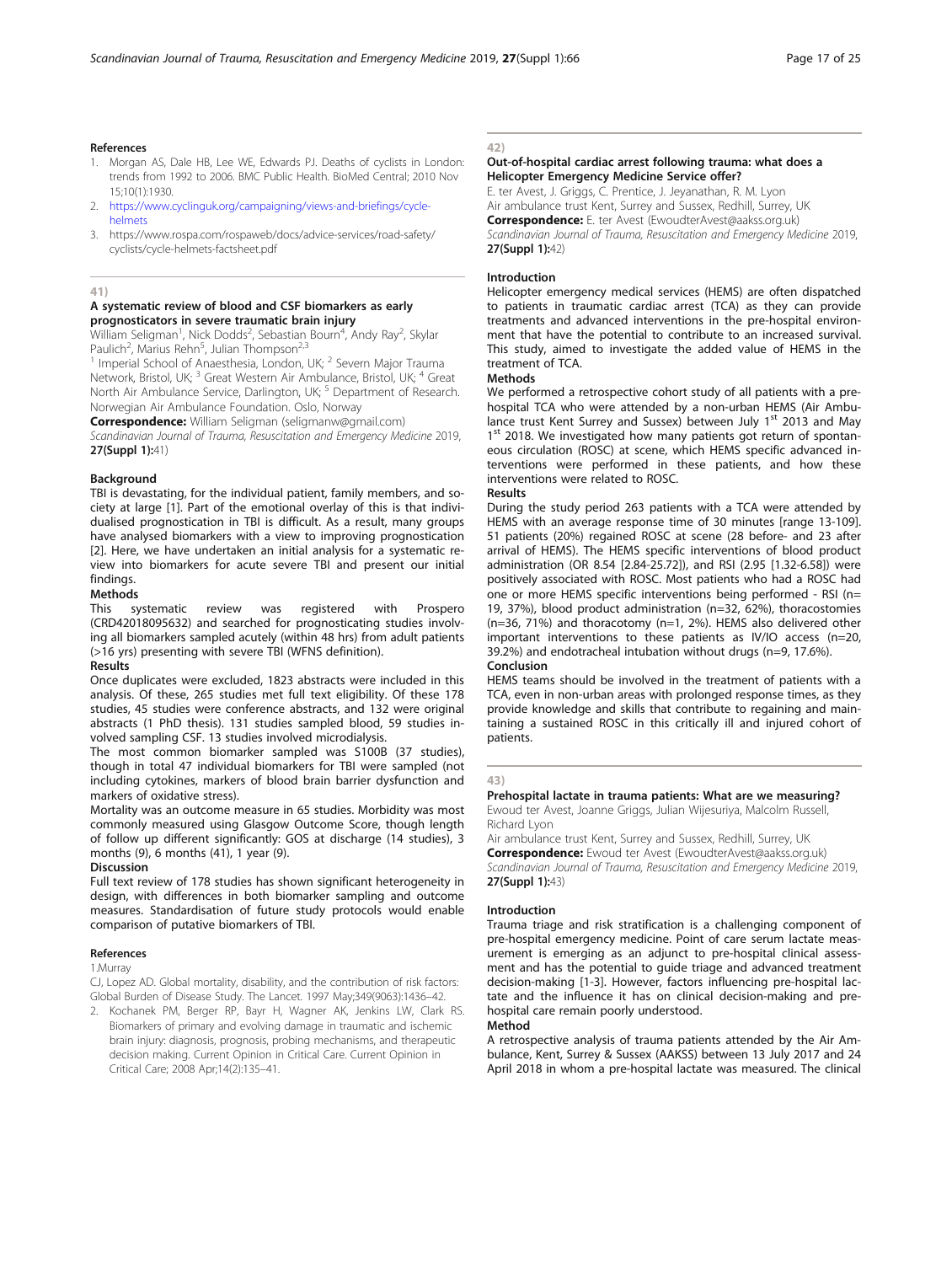endpoints of interest were the association of various patient and treatment characteristics with absolute and elevated pre-hospital lactate levels.

# Results

During the study period, lactate was measured in 156 trauma patients. Median lactate was 3.0 mmol/l. Patients with an elevated lactate more often had head injuries (62% vs 41%,  $p = 0.008$ ), and deranged indices of end organ perfusion- (shock index 0.80 [0.58- 1.03] vs 0.61 [0.40-0.82],  $p < 0.001$ ) and oxygenation (SpO<sub>2</sub> 96[89-100]% vs 98 [96-100%],  $p = 0.025$ ), whilst IV analgesia was administered less often (51.6% vs 67.2%,  $p = 0.03$ ). In multivariate analysis, indices of hypoperfusion and oxygenation only explained 15% of the variation in lactate levels.

#### Conclusion

The etiology of elevated lactate levels in trauma patients is multifactorial and cannot be assumed to be solely the result of end-organ hypoperfusion. Clinicians should therefore be cautious about basing advanced treatment decisions on pre-hospital lactate measurements and further research is warranted.

#### References

- 1. Lewis CT, Naumann DN, Crombie N, Midwinter MJ. Prehospital point-ofcare lactate following trauma: A systematic review. J Trauma Acute Care Surg. 2016 ;81:748-55.
- 2. St John AE, McCoy AM, Moyes AG, Guyette FX, Bulger EM, Sayre MR. Prehospital Lactate Predicts Need for Resuscitative Care in Nonhypotensive Trauma Patients. West J Emerg Med. 2018;19:224-31.
- 3. Guyette FX, Meier EN, Newgard C, McKnight B, Daya M, Bulger EM, et al. A comparison of prehospital lactate and systolic blood pressure for predicting the need for resuscitative care in trauma transported by ground. J Trauma Acute Care Surg. 2015;78:600-606.

#### 44)

# Prehospital emergency anaesthesia in paediatric patients: the experience of physician-led air ambulance service

Charlotte Lindsay<sup>1</sup>, Jonathan Dean<sup>2</sup>, Drew Welch<sup>3</sup>

<sup>1</sup> Department of Emergency Medicine, Norfolk and Norwich University Hospitals NHS Foundation Trust, Norwich, UK; <sup>2</sup> Department of Anaesthesia, Norfolk and Norwich University Hospitals NHS Foundation Trust, Norwich, UK; <sup>3</sup> East Anglian Air Ambulance, Norwich, UK Correspondence: Charlotte Lindsay (charlotte.lindsay@nhs.net) Scandinavian Journal of Trauma, Resuscitation and Emergency Medicine 2019, 27(Suppl 1):44)

#### Introduction

Pre-Hospital Emergency Anaesthesia (PHEA) in paediatric patients is a relatively uncommon procedure performed by prehospital doctors, many of whom have limited experience of paediatric anaesthesia.<sup>1</sup> **Methods** 

A retrospective observational study of all paediatric trauma patients attended by the East Anglian Air Ambulance between February 2015 and July 2018 was conducted. Cases where PHEA was administered were examined to evaluate the quality and safety of the procedure. Appropriate drug doses were calculated based on age, weight and haemodynamic stability of the patient in accordance with the standard operating procedure for PHEA. Appropriate observations for age were calculated using the service's paediatric aide memoire. Intubations occurring without the use of drugs or for a medical reason were excluded.

#### Results

We identified 254 paediatric trauma patients, 17 (6.7%) of which underwent PHEA. In all cases the primary indication was low GCS. The most common mechanisms of injury were road traffic collisions (76.4%), falls (17.6%) and penetrating injury (5.8%). Fourteen (82.4%) patients received appropriate doses of fentanyl, ketamine and rocuronium for induction. All anaesthetics were maintained with midazolam, ketamine or propofol with only 7 (58.8%) patients given sufficient dosing. Complications were common with 12 (70.5%) anaesthetics complicated by desaturation, bradycardia or hypotension

and 82.4% complicated by hypercapnia. One brief episode of cardiac arrest occurred on induction of an unstable patient.

# Conclusion

Pre-hospital emergency anaesthesia of the critically injured child is a high-risk procedure with frequent complications. The risks and benefits of PHEA should be carefully considered before performing this with limited paediatric anaesthetic experience. Additional training and education is vital to develop and maintain competency in this rarely performed but critical intervention.

#### Reference

1. Lockey, D.J., Crewdson K, Davies G et al. AAGBI: Safer pre-hospital anaesthesia 2017. Anaesthesia. 2017 Mar;72(3):379-390.

#### 45)

#### Trauma and the obesity epidemic: A systematic review of the impact of obesity on trauma mortality and morbidity. Simon Mayer

Centre for Trauma and Neuroscience, Blizard Institute – Queen Mary University of London

**Correspondence:** Simon Mayer (simon\_mayer@hotmail.co.uk) Scandinavian Journal of Trauma, Resuscitation and Emergency Medicine 2019, 27(Suppl 1):45)

#### Background

Trauma and obesity are both current global epidemics. A simple way to measure the body habitus of patients, to identify the overweight or obese is via the internationally recognized calculation of body mass index (BMI). The primary aim of this systematic review is to assess the mortality rate of those patients with a BMI >  $30\text{kg/m}^2$  in relation to traumatic injury and secondly to assess the effect of those patients with BMI  $>$  30kg/m<sup>2</sup> upon the length of stay in hospital with regards to traumatic injury. Method

A systematic review of the literature was conducted via an internet search of databases and hand searching of references in identified publications from  $1^{st}$  January 1990 to  $17^{th}$  February 2018. Data was extracted from identified publications to include odds ratios of mortality and total length of stay in hospital (days) for patients with a BMI >30kg/ $m^2$  from included studies when compared to patients with a BMI <24.9kg/m<sup>2</sup>. Results

A total of 23 studies met the inclusion criteria, 32, 378 patients being admitted to hospital with a BMI  $>$ 30kg/m<sup>2</sup> and recorded ISS. Datum obtained identifies injury severity scores (ISS) 19.93 vs 22.3 for obese versus non-obese respectively. Data collated identifies obese patients OR. 1.66 (95% CI 0.75 – 4.2) greater to suffer mortality than those normal-weight BMI <24.9 kg/m<sup>2</sup>. Furthermore, those categorised as obese have 3.78 additional days in the hospital compared to those defined as normal weight. Conclusion

This systematic review presents a strong association of increased mortality in trauma patients with a BMI  $>$ 30kg/m<sup>2</sup> when compared to nonobese, despite having a reduced ISS. However, the direct relationship between obesity and mortality is not fully understood at present. Evidence suggests those who have a BMI >30kg/ $m^2$  are more likely to suffer detrimental effects following trauma due to preexisting co morbidities.

#### 46)

#### Mode of death and organ donation referral rate following hospital admission from out-of-hospital cardiac arrest in a tertiary cardiac centre

Johnny Hall, Sian A Moxham, Matt Thomas

Critical Care, University Hospitals Bristol NHS Foundation Trust, Bristol Royal Infirmary, Upper Maudlin Street, Bristol, UK

Correspondence: Matt Thomas (matt.thomas@uhbristol.nhs.uk)

Scandinavian Journal of Trauma, Resuscitation and Emergency Medicine 2019, 27(Suppl 1):46)

#### Background

50,000 people suffer an out-of-hospital cardiac arrest (OOHCA) per annum in the United Kingdom (U.K.); 10% of patients survive to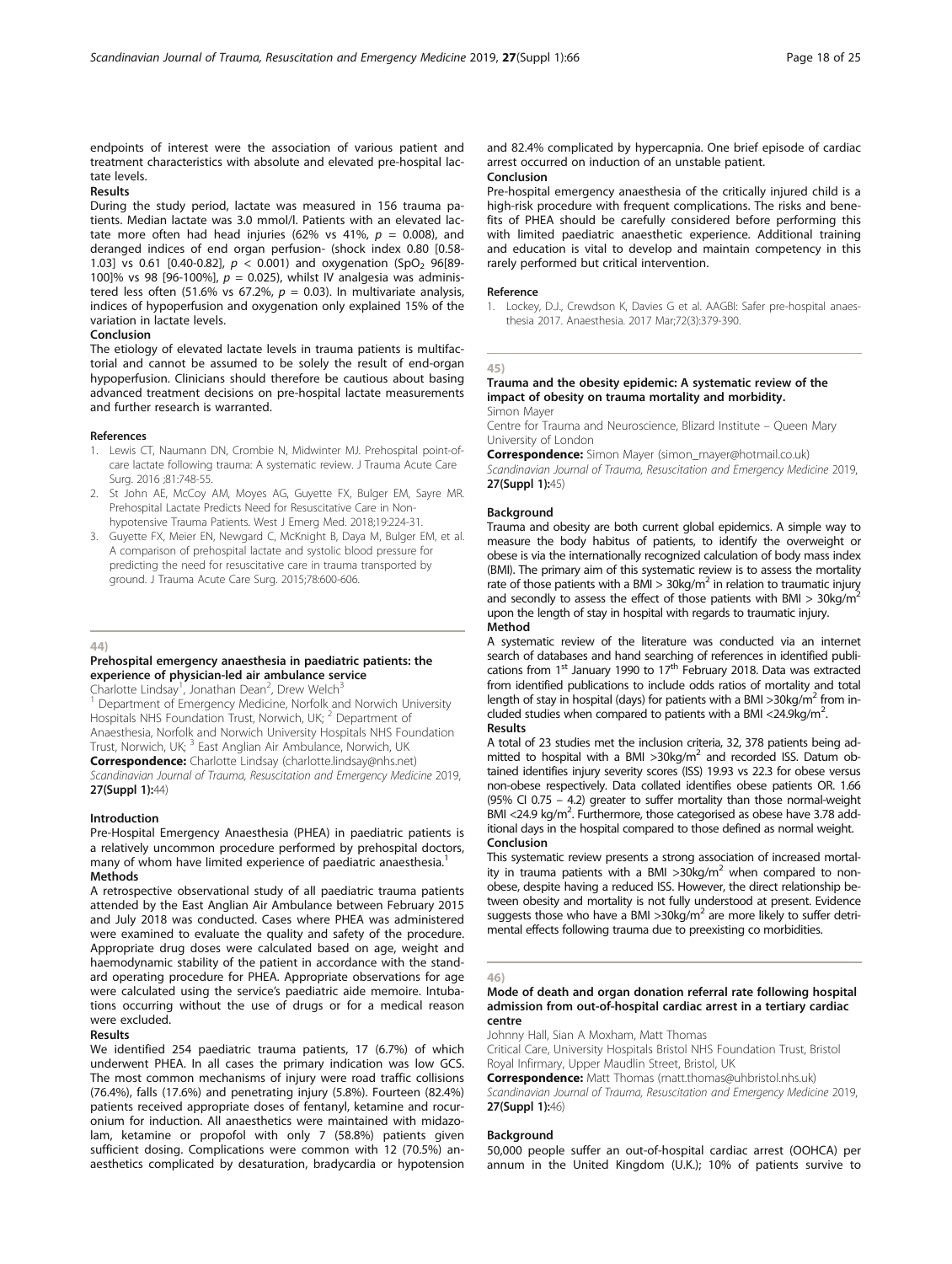hospital discharge. Two-thirds of patients, who do not survive to hospital discharge, die from neurological injury with one third of deaths attributable to cardiac dysfunction[1].

Death from cardiac dysfunction is typically early (<72hours) compared to death from neurological injury (>72 hours)[2]. Accurate neuroprognostication should occur at least 72 hours post return of spontaneous circulation (ROSC)[3].

The objective of this study was to determine the mode of death of all non-survivors of an OOHCA in a single tertiary cardiac centre.

# Method

This was a retrospective audit of a 21-bedded critical care unit at a tertiary cardiac centre with 24/7 cardiac catheter laboratory access. The study population was generated from ICNARC data. All patients who died post OOHCA between January 2017 and May 2018 were eligible for analysis. 78 patients were identified but 1 patients data could not be accessed by the system, leaving 77 patients data for analysis. Data was retrospectively collected from Philips CIS System database, ICE system and Evolve. Analysis was conducted using Microsoft Excel and IBM SPSS.

#### Results

74% (57/77) patients died, or had life support withdrawn, due to devastating neurological injury. 13% (10/77) died from cardiogenic dysfunction. 13% (10/77) had a mixed picture or died from other modes e.g. ischaemic bowel, pulmonary embolism, sepsis. 95% (73/77) were referred to the organ donation service.

#### Discussion

The predominant mode of death, as previous studies have shown, is neurological injury. However, the proportion is higher with a likely reduction in patients dying from cardiogenic shock. This raises the possibility that concentrating critical care expertise, with easy and early access to cardiological support, increases the likelihood of survival from cardiogenic shock to either neurological survival or neurological death.

#### References

- 1. Nolan JP, Laver SR, Welch CA, Harrison DA, Gupta V, Rowan K. Outcome following admission to UK intensive care units after cardiac arrest: a secondary analysis of the ICNARC Case Mix Programme Database. Anaesthesia 2007; 62: 1207-1216.
- 2. Laurent I, Monchi M, Chiche JD, Joly LM, Spaulding C, Bourgeois B, et al. Reversible myocardial dysfunction in survivors of out-of-hospital cardiac arrest. Journal of the American College of Cardiology 2002; 40: 2110- 2116.
- Samaniego EA, Mlynash M, Caulfied AF, Eyngorn I, Wijman CA. Sedation confounds outcome prediction in cardiac arrest survivors treated with hypothermia. Neurocritical Care 2011; 15: 113-119.

#### 47)

#### Emergency Department Airway Management in a DGH

Owen Lewis<sup>1</sup>, Edward Valentine<sup>2</sup>

Anaesthetic Department, University Hospital of Wales, Cardiff, Wales, UK; <sup>2</sup> Emergency Department, Royal Gwent Hospital, Newport, Wales, UK Correspondence: Owen Lewis (o.lewis24@gmail.com)

Scandinavian Journal of Trauma, Resuscitation and Emergency Medicine 2019, 27(Suppl 1):47)

#### Background

The Royal College of Anaesthetists (RCoA) 4<sup>th</sup> national audit project [1] identified the Emergency Department (ED) as a high-risk area for provision of emergency airway management. Accordingly the RCoA and Royal College of Emergency Medicine have published guidance [2,3] recommending regular audit of ED airway management, with specific recommendations around seniority of staff, complications and documentation. This project aimed to audit a total of 50 ED rapid sequence inductions, identifying problems and subsequently making improvements to practice.

#### Methods

An RSI audit form was designed using the minimum data collection and key performance indicators outlined in the AAGBI safer pre hospital anaesthesia guideline. Staff awareness of the project was achieved via posters in the ED, ED nursing staff briefings and e-mails to all trainee anaesthetists. Data collection began in July 2016 and a total of 47 cases reached by April 2017.

# Results

In all cases the most senior person present was at the level of ST3 or above. In 49% of cases an Emergency Physician was the most senior person present and an Anaesthetist or Intensivist in 40% and 11% respectively. Regarding complications, in 18% of cases the lowest SpO2 recording was <92% and in 20% of cases the lowest systolic BP recording was <90mmhg. There were no cases of failed intubation. Discussion

Overall our data suggests good compliance with national standards regarding airway management in RGH ED. However, we believe many RSI's performed were not captured, reducing the confidence we can have in this finding. To address this, we are introducing an 'Emergency Anaesthesia Record' aiming to stop duplication of work, improve documentation, data capture and more accurately pick-up complications such as hypoxaemia and hypotension. We are implementing a similar chart in a neighbouring teaching hospital, creating a large database and a change in culture across the Welsh Deanery.

#### References

- 1. T. M. Cook, N. Woodall, C. Frerk, on behalf of the Fourth National Audit Project; Major complications of airway management in the UK: results of the Fourth National Audit Project of the Royal College of Anaesthetists and the Difficult Airway Society. Part 1: Anaesthesia, BJA: British Journal of Anaesthesia, Volume 106, Issue 5, 1 May 2011, Pages 617–631, [https://](https://doi.org/10.1093/bja/aer058) [doi.org/10.1093/bja/aer058](https://doi.org/10.1093/bja/aer058)
- 2. D Turnbull, H Krovvidi, J Gannon, Guidelines for the Provision of Anaesthesia Services in the Non-theatre environment 2018. Available at [https://www.rcoa.ac.uk/document-store/guidelines-the-provision-of-an](https://www.rcoa.ac.uk/document-store/guidelines-the-provision-of-anaesthesia-services-the-non-theatre-environment-2018)[aesthesia-services-the-non-theatre-environment-2018](https://www.rcoa.ac.uk/document-store/guidelines-the-provision-of-anaesthesia-services-the-non-theatre-environment-2018) Last accessed 30/ 10/18.
- 3. Emergency airway management: a joint position statement from the Royal College of Emergency Medicine and the Royal College of Anaesthetists. RCoA and RCEM, 2015 Available at [https://www.rcoa.ac.uk/](https://www.rcoa.ac.uk/sites/default/files/RCEM-RCoAEmAirMan2015.pdf) [sites/default/files/RCEM-RCoAEmAirMan2015.pdf](https://www.rcoa.ac.uk/sites/default/files/RCEM-RCoAEmAirMan2015.pdf) Last accessed 30/10/18

#### 48)

# Traumatic Damage Control Surgery – Surgical Pause Form

Clementine Stubbs, Matthew Wyse, Laura May Department of Anaesthetics, University Hospitals Coventry and Warwickshire, Coventry, UK

Correspondence: Clementine Stubbs (clementine.stubbs@nhs.net) Scandinavian Journal of Trauma, Resuscitation and Emergency Medicine 2019, 27(Suppl 1):48)

#### Background

Prolonged operative time and persistent bleeding put major trauma patients at risk of a 'lethal triad' of coagulopathy, acidosis and hypothermia. Damage Control Surgery (DCS) is a concept of truncated surgery that aims to restore normal physiology as a priority to restoring normal anatomy.[1] DCS is facilitated by a multidisciplinary team in a high-pressured, time-critical environment. A high level of situational awareness in the whole team is required to maintain focus on minimising the surgical and physiological stress and maximising resuscitation.[2]

#### Method

The Surgical Pause Form recently introduced at University Hospital Coventry facilitates shared clinical understanding for effective management of DCS. The A1 chart displayed in theatre identifies the leads for resuscitation, anaesthetics and surgery. The patients' injuries, surgical plan and important physiological parameters including temperature and blood gas analysis are recorded. There are prompts to implement the TRAUAMTIC principles for effective control of major haemorrhage.[3] The clock starts at time of surgery and pauses are enforced every thirty minutes to review current clinical condition, transfusion status and surgical progress, and to discuss what DCS is still required, if any. In order to gauge how DCS is conducted in other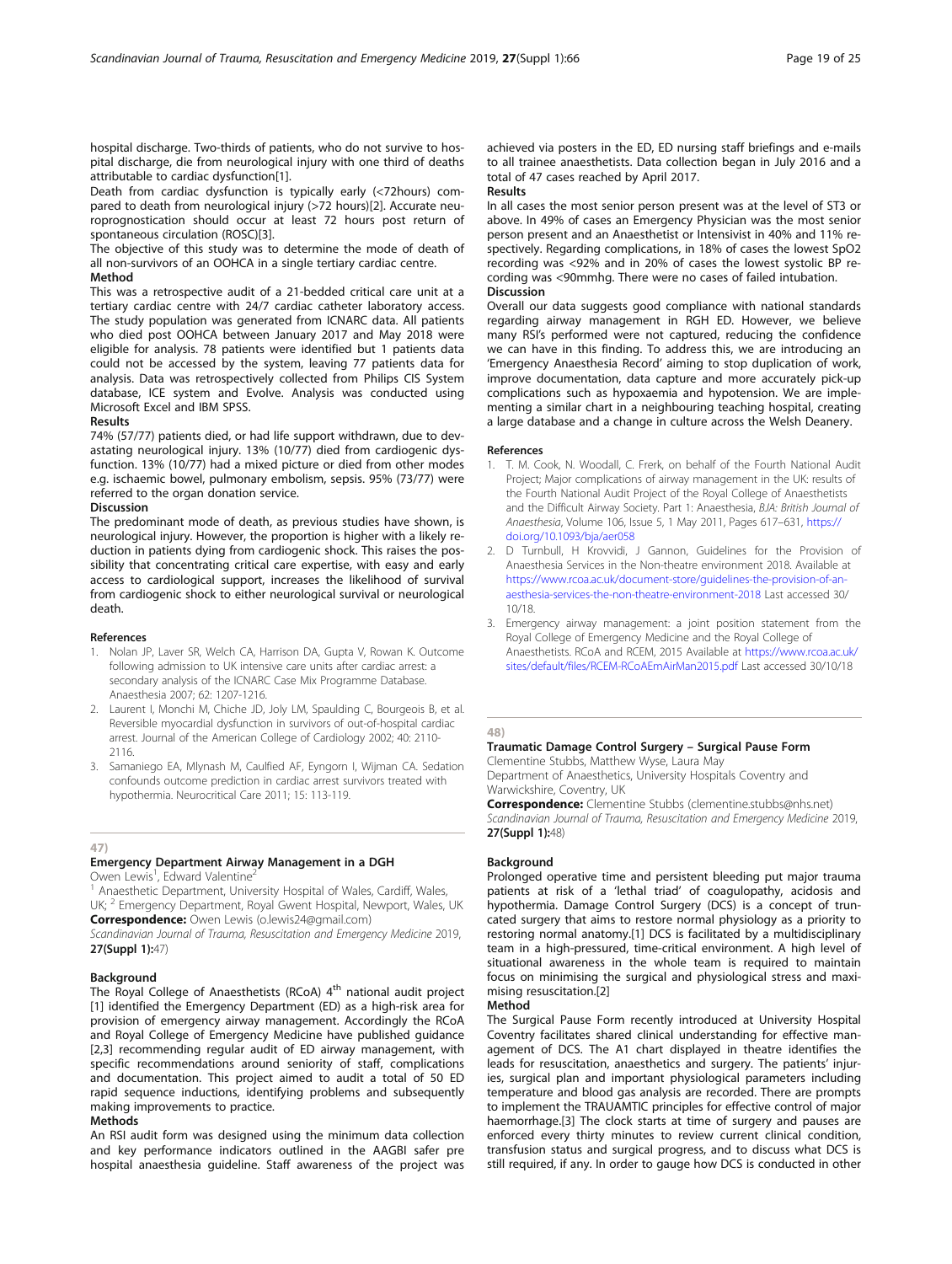Major Trauma Centres (MTCs) a three-question survey was sent to all MTC leads in England.

#### Results

Eight MTCs responded, three of which follow a DCS protocol using a documentation aid and mandatory surgical pauses. One MTC reported using surgical pauses only. Some MTCs without protocolised DCS expressed an interest in the use of our documentation aid which, locally has been well regarded by all specialties involved. Conclusion

Our DCS form, as a cognitive aid, is applicable for use in all settings where DCS is carried out. There may be particular benefit in settings with lower case volumes such as trauma units where DCS principles are less well embedded.

#### References

- 1. Jaunoo S et al. Damage control surgery. International Journal of Surgery. 2009; 7(2):110-113.
- 2. McCullough A, Haycock J, Forward D, Moran C. Early management of the severely injured major trauma patient. British Journal of Anaesthesia. 2014; 113(2):234-241.
- 3. May L, Kelly A, Pipe J. Traumatic: an evidence-based reference tool for coordinated, consistent and optimal management of major haemorrhage and major trauma. Anaesthesia News. 2016; 361:15.
- 49)

# Civilian outcomes in international terror attacks: a systematic review

Sophia E Lewis<sup>12</sup>, Daniel C Worley<sup>2</sup>, Benjamin F Rosen<sup>3</sup>

<sup>1</sup> Imperial College, London UK; <sup>2</sup> Essex Bedfordshire and Hertfordshire Foundation School, UK; <sup>3</sup>North Central and East London Foundation School, London UK

Correspondence: Sophia E Lewis (sophiaelewis@doctors.org.uk)

Scandinavian Journal of Trauma, Resuscitation and Emergency Medicine 2019, 27(Suppl 1):49)

#### **Background**

Terrorism is a globally evolving phenomenon, worldwide incidence has risen from 651 in 1970 to 10,900 in 2017 [1], and continues to spread, with two thirds of all countries experiencing terrorism in 2016 [2]. Despite the threat to life and healthcare systems, the published evidence base is limited, and no systematic reviews are available.

#### Method

This review aimed to explore the effect of international terror on non-combatants for the preceding 50 years (1968-2018). Using MED-LINE, Embase, Global Health and the Cochrane library databases, we investigated the outcomes of overall mortality, case fatality ratio, critical mortality and critical injury. The main factors investigated were: economic rank of the host nation, physical injuries, and mechanism of the event.

#### Results

Of 886 articles reviewed, 114 met final inclusion criteria. We identified over 23000 casualties of terrorism and 4000 fatalities. Due to variable datasets within the papers, only two factors were used for meta-analysis. For LMICs there was a more than two-fold increase in risk of mortality in case fatality ratio (OR 2.69 CI 2.63-2.77) and an increase in critical mortality (OR 1.68 CI 1.53-1.83). There is a two-fold increase in case fatality ratio in terrorist shootings compared to other modalities (OR 2.50 CI 2.37-2.59). Small trend analysis was done to investigate other factors.

#### Conclusion

Terrorism is disproportionately lethal in LMICs, likely due to limited healthcare resources and a lack of formal pre-hospital care. With currently available data it is not possible to find the main factor that would affect mortality, although terrorist shootings appear to be the most lethal mechanism. This review highlights the need for more systematic and comparable data worldwide to further investigate this topic.

#### References

- [1] Global Terrorism Database [Internet] National Consortium for the Study of Terrorism and Responses to Terrorism [Updated July 2018, cited 04 Nov 2018] Available from: http://apps.start.umd.edu/gtd/
- [2] Global Terrorism Index [Internet] Institute for Economics and Peace [Updated 2017, cited 04 Nov 2018] Available from: [http://](http://globalterrorismindex.org) [globalterrorismindex.org](http://globalterrorismindex.org)

#### 50)

### Is thoracolumbar spine imaging required in all trauma patients who present after a fall from less than 2 metres? A retrospective analysis of 3252 patients.

Hazel M Luck<sup>1</sup>, Jules Brown<sup>2</sup>, Timothy Hooper<sup>2</sup>, Julian Thompson<sup>3</sup> <sup>1</sup>Bristol Royal Infirmary, Severn Deanery, Bristol, UK; <sup>2</sup> Intensive Care Unit Southmead hospital, North Bristol NHS Trust, Bristol, UK; <sup>3</sup>Severn Major Trauma Network, Bristol, UK

Correspondence: Hazel M Luck (hazel\_luck@hotmail.co.uk) Scandinavian Journal of Trauma, Resuscitation and Emergency Medicine 2019, 27(Suppl 1):50)

#### Background

Evidence suggests that there is a high frequency of significant injury with a mechanism of fall from standing height [1]. There is also evidence to suggest that clinical examination is poor [2] and that imaging is required to diagnose spinal fractures [3]. The aim of our retrospective study was to ascertain the incidence of thoracolumbar injuries in those patients who have a fall of less than 2 metres and determine whether groups could be risk stratified to aid decision-making regarding the need for thoracolumbar imaging.

#### Method

A retrospective observational study of trauma patients who fell less than 2 metres and were admitted to a single Major Trauma Centre in the Southwest of the United Kingdom April 2012-March 2017. The National Trauma Audit and Research Network (TARN) database data was used. Patient demographics, vital signs, imaging undertaken, injuries sustained, in hospital course and patient outcome were all included for analysis using pivot tables.

# Results

53% (3252) of patients recorded on the TARN database had a mechanism of fall <2m. Of these, 10.9% (353) patients sustained thoracic or lumbar injuries (TL injuries). No single group had a low/minimal incidence when analysed by age, sex, GCS, requirement for mechanical ventilation or ISS score. 11.2% of those ≤65 years old and 9.9% of those >65 years old sustained TL fractures.

#### Discussion

This study aimed to identify those who were at high risk of TL injuries who would require automatic imaging of thoracic and lumbar spine and those in whom the incidence was low enough that they could safely avoid imaging. We did not identify any low risk groups and found that the incidence across all groups was around 10%. This data supports routine thoracolumbar imaging of major trauma patients who present to hospital after falling from standing.

#### References

- 1. Hao W, Coppola M, Robinson R, Scribner J, Vithalani V, de Moor C, Gandhi R, Burton M, Delaney K. Geriatric Trauma Patients With Cervical Spine Fractures due to Ground Level Fall: Five Years Experience in a Level One Trauma Center. Journal of clinical medicine research. 2013; Apr;5(2):75-83.
- 2. Inaba K, Nosanov L, Menaker J, et al. Prospective derivation of a clinical decision rule for thoracolumbar spine evaluation after blunt trauma. J Trauma Acute Care Surg. 2015; 78:459-467.
- 3. Riddell, J Inaba K, Jhun P, Herbert M. A Clinical Decision Rule for Thoracolumbar Spine Imaging in Blunt Trauma? Annals of Emergency Medicine. 2016; 68(6): 781 - 783.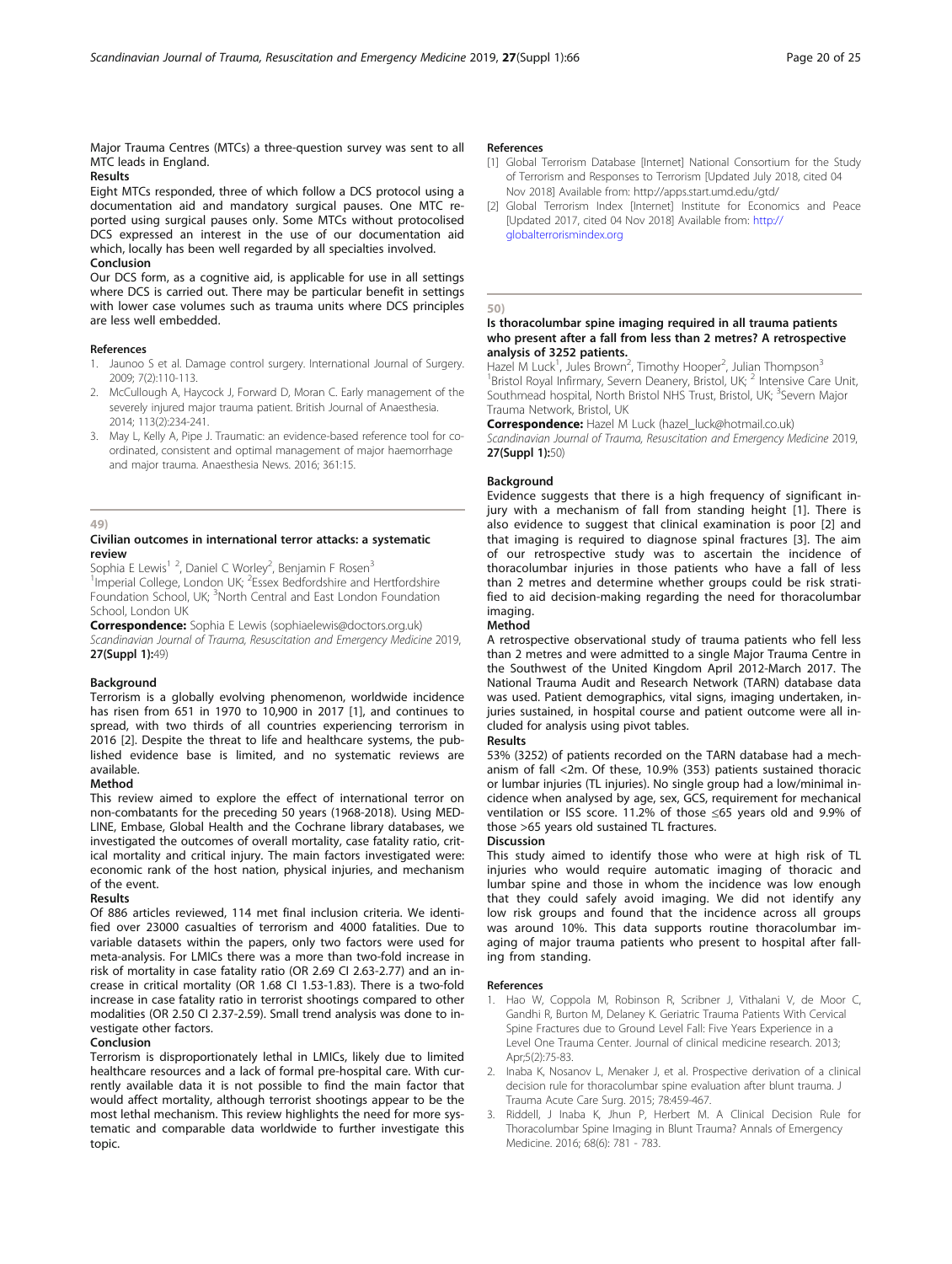# Evaluating the impact of prehospital blood transfusion

Olivia V Cheetham<sup>1</sup>, Emma J Shepherd<sup>1</sup>, Matthew JC Thomas<sup>1</sup>, Harvey Pynn<sup>1</sup>, Timothy Hooper<sup>1</sup>, Julian Thompson<sup>2</sup>, Patrick Morgan<sup>1</sup> <sup>1</sup>Great Western Air Ambulance Charity, South West Ambulance Service

Trust, UK; <sup>2</sup>Severn Major Trauma Network, Bristol, UK

Correspondence: Olivia V Cheetham (oliviacheetham@googlemail.com) Scandinavian Journal of Trauma, Resuscitation and Emergency Medicine 2019, 27(Suppl 1):51)

#### **Background**

Early blood product transfusion following traumatic massive haemorrhage has been associated with increased survival [1]. Prehospital transfusion protocols are increasingly being used, but there is limited published data on suitable transfusion triggers and clinical impact of this innovation [2,3]. This study examined the case selection and physiological impact following the introduction of a warmed 2 unit packed red cell (PRC) transfusion protocol for the treatment of shocked major trauma patients with suspected ongoing lifethreatening haemorrhage attended by Pre Hospital Critical Care teams.

#### Methods

Retrospective review of pre and in-hospital documentation for trauma patients conveyed to a Major Trauma Centre (MTC) transfused by Great Western and Wiltshire Air Ambulance Teams between 08/2015 and 06/2017.

#### Results

Of 94 patients who received prehospital (PH) PRCs, 53 were major trauma patients transferred to the study MTC (median age 39.5yrs [IQR 27.6-58.3], 79% male, 83% blunt trauma). On MTC arrival, 95.2% (40/42) had pH <7.35, 90.2% (37/41) had base excess <-2.0 and 84.1% (37/44) had lactate >2.0. 83% received on-going transfusion (>2 units of blood products). N=46 had mean Injury Severity Score 40 [SD 18.3]; 23.9% died.

Paired initial PH and MTC observations were analysed. Statistically significant improvement in SBP (median PH 77mmHg[IQR 65- 92mmHg], MTC 99mmHg[IQR 86-117mmHg]) and shock index (median PH 1.62[IQR 1.22-2.16], MTC median 1.16[IQR 0.89-1.38]) occurred following prehospital PRC transfusion (p<0.001). There was no significant difference in mean HR (PH 118bpm[SD 32.0], MTC 113bpm[SD 29.9], p=0.315<sup>B</sup>) or temperature (PH 35.6<sup>O</sup>C[SD 1.17], MTC 35.5 <sup>O</sup>C[SD 1.03], p=0.647).

#### Conclusions

An appropriate patient cohort with significant ongoing transfusion requirements and high mortality was successfully identified and transfused early. Despite suspected ongoing bleeding, a warmed 2 unit prehospital transfusion demonstrated improved ongoing haemodynamic instability and was not associated with worsening hypothermia. This service innovation demonstrates the feasibility of implementing advanced resuscitation in the prehospital setting.

# References

- 1. MacLeod JB, Lynn M, McKenney MG, Cohn SM and Murtha M. Early coagulopathy predicts mortality in trauma. Journal of Trauma 2003; 55:39-44.
- 2. Weaver AE, Hunter-Dunn C, Lyon RM, Lockey D and Krogh CL. The effectiveness of a 'Code Red' transfusion request policy initiated by prehospital physicians. Injury 2016; 47(1): 3-6.
- 3. Rehn M, WeaverAE, Eshelby S, Røislien J and Lockey DJ. Pre-hospital transfusion of red blood cells in civilian trauma patients. Transfusion Med 2018; 28: 277-283.

#### 52)

# Improving tube thoracostomy complication rates at a UK Major Trauma Centre over a five-year period

Peter Sykes, Lauren Bose, Nicola Morgan

Emergency Department, Southmead Hospital, North Bristol NHS Trust, Bristol, UK

Correspondence: Peter Sykes (peter.sykes1@icloud.com)

Scandinavian Journal of Trauma, Resuscitation and Emergency Medicine 2019, 27(Suppl 1):52)

## Background

Tube thoracostomy (TT) is a potentially life-saving procedure in the context of major trauma [1]. Alarmingly, associated complication rates of 30% are reported [2]. Research suggests improving training is key in reducing iatrogenic harm [3]. In 2012, North Bristol Trust (NBT) became a Major Trauma Centre (MTC) and promptly recognised numerous complications following TT. This led to an education focused quality improvement project (QIP), which has achieved a sustained reduction in TT complications over five years.

# Method

A retrospective audit was conducted for trauma patients who underwent TT from April 2012 to March 2013. Patients were identified using the Trauma Audit Research Network database and complications ascertained via inpatient notes and radiology. An educational programme was implemented at NBT providing regular teaching sessions from 2013. For trauma team doctors, teaching involved a lecture, small-group tutorial and practical skills session using manikins. Emergency Department nursing staff participated in small group workshops focused on chest drain equipment, assisting and principles of human factors and graded assertiveness. Re-audits one year (May 2013-July 2014) and five years post-intervention (January 2017- December 2017) were completed.

#### Results

80 chest drains were placed between April 2012 and March 2013. 15 (18.75%) were placed in lung parenchyma and 32 (40%) were malpositioned requiring manipulation. Post-intervention, one-year re-audit found 2/81 (3%) of drains were placed in lung parenchyma and 21/ 81 (26%) malpositioned. Five-year re-audit noted 5/82 (6.1%) of drains were parenchymal and 13/82 (15.9%) malpositioned. Conclusion

This QIP achieved a sustained reduction in TT complications at NBT. These results perhaps reflect a change in trauma management toward a more conservative approach, using imaging modalities more frequently, which will positively impact patient safety. Nevertheless, our study also illustrates how a regular audit process and teaching programme, easily adoptable by other MTCs, can potentially produce substantial improvements in trauma care.

#### Acknowledgements

The authors would like to thank Dr. Alok Arora (Internal Medicine Specialist, Bay Area Medical Center, Wisconsin, USA), Dr. Ian Thomas (Consultant in Anaesthesia and Critical Care, Southmead Hospital, Bristol, UK) and Lt. Col. Timothy Hooper (Consultant in Anaesthesia and Critical Care, Southmead Hospital, Bristol, UK) for their significant contributions to this QIP.

#### References

- 1. Aylwin CJ, Brochi K, Davies GD, Walsh MS. Pre-hospital and in-hospital thoracostomy: indications and complications. Ann R Coll Surg Engl. 2008; 90(1): 54-7
- 2. Bailey RC. Complications of tube thoracostomy in trauma. J Accid Emerg Med. 2000; 17(2): 111-4
- 3. Ball CG, Lord J, Laupland KB, Gmora S, Mulloy RH, Ng AK, Schieman C, Kirkpatrick AW. Chest tube complications: how well are we training our residents? Can J Surg. 2007; 50(6): 450-8

#### 53)

# A case report of ventricular fibrillation arrest in traumatic brain injury

Ali J Watts<sup>1</sup>, Erica Ley<sup>1</sup>, Holly Clarke<sup>2</sup>, Ben Nimmo<sup>3</sup>

<sup>1</sup>Essex and Herts Air Ambulance Trust, UK; <sup>2</sup>Bart's and The London Medical School, London. UK; <sup>3</sup>University of Glasgow Medical School Glasgow, Scotland

Correspondence: Ali J Watts (ali.watts@ehaat.org)

Scandinavian Journal of Trauma, Resuscitation and Emergency Medicine 2019, 27(Suppl 1):53)

#### Background

We present a case of an 18 year old male motorcyclist involved in a road traffic collision with a van, who sustained a traumatic brain injury. Though initially with output, shortly after the incident he was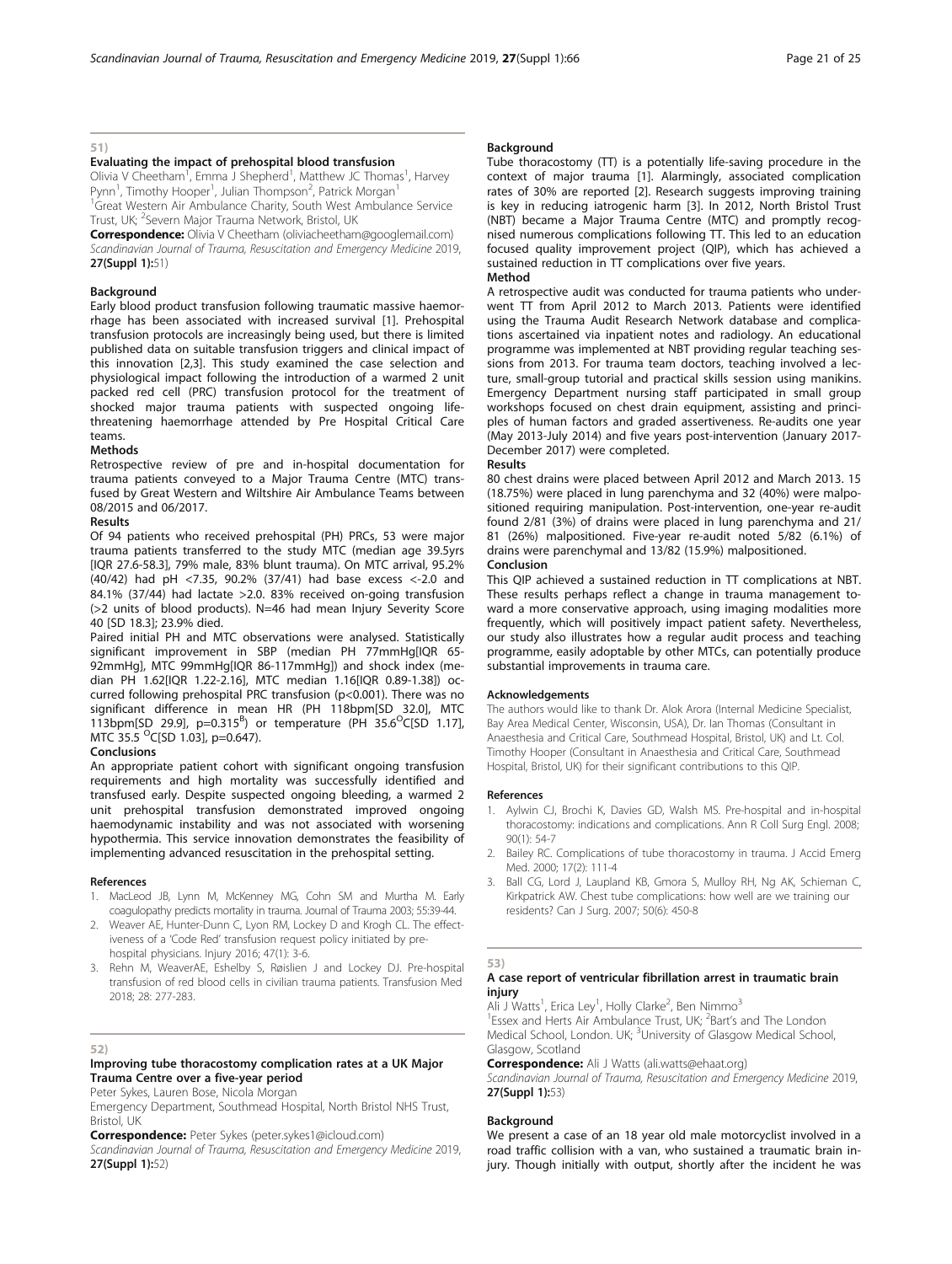found to be in ventricular fibrillation (VF). VF as the presenting rhythm in a traumatic cardiac arrest is rare as is association with TBI. We postulate potential causes for this based on literature review.

#### Case Report

A motorcyclist had a head-on high speed collision with a van causing a large dent to the bonnet and his helmet to come off. Bystander CPR was started on recognition of cardiac arrest and initial rhythm check identified VF that was successfully defibrillated with one 200J shock. Suspected injuries included an isolated head injury with CT confirmation of extensive subarachnoid haemorrhage, occipital and sphenoid cranial fractures. There was alleged cocaine and marijuana use and further cardiac investigation excluded any cardiac pathology.

#### Conclusions

Deasey et al. (2012) describe a prevalence of VF associated with traumatic arrests at 1.6%, this equates to 35 cases in 2187 traumatic cardiac arrests [1].

Possible causes of VF in traumatic arrest are: commotio cordis, subarachnoid haemorrhage and catecholamine surge following brainstem insult. In the acute phase subarachnoid haemorrhage as a cause of VF is less implicated [2] with this complication usually presenting later. VF arrest after trauma may be made more likely in the context of sympathomimetic drug use, pre-existing ischaemic heart disease and paediatric or adolescent populations [3]. Cocaine inhibits the reuptake of noradrenaline leading to excessive catecholamine action. This in combination with a catecholamine storm at the time of head injury may have precipitated the VF.

VF as the presenting rhythm in traumatic cardiac arrest is not common. Specific factors that increase the likelihood include traumatic brain injury and sympathomimetic drugs.

#### References

- 1. Deasy C, Bray J, Smith K, Harriss L, Morrison C, Bernard S. Traumatic outof-hospital cardiac arrests in Melbourne, Australia. Resuscitation. 2012;83(4):465–70.
- 2. Inamasu J, Nakagawa Y, Kuramae T, Nakatsukasa M, Miyatake S. Subarachnoid Hemorrhage Causing Cardiopulmonary Arrest: Resuscitation Profiles and Outcomes. Neurol Med Chir. 2011; 51(9):619– 23.
- 3. Mogayzel C, Quan L, Graves JR, Tiedeman D, Fahrenbruch C, Herndon P. Out-of-Hospital Ventricular Fibrillation in Children and Adolescents: Causes and Outcomes. Ann Emerg Med 1995;25(4):484–91.

#### 54)

#### Major Incident Trauma Simulation: A Novel Multiple Casualty Course

Sophie Williams<sup>1,2</sup>, Kunal Babla<sup>2,3</sup>, Thomas Waring<sup>2</sup>, Simon Calvert<sup>2,4</sup>, Duncan Bew<sup>1,2</sup>

<sup>1</sup> Department of Surgery, King's College Hospital, London, UK;<br><sup>2</sup> Department of Modical Education, King's College Hospital, L  $2$ Department of Medical Education, King's College Hospital, London, UK; <sup>3</sup>Department of Paediatrics, King's College Hospital, London, UK; Department of Emergency Medicine, King's College Hospital, London, UK

Correspondence: Sophie Williams (sophie.williams15@nhs.net) Scandinavian Journal of Trauma, Resuscitation and Emergency Medicine 2019, 27(Suppl 1):54)

# **Background**

UK Major Incidents (MI) and rate of trauma admissions are increasing. Though trauma simulation courses are available, access to multidisciplinary, multiple casualty trauma simulation is limited. Our Major Trauma Centre (MTC) does not currently offer MI training for clinical staff. We present a novel, multiple casualty and high fidelity, Major Incident Trauma Simulation (MITS).

# Materials and Method

Trauma scenarios were developed based on recent UK MIs. A dedicated, 7 bedded simulation room represented the resuscitation room. All trauma team members (TTMs) were invited to attend. The day

comprised of a 90-minute, real-time simulation with high fidelity manikins, followed by a debrief session and afternoon lectures on topical themes. Debrief minutes were kept and feedback collected. Results

24 TTMs attended. 21/24 completed feedback. 43% had previous MI experience, 57% had no experience. Pre-course, the majority of candidates felt not at all or slightly prepared (62%) for an MI, postcourse, candidates felt better prepared, with 95% rating themselves as moderately or quite prepared. Confidence in candidate role during MIs also increased, with 52% feeling slightly prepared pre-course compared with 95% feeling moderately or quite prepared postcourse. 100% found the cases relevant to their practice, with 100% wishing to participate in future courses. Common learning points included gaining familiarity with MI command structure, the importance of 'sanitising' potential assailants and resource management including rationing CT and theatre space.

Conclusions

In a climate of increasing MIs and UK terror threat status at severe, there is a need for preparedness amongst clinical staff. This model is an effective way of exposing TTMs to MIs in a protected setting. In addition, it represents a transferrable educational tool for multiple patient teaching in varied settings such as ward or recovery based.

#### 55)

#### How is laparoscopy utilised in United Kingdom trauma care for abdominal injuries?

Kate Hancorn<sup>1</sup>, Tom Stacey<sup>2</sup>, Ashok Menon<sup>3</sup>

<sup>1</sup> The University of Swansea, Swansea, Wales, UK;  $^2$  The Trauma Audit and Research Network, University of Manchester, Manchester, UK; <sup>3</sup> Wirral University Teaching Hospital NHS Foundation Trust, Birkenhead, UK

**Correspondence:** Kate Hancorn (Kate.Hancorn@bartshealth.nhs.uk) Scandinavian Journal of Trauma, Resuscitation and Emergency Medicine 2019, 27(Suppl 1):55)

#### Background

Diagnosis of the injuries resulting from abdominal trauma presents a great challenge, even to the most experienced of trauma surgeons. The role of laparoscopy in trauma is still under debate. The rate of negative laparotomy in trauma has been noted to be up to 20% and despite improvements in imaging technologies has not decreased further.

#### Aim

To evaluate the current use of laparoscopy in patients presenting with abdominal trauma in the UK.

# Method

An observational study of current practice in the UK was conducted using data available through the Trauma Audit and Research Network.

#### Results

507 patients underwent laparoscopy over the 12 year study period representing a conversion rate to open procedure of 43.8% (222/507), a negative laparotomy rate of 5% (11/222), nontherapeutic laparotomy rate of 18% (40/222) and missed injury rate of 3.5% (10/285). Laparoscopic sensitivity and specificity were calculated at 96.5% and 100% respectively. The rate of therapeutic laparoscopy for patients with identified injuries was 48.8% (105/215). The most common site of therapy being the small bowel and diaphragm.

#### Conclusion

This study is the only study to focus on the role of laparoscopy in abdominal trauma in the UK to date. It is evident laparoscopy is being performed safely for both penetrating and blunt injuries in a diagnostic and therapeutic capacity. Trauma laparoscopy remains an area for future study and further developments within clinical practice.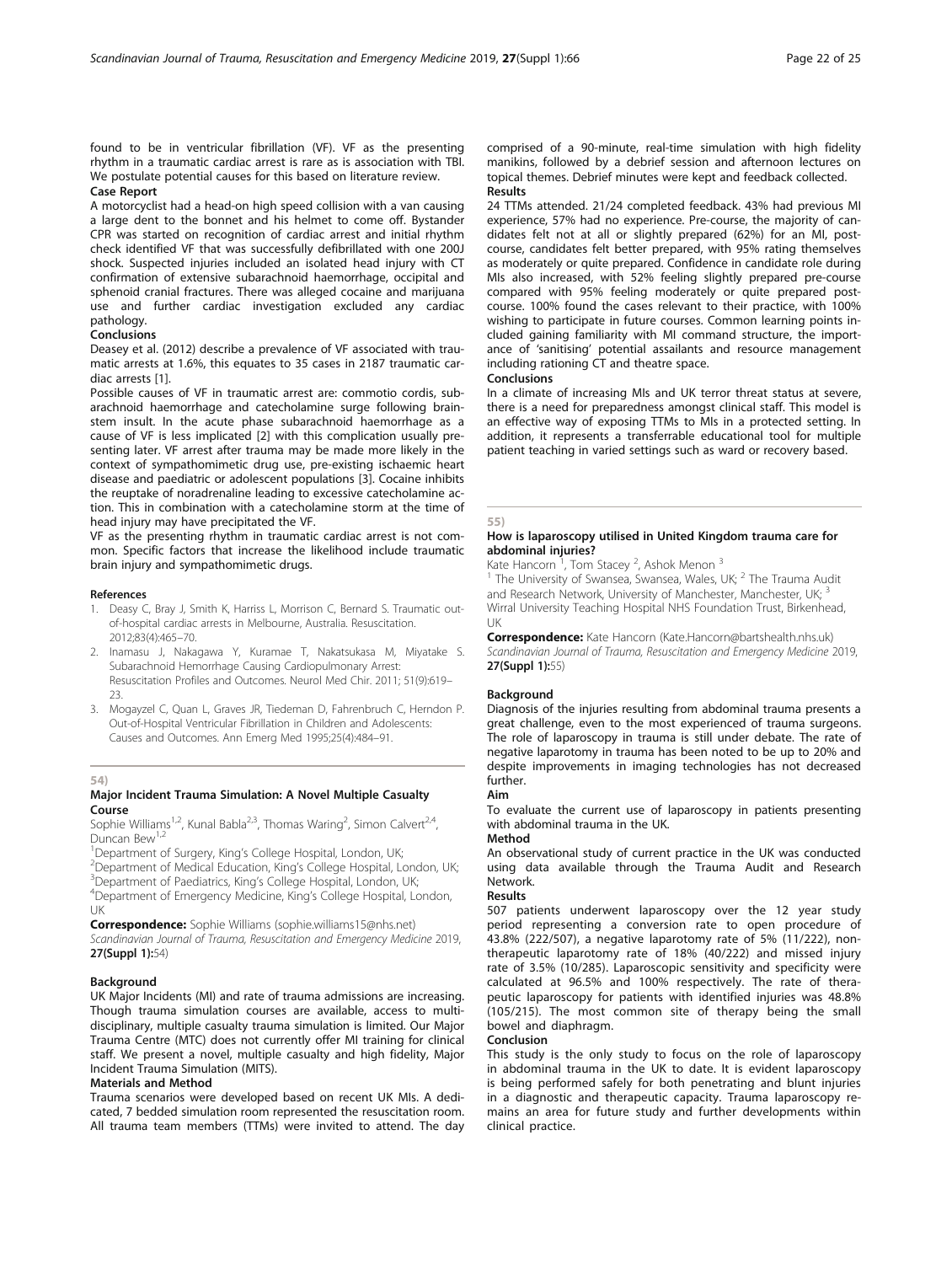# Extending post-PHEA observation analysis to 10 minutes reveals that Fentanyl/Ketamine induction protocols are associated with new hypotension in Major Trauma and non Major Trauma patients

Victoria Hughes<sup>1</sup>, Johannes von Vopelius-Feldt<sup>1</sup>, Ed Valentine<sup>1</sup>, Julian Thompson<sup>1</sup>

<sup>1</sup>Great Western Air Ambulance, Bristol, UK; <sup>2</sup>Severn Major Trauma Network, Bristol, UK

Correspondence: Victoria Hughes (Vicki.hughes@nbt.nhs.uk)

Scandinavian Journal of Trauma, Resuscitation and Emergency Medicine 2019, 27(Suppl 1):56)

# Background

Variation exists in Pre Hospital Emergency Anaesthesia (PHEA) induction drug regimens<sup>1</sup>. Protocolised weight and cardiovascular stability adjusted ratios of fentanyl and ketamine have been demonstrated to reduce immediate post induction hypotension in major trauma patients<sup>2</sup>. This study assessed whether cardiovascular stability using this protocol was maintained for up to 10min post PHEA in major trauma patients and whether the protocol could be safely used in nontrauma critical care patients.

#### Methods

A retrospective analysis was performed of all GWAAC cases using the fentanyl/ ketamine PHEA protocol between 01/2017-08/2018. Patient age, estimated weight, pre-induction and lowest systolic blood pressure (SBP) within 10min of PHEA, pathology and induction drugs were analysed. Linear regression was used to examine the association between drug doses and lowest post-induction SBP.

Results

240 patients underwent PHEA using the fentanyl/ ketamine protocol during the study period. Within 10min post PHEA, a drop of SBP under 90mmHg occurred in 22/122(18%) of trauma, 26/69(38%) of post-OHCA and 14/49(28%) of medical cases, respectively (p=0.02). Dose reduction was demonstrated across three patient groups: no SBP<90mmHg, new drop to SBP<90mmHg within 10 minutes of PHEA, and pre-PHEA SBP<90mmHg, with median (IQR) doses of fentanyl/ ketamine of 2.1(1.7-2.9)mcg/kg / 1.4(1.0-2.0)mg/kg, 2.0(1.3- 2.5)mcg/kg / 1.1(0.9-1.7)mg/kg, 1.0(0.6-1.0)mcg/kg / 0.9(0.6-1.0)mg/ kg, respectively. Linear regression demonstrated neither higher doses of ketamine (p=0.57) or fentanyl (p=0.11) to be independently correlated with lower SBPs within 10min post PHEA.

# Conclusions

Extending the post PHEA observation period in this study revealed a higher incidence of new hypotension using a fentanyl and ketamine induction protocol than previous major trauma studies<sup>2,3,</sup>. Dose reduction and linear regression analysis indicate that these results are not due to unrecognized instability or an inappropriate application of the published protocol. New post PHEA hypotension was significantly increased in OHCA and medical patients.

#### References

- 1. Stollings JL, Diedrich DA, Oyen LJ, et al.: Rapid-Sequence Intubation: A Review of the Process and Considerations When Choosing Medications. Annals of Pharmacotherapy. 2014;48(1):pp 62–76.
- 2. Lyon RM et al. Significant modification of traditional rapid sequence induction improves safety and effectiveness of pre-hospital trauma anaesthesia. Crit Care. 2015; 19(1): 134.
- 3. Newton A, Ratchford A and Khan, I. Incidence of adverse events during prehospital rapid sequence intubation: a review of one year on the London Helicopter Emergency Medical Service. J Trauma. 2008;64(2):pp 487-492.

#### 57)

# The effectiveness of helicopter transport in the delivery of Pre

Hospital Critical Care teams in a mixed rural and urban UK setting Lily Stanley<sup>1</sup>, Carla Swanson-Low<sup>1</sup>, Julian Thompson<sup>1,2</sup>, Jules Blackham<sup>1,2</sup> <sup>1</sup>Great Western Air Ambulance Charity, South West Ambulance Service Trust, Bristol UK; <sup>2</sup>Severn Major Trauma Network, Bristol, UK

Correspondence: Lily Stanley (lilystanley04@gmail.com)

Scandinavian Journal of Trauma, Resuscitation and Emergency Medicine 2019, 27(Suppl 1):57)

#### Background

Pre Hospital Critical Care (PHCC) teams<sup>1</sup> provide advanced care to critically ill patients over wide geographical areas, frequently utilising helicopters as delivery vectors for time critical interventions. Although helicopters offer multiple roles in addition to team delivery<sup>2</sup>, , some commentators have challenged the utility of helicopters in a UK setting<sup>3</sup>. This retrospective study analysed airbase dispatch to incident scene times of an air ambulance service using both air and land based transport to refine team deployment in future timecritical taskings.

#### Methods

A retrospective database analysis of Pre Hospital Emergency Anaesthesia (PHEA) cases undertaken by Great Western Air Ambulance Charity between September 2007 and June 2017.

# Results

849 PHEA missions with complete data were identified; 54.4% (462/ 849) were attended by helicopter and 45.6%(387/849) by rapid response vehicle (RRV). When comparing transport from airbase to scene by helicopter vs RRV, mean distance was 20.5 vs 13.3 miles (p< 0.001) and mean transport time 20.86 vs 18.1 minutes (p=0.001) respectively.

Average speed to scene was 60.3mph by helicopter and 48.7mph by RRV (p=0.0002). Linear trend analysis of time to scene by mode of transport demonstrates increasing time superiority of helicopter over RRV transport with increasing distance travelled.

Further analysis demonstrates that mean airbase to incident scene distances have increased over the study period from 15.2 miles in 2008 to 21.6 in 2017 (p=0.002), reflecting increased tasking to more remote cases. Patient transport to hospital data identified 16 receiving hospitals with transport distances of up to 98.5 miles from PHEA incident scene.

#### Conclusions

In addition to the cited accessory benefits of a helicopter transport vector<sup>3</sup>, this study demonstrates significantly increased speed to scene of helicopter versus RRV-deployed PHCC teams responding to time critical missions. This data provides support for the effective use of helicopters in the deployment of PHCC teams in a UK setting.

#### References

- 1. von Vopelius-Feldt J, Benger J Who does what in prehospital critical care? An analysis of competencies of paramedics, critical care paramedics and prehospital physicians Emerg Med J 2014;31:1009-1013.
- 2. Butler DP, Anwar I, Willett K Is it the H or the EMS in HEMS that has an impact on trauma patient mortality? A systematic review of the evidence Emergency Medicine Journal 2010;27:692-701.
- 3. Johnsen AS, Fattah S, Sollid SJM, et al Utilisation of helicopter emergency medical services in the early medical response to major incidents: a systematic literature review BMJ Open 2016;6:e010307.

#### 58)

#### Rib fractures: Implementing a Chest Injury Pathway in a district general hospital is associated with improvements in analgesia, standardization of care, and decreases in overall and pneumonia mortality

Oliver Quick<sup>1</sup>, Neil Roberts<sup>2</sup>, Emma Harrison<sup>1</sup>, Laura Shepherd<sup>1</sup>, Rhys Owens<sup>1</sup>, Ben Warrick<sup>1</sup>

Royal Cornwall Hospital, Truro, UK; <sup>2</sup> Derriford Hospital, Plymouth, UK Correspondence: Oliver Quick (oli.quick@icloud.com)

Scandinavian Journal of Trauma, Resuscitation and Emergency Medicine 2019, 27(Suppl 1):58)

#### Background

Rib fractures represent a significant proportion of trauma seen in Emergency Departments. Previous audit showed low rates of patientcontrolled analgesia and regional anaesthesia, variable pathways of care and increased mortality compared to national average. A pathway was introduced to improve care.

# Methods

Retrospective audit of all adult patients with rib/sternal fracture from trauma, admitted for active treatment to a district general hospital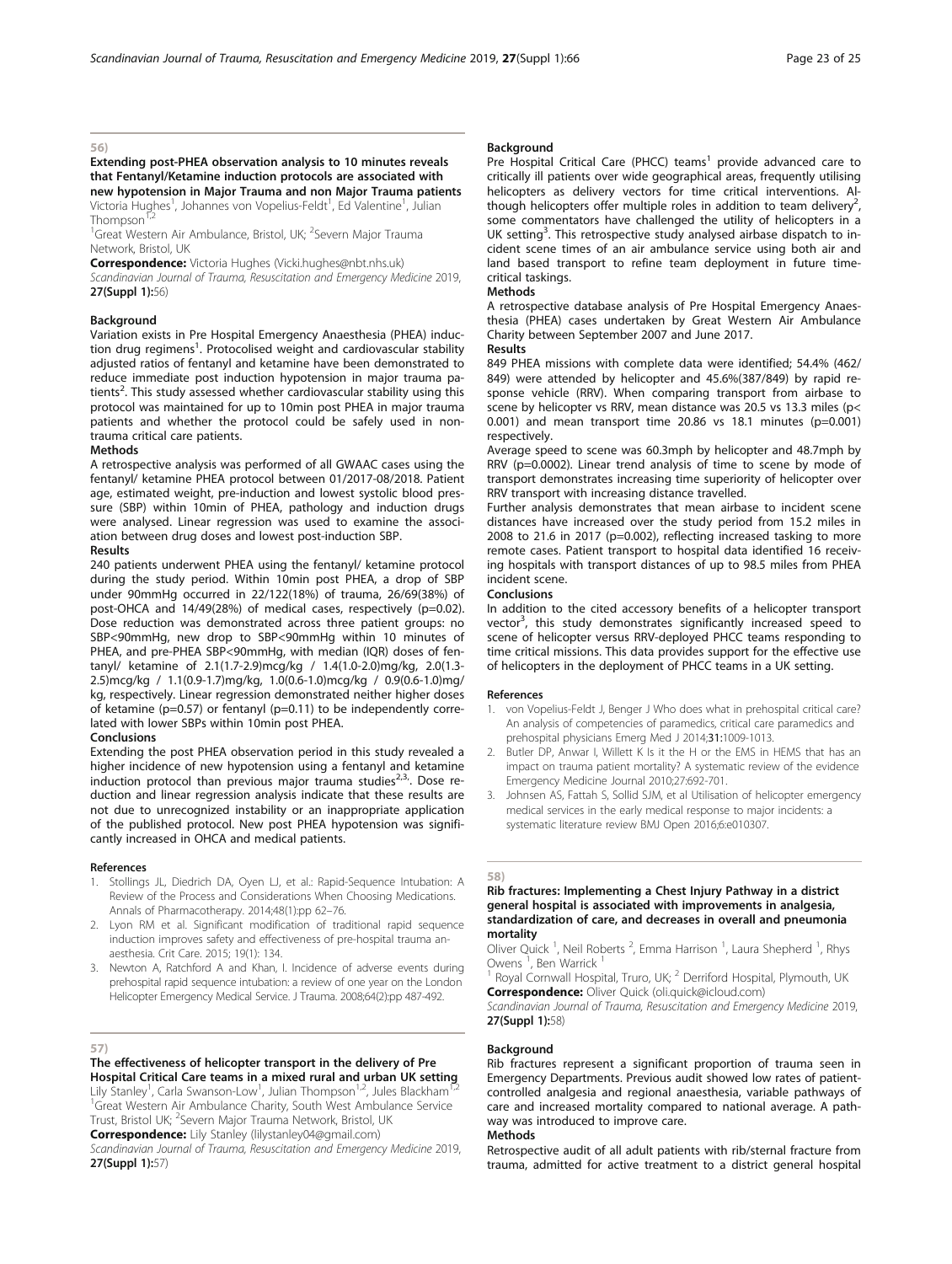Aug 2017-Jan 2018. Patients were identified through TARN and Web-PACS systems, imaging and notes were reviewed.

# Results

70 patients identified for inclusion after review of 191 imaging reports and 80 sets of notes (increased from 43 previously). Overall 30 day mortality was 8.69%, reduced from 11.6%. 39 patients documented use of pathway (60%). 12 patients (18%) were treated for pneumonia, increased from 16%. Mortality was 0% in those treated for pneumonia, decreased from 29%. Median hospital LOS 7 days (range 1-37), increased from 6. Median ICU LOS was 4 days (range 1- 7), increased from 3.

11 patients (17%) received regional anaesthesia, increased from 2 (5%) previously. 5 (8%) received erector spinae catheters. 7 patients (11%) received epidural anaesthesia (1 when ES catheter failed). 28 (44%) patients were prescribed PCAs, increased from 37% previously. 21 patients (33%) patients referred to cardiothoracics (increased from 23%).

Initial destination of care was CDU for 34 patients (53%), Critical Care for 15 (23%), 6 to MAU (9%), 6 to Respiratory (9%), 4 (6%) to other medical wards. 3 (out of 50) patients (6%) deteriorated on ward requiring escalation to ICU (9% previously).

#### Conclusions

Despite a large increase in number of patients, implementing a Chest Injury Pathway has been associated with increases in regional anaesthesia and patient-controlled analgesia, more patients getting a standardized pathway of care, less requiring secondary Critical Care admission, and decreases in mortality, particularly in pneumonia.

#### 59)

#### The demand for early advanced airway interventions in 70,550 UK trauma patients

Kate Crewdson<sup>1</sup>, David Lockey<sup>1,2</sup>

<sup>1</sup>North Bristol NHS Trust, Bristol, UK; <sup>2</sup>Blizard Institute, Queen Mary University, London

Correspondence: Kate Crewdson (Kate.Crewdson@nbt.nhs.uk)

Scandinavian Journal of Trauma, Resuscitation and Emergency Medicine 2019, 27(Suppl 1):59)

#### **Background**

Advanced airway management is a treatment priority in the early phase of trauma care. It is likely that a proportion of patients who receive urgent airway management in the Emergency Department (ED) represent an unmet demand for airway intervention in the prehospital phase of care. This study aimed to increase data on current UK emergency airway practice in major trauma patients and establish the degree of unmet demand that may still exist in this patient group.

#### **Method**

A retrospective review of the Trauma Audit & Research Network (TARN) database was performed to identify all patients admitted to UK Major Trauma Centres between 01/04/2012 and 27/06/2016. Airway interventions performed for each patient were included in the final analysis.

#### Results

Of 70,550 study patients, 11,010 patients (15.6%) underwent prehospital or ED airway interventions. 10,264 patients (93.2%) received urgent tracheal intubation; 4,375 (42.6%) in the pre-hospital setting and 5,889 in ED. 3,264 patients were intubated within 30 minutes of hospital arrival (75.4%). A further 1,593 patients had a pre-hospital non-intubation airway intervention, of whom 881 were intubated in ED, 91.4% within 30 minutes of arrival.

The mortality rate for patients requiring emergency intubation in any setting was 28.1%. 1,473 of 4,375 patients (33.7%) who required prehospital intubation died, and 1,511 patients (25.7%) died following ED intubation. 446 of 881 patients (50.6%) intubated in ED after receiving pre-hospital non-intubation interventions died, p<0.0001. Discussion

Over 70% of ED intubations were carried out within 30 minutes of hospital arrival, which suggests that there may be significant unmet demand in pre-hospital advanced airway management for trauma patients. The significantly increased mortality of patients who had airway interventions but not pre-hospital anaesthesia compared with those that received a pre-hospital anaesthetic may indicate a benefit of pre-hospital anaesthesia and advanced airway management.

#### 60)

# A Cross Sectional Analysis of Current Tranexamic Acid Use in US Trauma Centers

Kham Ali<sup>1</sup>, Gentry Wilkerson<sup>2</sup>, Brandon R. Bruns<sup>3</sup>, Lucy S. Liu<sup>4</sup> Department of Emergency Medicine, St. John's Riverside Hospital, Yonkers, NY, USA; <sup>2</sup> Department of Emergency Medicine, University of Maryland School of Medicine, Baltimore, MD, USA; <sup>3</sup> R Adams Cowley Shock Trauma Center, University of Maryland School of Medicine, Baltimore, MD, USA; <sup>4</sup> University of Maryland School of Medicine,

Baltimore, MD, USA Correspondence: Kham Ali (kali@gwmail.gwu.edu)

Scandinavian Journal of Trauma, Resuscitation and Emergency Medicine 2019, 27(Suppl 1):60)

#### Background

The well-known CRASH-2 [1] and MATTERS [2] found a reduction of all-cause mortality with TXA usage but were potentially limited because of their generalizability. Regardless, trauma centers are using TXA outside of its FDA-approved indications. The purpose of this survey study was to understand current usage of TXA in trauma patients by trauma centers (TCs) within United States.

#### Methods

We performed a cross sectional survey recording the use of TXA at Level I and Level II TCs in the US. Trauma center managers and directors completed the surveys over a few weeks electronically from 4/ 2018-10/2018.

#### Results

95.9% of Level I and 89.6% of Level II TCs had TXA available regardless of indication. 59.8% of Level I and 75.3% of Level II TCs use TXA in MTP protocols. 63.9% of Level I and 66.2% of Level II TCs have protocols in place for TXA use in trauma. 60.82% of Level I and 28.57% of Level II TCs used viscoelastic testing to guide TXA usage. Of the institutions without a protocol, 18% considered a protocol, 27% never considered one, and 17% are developing one. The institutions that did not use TXA cited "lack of strong evidence" as a deterrent.

# Discussion

Despite high use level of TXA, few TCs use any objective data (i.e. viscoelastic testing) for administration guidance and 1/3 of TXA users don't have a formal protocol. Although it seems that better clinical use data and guidelines need to be elucidated, TCs seem unafraid to use TXA off-label.

#### References

- 1 CRASH-2 trial collaborators, Shakur H, Roberts I, et al. Effects of tranexamic acid on death, vascular occlusive events, and blood transfusion in trauma patients with significant haemorrhage (CRASH-2): a randomised, placebo-controlled trial. Lancet. 2010;376(9734):23-32. doi:10.1016/S0140-6736(10)60835-5.
- 2 Morrison JJ, Dubose JJ, Rasmussen TE, Midwinter MJ. Military Application of Tranexamic Acid in Trauma Emergency Resuscitation (MATTERs) Study. Arch Surg. 2012;147(2):113-119. doi:10.1001/archsurg.2011.287.

#### 61)

#### UK Adherence to NICE Guidance In The Operative Treatment Of Distal Radius Fractures – A Single Centre Experience Gregory Neal-Smith† , En Lin Goh† , Chris Bretherton

Department of Orthopaedic Surgery, Oxford University Hospitals, Oxford, UK Correspondence: Gregory Neal-Smith (gregnealsmith@doctors.org.uk) Scandinavian Journal of Trauma, Resuscitation and Emergency Medicine 2019, 27(Suppl 1):61)

# † Both authors contributed equally to this work Background

The National Institute for Health and Care Excellence (NICE) guidance for the operative treatment of distal radius fractures recommend surgery